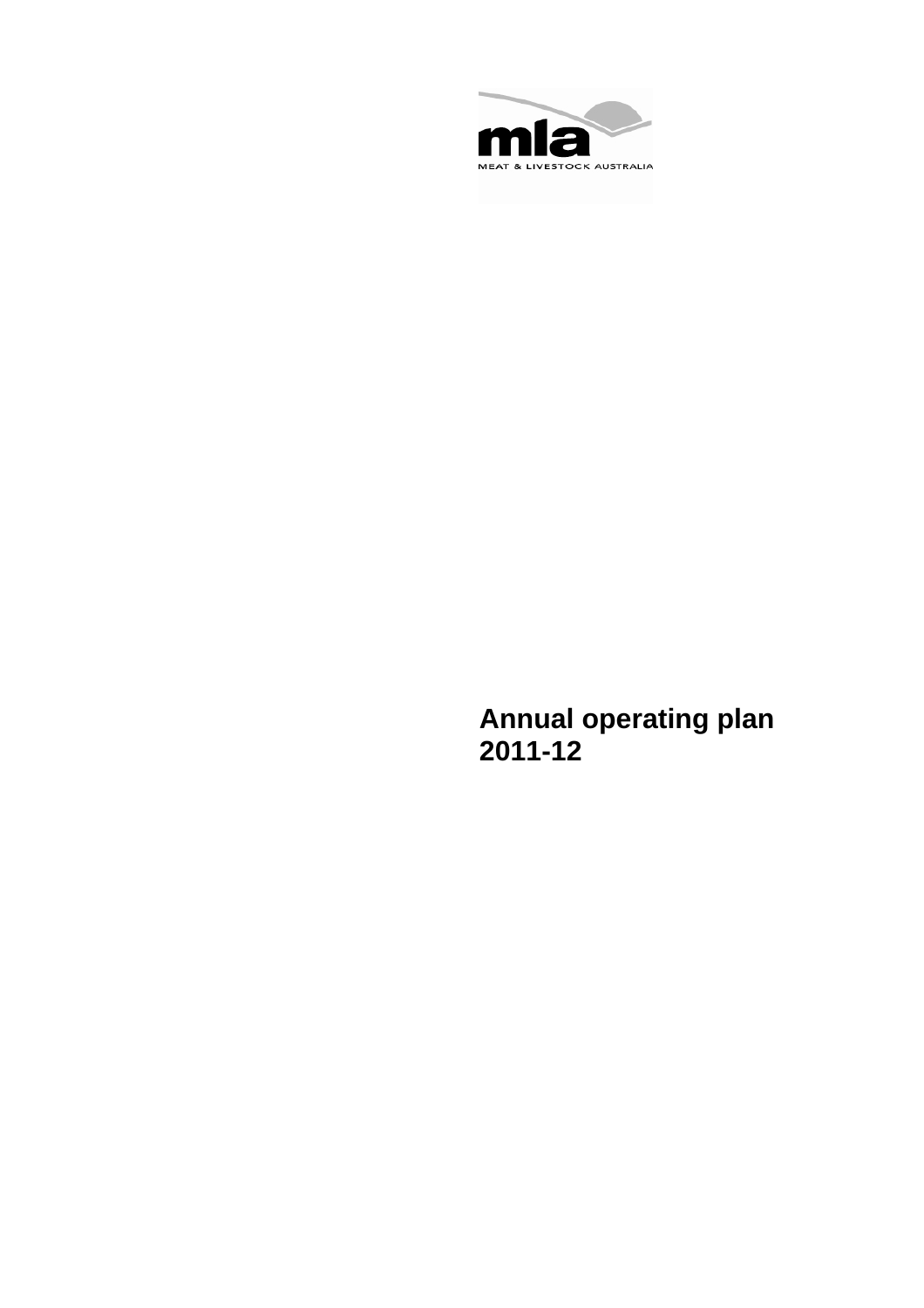| ٠ | o<br>m<br>'' | m |
|---|--------------|---|
|   |              |   |

|                                        | Introduction<br>MLA strategy map 2010-2015                                                                                                                                                                                                                               | 3<br>5                           |
|----------------------------------------|--------------------------------------------------------------------------------------------------------------------------------------------------------------------------------------------------------------------------------------------------------------------------|----------------------------------|
| 1.1<br>1.2<br>1.3                      | <b>Improving market access</b><br>Enhancing product integrity<br>Maintaining and liberalising access to world markets<br>Maximising market options for producers and exporters in the<br>livestock export market                                                         | $\overline{7}$<br>9<br>11        |
|                                        | <b>Growing demand</b>                                                                                                                                                                                                                                                    |                                  |
| 2.1<br>2.2<br>2.3<br>2.4<br>2.5<br>2.6 | Achieving consistent eating quality<br>Enhancing the nutritional reputation of red meat<br>Developing new products<br>Aggressive promotion in the domestic market<br>Aggressive promotion in export markets - beef<br>Aggressive promotion in export markets – sheepmeat | 13<br>14<br>15<br>16<br>18<br>20 |
|                                        | Increasing productivity across the supply chain                                                                                                                                                                                                                          |                                  |
| 3.1<br>3.2<br>3.3<br>3.4               | Increasing productivity on farm<br>Increasing productivity off farm<br>Improving supply chain and market information<br>Improving animal health and biosecurity                                                                                                          | 22<br>23<br>24<br>26             |
|                                        | Promoting industry integrity and sustainability                                                                                                                                                                                                                          |                                  |
| 4.1<br>4.2<br>4.3<br>4.4               | Ensuring sustainability and demonstrating environmental stewardship<br>Responding to climate change<br>Continued improvement in animal welfare<br>Community communications                                                                                               | 27<br>28<br>29<br>30             |
|                                        | Increasing industry and people capability                                                                                                                                                                                                                                |                                  |
| 5.1<br>5.2<br>5.3<br>5.4               | Increasing adoption of innovation<br>Working with industry to attract, develop and retain world-class people<br>Building industry innovation capability<br>Supporting industry with policy research                                                                      | 32<br>33<br>34<br>35             |
|                                        | Communicating with stakeholders<br>Corporate services<br><b>AUS-MEAT</b><br>MLA Donor Company (R&D partnerships)                                                                                                                                                         | 36<br>37<br>38<br>39             |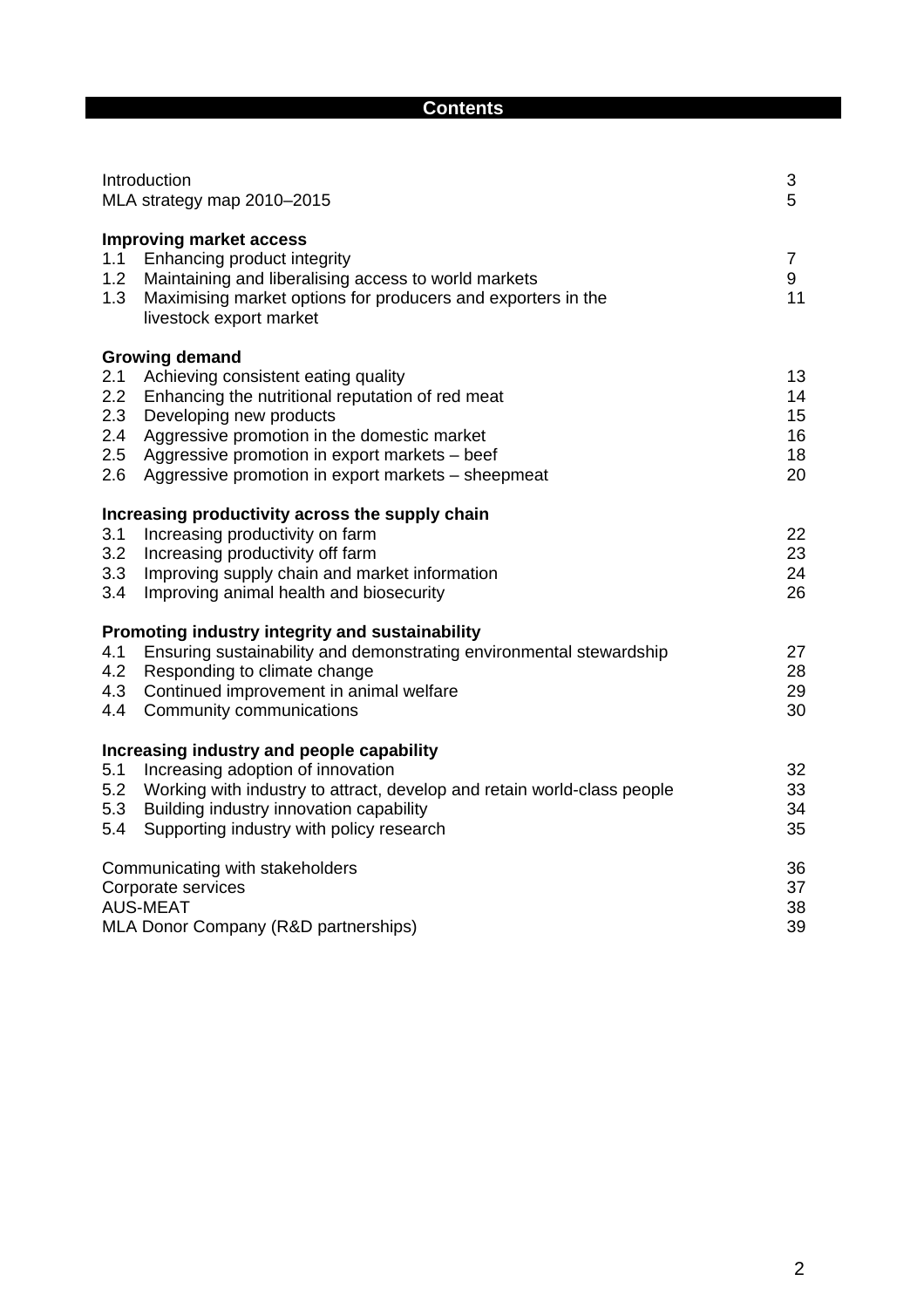#### **Introduction**

The *Annual operating plan 2011-12* establishes a clear direction for the targeted services and solutions provided by MLA over the year to help maintain and improve Australian meat and livestock industry performance.

It is designed to deliver programs and activities that are closely aligned with the *Meat industry strategic plan 2010–2015* (MISP) and the Australian Government's rural research and development (R&D) priorities. The financial year's programs and activities give effect to MLA's *Strategic plan 2010–2015*.

MLA operates with a commitment to transparency, and this plan represents an important part in our resolve to maintain these standards in our operations. The key initiatives for each strategy contained within the *Strategic plan* are outlined, and the key performance indicators (KPIs) and budgets for these strategies are also clearly shown.

# **Performance 2010-11**

MLA supports Australia's cattle, sheep and goat supply chains by creating opportunities from their investments in marketing and research and development. We do not regulate the industry, lobby the Australian Government, buy or sell livestock or meat, or control prices.

Some of our key achievements in marketing and research and development programs during 2010-11 included:

- Supporting industry through marketing campaigns to increase beef export values to Korea by 19% in the face of aggressive competition from the United States
- Support for the 'Together with Japan' charity initiative to assist Japanese producers in the wake of the earthquake and tsunami and build trust in the Australian beef industry in our largest overseas market
- The new 'Nothing beats Beef' marketing campaign which reached 14.6 million Australians in October and November, contributing to a 6% increase in demand for beef during the campaign period
- Meat Standards Australia reaching a critical mass of product with 1.42 million cattle and 870,500 sheep graded
- Investments in cattle genetics that included five large single-breed testing programs through the Beef Information Nucleus and the development of new BREEDPLAN estimated breeding values that incorporate molecular genetics
- The development of a new feedbase investment plan that will chart the next decade of research to improve pasture productivity
- Approval of a further five years of funding for the Invasive Animals Cooperative Research Centre that will help develop new controls of feral dogs, pigs and rabbits
- More than 1,500 sheep producers attending a series of *It's Ewe Time* forums in July and August 2010, reinforcing the importance of holistic management practices to lamb enterprises
- Investments in value-adding off-farm technologies such as SmartShape, which allows shaping of secondary cuts, and the automation technologies that increase yield and labour efficiency including the LEAP III primal cutter

More details of MLA's performance during the past financial year can be found in our *Annual report 2010-11*, available online at www.mla.com.au/annualreport

# **Planning 2011-12**

Following the substantial realignment of imperative and program areas in MLA's *Annual operating plan 2010- 11* to align with the MISP and Board planning priorities, 2011-12 will see a consolidation of planning around these areas.

MLA's commitment to robust strategic planning was further demonstrated during 2010-11 with the development of five-year plans and a series of high level measures for the company. These were undertaken to strengthen program evaluation and long-term planning – both areas recommended for improvement following last year's three-year review of MLA's performance.

Over the next 12 months, MLA will progressively move to a five-year planning process to coincide with the timing of the new MISP. This will involve the introduction of five-year business plans for each MLA program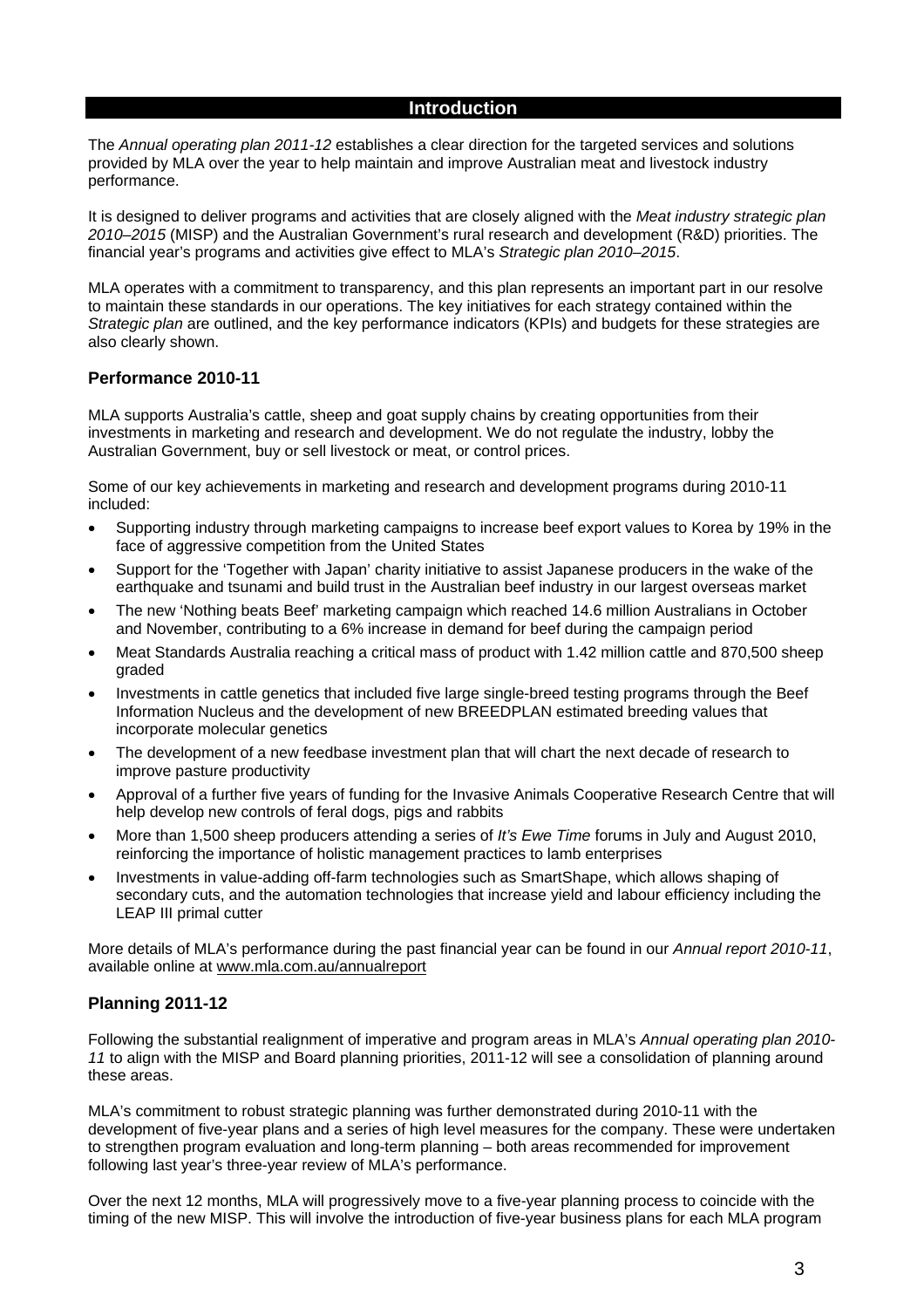area. By the end of 2011-12, there will be plans in place for each page of this *Annual operating plan* with each of these reviewed annually.

In line with this commitment to long-term planning, MLA introduced a new series of high level measures to better evaluate progress against all five strategic imperatives in this *Annual operating plan*, with an additional measure for the company overall. These measures are listed below.

| Imperative                                                  | <b>High level measures</b>                                                                    | <b>Description</b>                                                                                                                                                                                                                                                                          |
|-------------------------------------------------------------|-----------------------------------------------------------------------------------------------|---------------------------------------------------------------------------------------------------------------------------------------------------------------------------------------------------------------------------------------------------------------------------------------------|
| 1. Improving<br>market access                               | • Safety systems and<br>performance record<br>• Satisfaction with market<br>access activities | • Overseas customers rank Australian safety systems<br>and performance record as equivalent to or better<br>than alternate supplying countries<br>• Increased (>85%) satisfaction rating of MLA market<br>access activities by industry and government                                      |
| 2. Growing<br>demand                                        | • Influence consumer<br>attitudes<br>• Preferred supplier                                     | • Growth in key disposition and attitudinal measures for<br>beef and lamb amongst Australian consumers in the<br>domestic market<br>• Australia is the preferred source of imported beef,<br>lamb, mutton and goatmeat and MLA activities<br>expand the customer base in developing markets |
| 3. Increasing<br>productivity<br>across the supply<br>chain | • Increased productivity                                                                      | • Measureable increase in productivity for producers/<br>processors who adopt the technologies and<br>innovations MLA develops and/or promotes and<br>supports                                                                                                                              |
| 4. Promoting<br>industry integrity<br>and sustainability    | • Positive consumer<br>perceptions                                                            | • Maintain current levels of positive community<br>perceptions of industry's management of animal<br>welfare and the environment in all areas of the supply<br>chain including livestock production, meat processing<br>and live export                                                     |
| 5. Increasing<br>industry and<br>people capability          | • Changed industry<br>practices                                                               | • Objectively measured changes in people and industry<br>capability and practices related to the adoption of<br>MLA developed and/or supported technologies/<br>innovations                                                                                                                 |
| <b>Across MLA</b>                                           | • Value and relevance                                                                         | • Perceived value (and relevance) of MLA and its<br>activities by stakeholders is increased                                                                                                                                                                                                 |

Scott Hansen Managing Director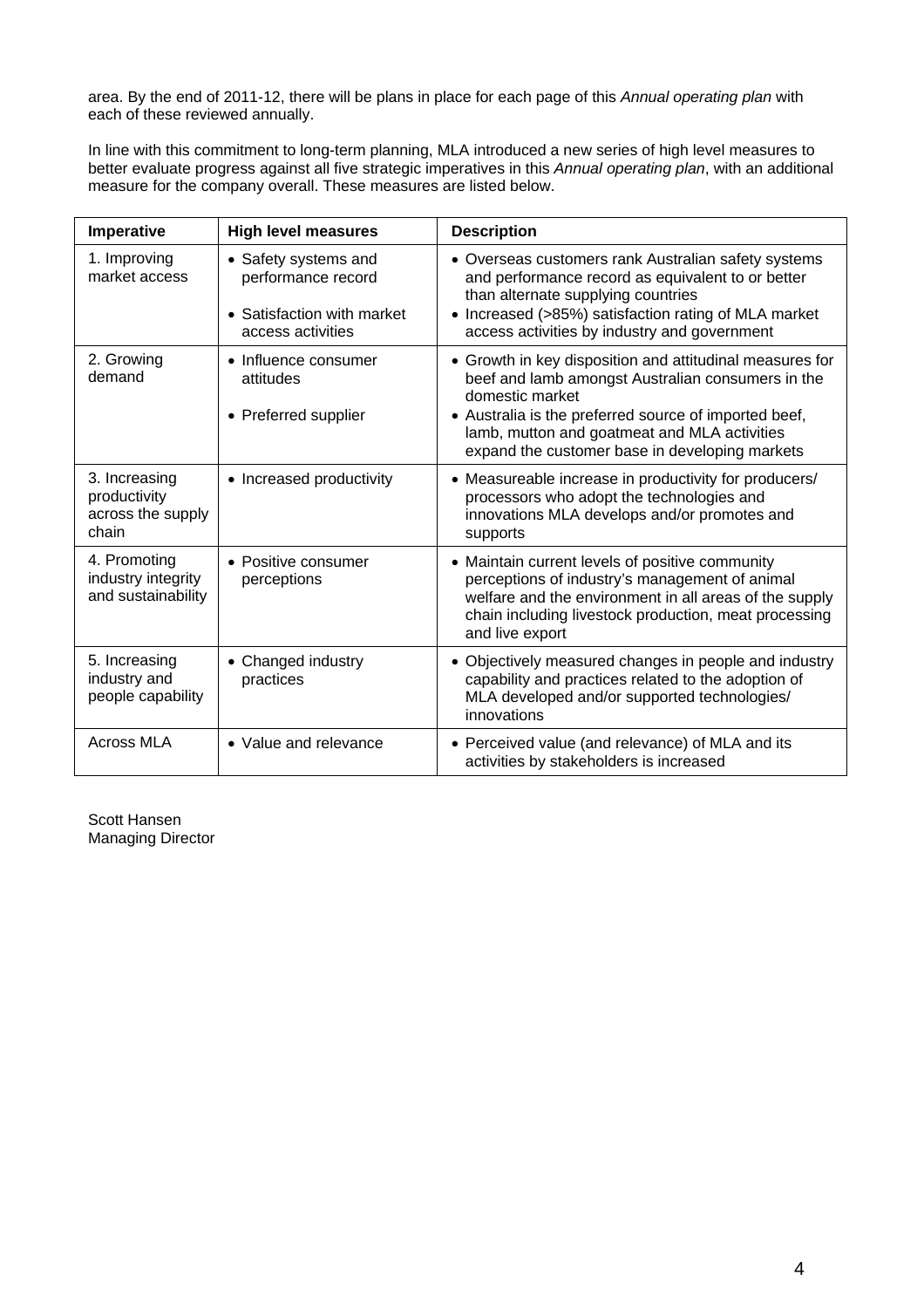# **MLA priority alignment**

MLA imperatives, Australian Government research priorities and *Meat industry strategic plan 2010–2015* (MISP) strategic themes.

| Imperative 1: Improving market access |                                                                     |                                                                                                      |                                                               |  |  |  |  |
|---------------------------------------|---------------------------------------------------------------------|------------------------------------------------------------------------------------------------------|---------------------------------------------------------------|--|--|--|--|
| Guided by                             | <b>National research priorities:</b><br>• Promoting and maintaining | <b>Australian Government</b><br><b>Rural research priorities:</b><br>• Productivity and adding value | MISP 2010-2015<br><b>Strategic themes:</b><br>• Market access |  |  |  |  |
|                                       | good health<br>• Safeguarding Australia                             | • Supply chain and markets<br>• Biosecurity                                                          | • Marketing and promotion<br>Economics and infrastructure     |  |  |  |  |

### **Imperative 2: Growing demand**

| Guided by |                                      | <b>Australian Government</b>      | MISP 2010-2015            |
|-----------|--------------------------------------|-----------------------------------|---------------------------|
|           | <b>National research priorities:</b> | <b>Rural research priorities:</b> | strategic themes:         |
|           | • Promoting and maintaining          | • Productivity and adding value   | • Marketing and promotion |
|           | good health                          | • Supply chain and markets        | Innovation                |
|           |                                      | • Innovation skills               |                           |
|           |                                      | Technology                        |                           |

# Imperative 3: Increasing productivity across the supply chain

#### Guided by

#### **Australian Government**

- **Rural research priorities:**
- Natural resource management
- Productivity and adding value • Supply chain and markets
- Biosecurity
	-
	- Innovation skills
	- Technology

#### MISP 2010-2015

- strategic themes:
- Our people
- Innovation
- Economics and infrastructure

# Imperative 4: Promoting industry integrity and sustainability

#### Guided by

#### **Australian Government** National research priorities:

• Frontier technologies for building

and transforming Australian

**National research priorities:** 

• Promoting and maintaining

• Safeguarding Australia

Australia

good health

industries

industries

industries

• An environmentally sustainable

• Frontier technologies for building

and transforming Australian

• An environmentally sustainable Australia

# **Rural research priorities:**

- Natural resource management • Climate variability and climate change
- Innovation skills
- Technology

#### MISP 2010-2015

- strategic themes:
- Environment and ethics
- Our industry
- Innovation

# Imperative 5: Increasing industry and people capability

#### Guided by

#### **Australian Government** Rural research priorities:

**National research priorities:** • Promoting and maintaining good health • Frontier technologies for building

and transforming Australian

#### • Productivity and adding value

- Supply chain and markets
- Innovation skills

#### • Technology

#### MISP 2010-2015 strategic themes:

- Our industry
- Our people
- Innovation
- Economics and infrastructure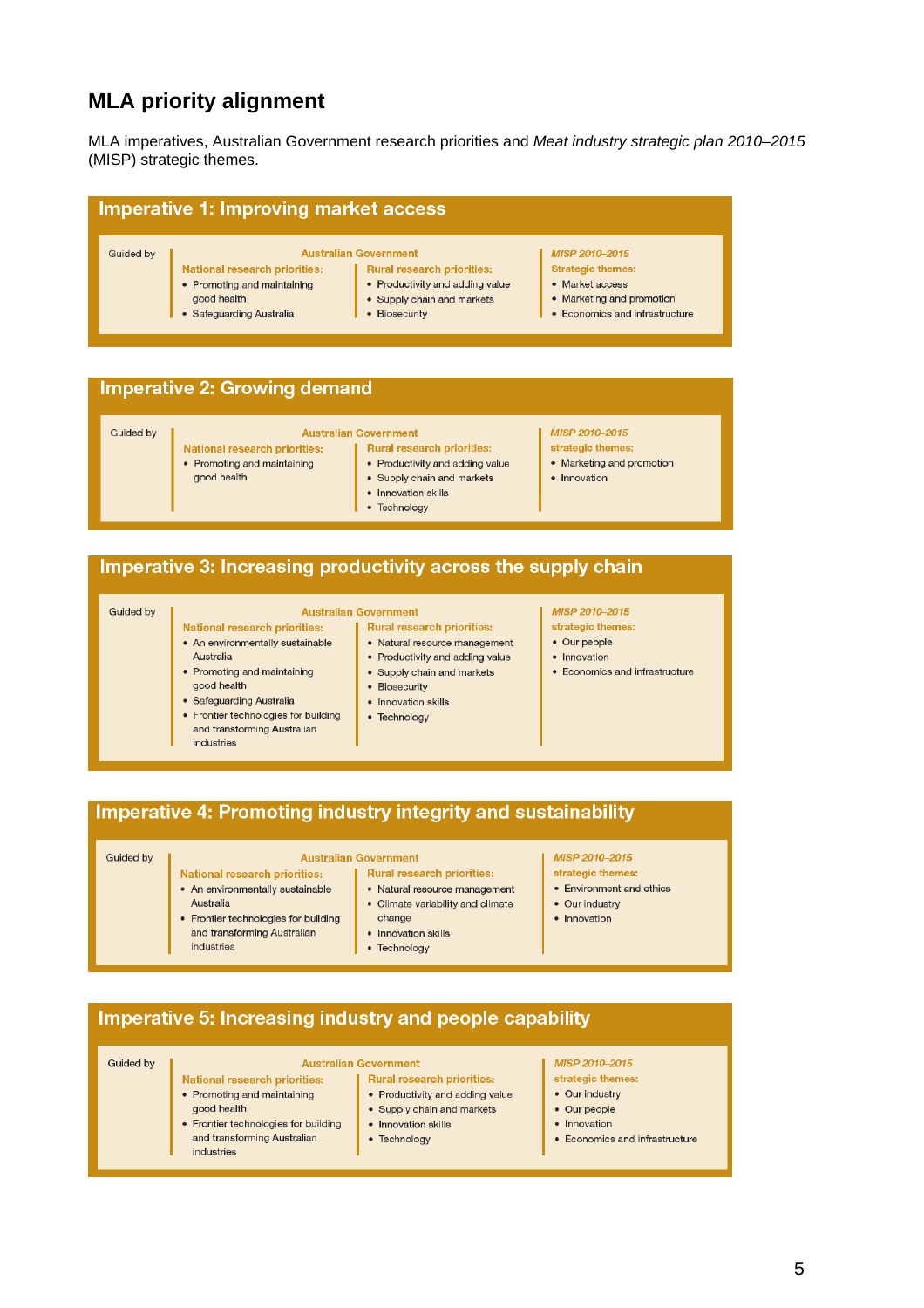# **Australian Government rural research priorities and MISP strategic themes**

|                                        | Meat Industry Strategic Plan 2010-2015 strategic themes                                                                               |
|----------------------------------------|---------------------------------------------------------------------------------------------------------------------------------------|
| <b>Environment and ethics</b>          | Promote ethical and responsible custodianship of the environment, animal welfare and resources<br>used in the production of red meat  |
| <b>Market access</b>                   | Maximise, in partnership with government, effective trade facilitation                                                                |
| Our industry                           | Promote a single co-ordinated voice for our industry to reshape and reinvigorate relationships<br>within industry and with Government |
| Our people                             | Develop and retain motivated and appropriately skilled people for our industry                                                        |
| Innovation                             | Increase competitiveness and profitability through innovation                                                                         |
| <b>Marketing and promotion</b>         | Focus on the consumer to continue to achieve profitable growth in demand for Australian red-meat<br>and livestock products            |
| <b>Economics and</b><br>infrastructure | Foster economic reform and infrastructure investment to enhance the capabilities of our industry                                      |

|                                                                                                                           |                                                                                                                                                                                                                | <b>Australian Government rural research priorities</b>                                                                                                                                                                                                                                                                                                                                                                                                                                                                                                                                  |
|---------------------------------------------------------------------------------------------------------------------------|----------------------------------------------------------------------------------------------------------------------------------------------------------------------------------------------------------------|-----------------------------------------------------------------------------------------------------------------------------------------------------------------------------------------------------------------------------------------------------------------------------------------------------------------------------------------------------------------------------------------------------------------------------------------------------------------------------------------------------------------------------------------------------------------------------------------|
| <b>Priority</b>                                                                                                           | <b>Objective</b>                                                                                                                                                                                               | <b>Focus</b>                                                                                                                                                                                                                                                                                                                                                                                                                                                                                                                                                                            |
| Productivity<br>and adding<br>value                                                                                       | Improve the productivity and<br>profitability of existing industries<br>and support the development of<br>viable new industries                                                                                | Ongoing research is required to improve the productivity and profitability of<br>Australia's existing agriculture, fisheries, forestry and food industries and to<br>support the establishment of viable new industries and products. This must<br>be complemented by research to develop high value products which can<br>better exploit Australia's comparative advantages.                                                                                                                                                                                                           |
| Supply chain<br>and markets                                                                                               | Better understand and respond<br>to domestic and international<br>market and consumer<br>requirements and improve the<br>flow of such information through<br>the whole supply chain,<br>including to consumers | Providing markets and consumers with goods that are safe and meet<br>customer requirements is essential to the long term competitiveness of<br>Australia's agriculture, fisheries, forestry and food industries. High quality<br>information regarding market and consumer requirements should be<br>appropriately distributed through the supply chain to ensure producers can<br>effectively respond to market requirements. Effectively servicing the<br>information needs of consumers is also vital to gain and retain markets.                                                    |
| <b>Natural</b><br>resource<br>management                                                                                  | Support effective management<br>of Australia's natural resources<br>to ensure primary industries are<br>both economically and<br>environmentally sustainable                                                   | Australia's fragile environment and limited natural resources require<br>innovation in primary industries to ensure natural resources are used<br>sustainability. Land degradation, water management and biodiversity losses<br>are significant challenges to current and future productivity.                                                                                                                                                                                                                                                                                          |
| <b>Climate</b><br>variability and<br>climate<br>change                                                                    | Build resilience to climate<br>variability and adapt to and<br>mitigate the effects of climate<br>change                                                                                                       | Climate variability and climate change pose significant challenges for<br>Australia's primary industries and regional economies. The National<br>Agriculture and Climate Change Action Plan (2006–09), agreed to by<br>Australian governments, highlights threats posed by increased climate<br>variability and climate change and measures needed to mitigate and build<br>resilience to this threat.                                                                                                                                                                                  |
| Protect Australia's community,<br><b>Biosecurity</b><br>primary industries and<br>environment from biosecurity<br>threats |                                                                                                                                                                                                                | Effective prevention, control or eradication of pests and diseases of<br>concern (including vertebrate pests and weeds) is vital to the security and<br>health of the Australian community, the productivity and sustainability of<br>primary industries and Australia's terrestrial, fresh water and marine<br>environments. Pests and diseases also impede the access of Australian<br>products to international markets. A number of countries are tightening their<br>biosecurity requirements and requiring sophisticated technical justification<br>for risk management measures. |
|                                                                                                                           |                                                                                                                                                                                                                | <b>Supporting the priorities</b>                                                                                                                                                                                                                                                                                                                                                                                                                                                                                                                                                        |
| Innovation<br>skills                                                                                                      | Improve the skills to undertake<br>research and apply its findings                                                                                                                                             | The skills of Australia's research providers and the ability of producers to<br>innovate and adopt the products of research are fundamental to the<br>profitability, competitiveness and sustainability of Australia's agriculture,<br>fisheries, forestry and food industries. Strong collaboration between all<br>players in the Australian research and innovation system is essential for the<br>sector's effectiveness and efficiency. Improving skills to undertake<br>research and to apply research findings is a critical element of the research<br>and development effort.   |
| <b>Technology</b>                                                                                                         | Promote the development and<br>application of new and existing<br>technologies                                                                                                                                 | Advances in existing technologies and adoption of new technologies are<br>important in addressing the challenges faced by agriculture, fisheries,<br>forestry and food industries and regional communities. Continued<br>investment in these areas is essential to the effectiveness of research and<br>innovation for the sector.                                                                                                                                                                                                                                                      |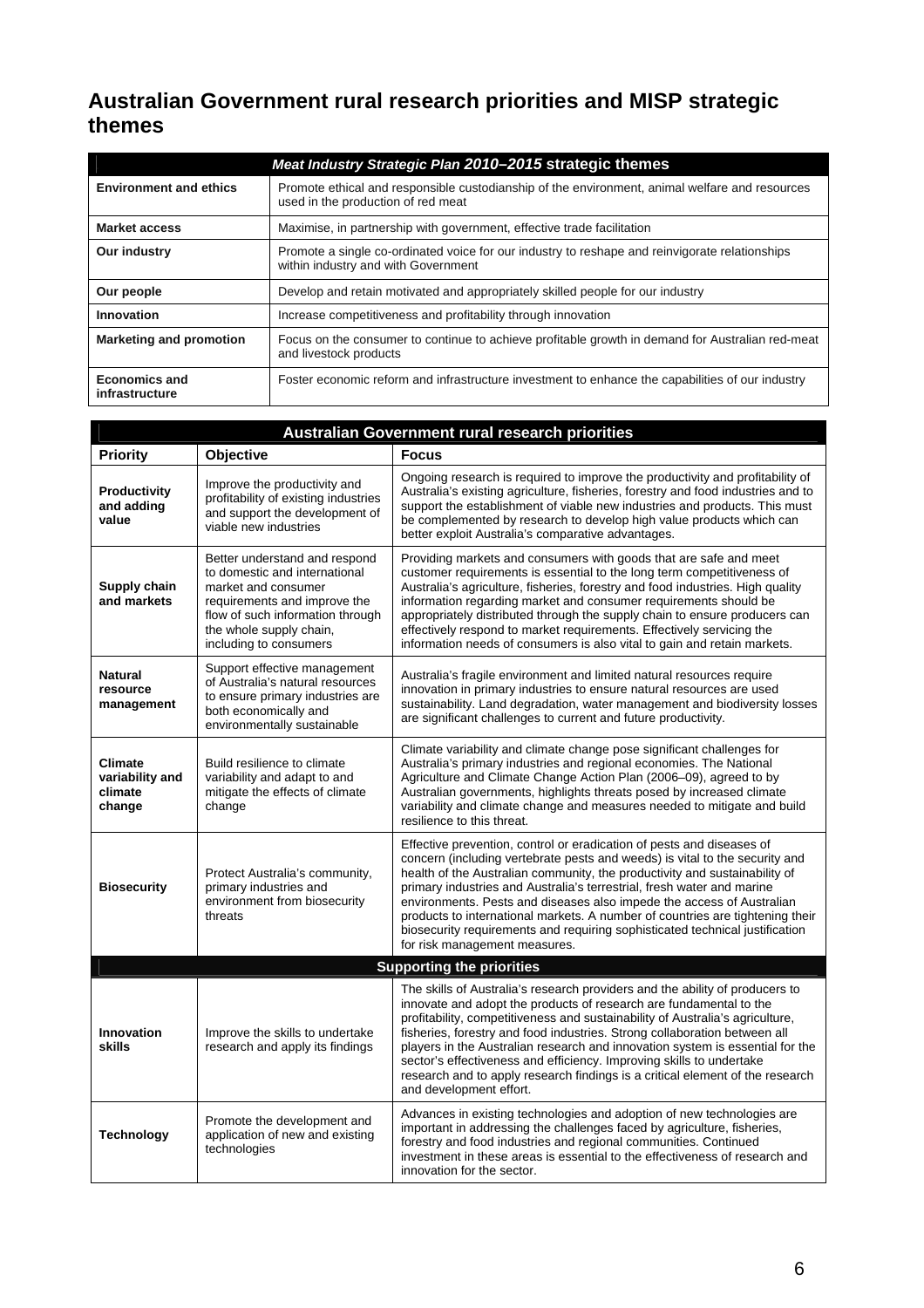# **Improving market access 1.1**

# **1.1 Enhancing product integrity**

As the world meat market becomes increasingly competitive, Australia must work to maintain market access by differentiating its meat from other supplying nations. This can be achieved by establishing Australia as leader in the supply of safe and wholesome red meat products. In 2011-12, MLA will maintain its existing systems and programs; continue to develop tools and systems for managing food safety, based on innovative science; supporting outcome-based regulations; and maintaining systems to respond to customer needs.

|    | <b>Strategy</b>                                                                                                                                                  |                            | <b>Key initiatives</b>                                                                                                                                                                                                                                                                                                                              | <b>BU</b>                              |
|----|------------------------------------------------------------------------------------------------------------------------------------------------------------------|----------------------------|-----------------------------------------------------------------------------------------------------------------------------------------------------------------------------------------------------------------------------------------------------------------------------------------------------------------------------------------------------|----------------------------------------|
| 1. | Enhance the uptake of quality<br>assurance systems by all sectors of<br>the red meat supply chain                                                                | 1.<br>2.                   | Deliver programs that underpin the integrity of the<br>Australian red meat and livestock industry,<br>including supporting the LPA program, producer<br>education and communication strategies<br>Contribute to the development and implementation<br>of new food safety systems                                                                    | <b>IS</b><br><b>CIS</b>                |
| 2. | Develop and promote appropriate<br>meat and livestock traceability<br>systems                                                                                    | 1.                         | Ensure that NLIS Ltd has the capability to deliver<br>database and support services to enable industry to<br>meet the national traceability standards                                                                                                                                                                                               | <b>IS</b>                              |
| 3. | Conduct scientific research to<br>ensure the food safety systems<br>available in Australia are at the<br>leading edge of international<br>knowledge and practice | 1.<br>2.<br>3.<br>4.       | Maintenance of safety and integrity aspects of<br>product<br>Development of new techniques for delivering safe<br>and wholesome product<br>Monitor developments/develop initiatives in<br>biotechnology<br>Develop risk-based post mortem inspection<br>systems for animal health surveillance, and<br>assessment of product safety and suitability | <b>CIS</b>                             |
| 4. | Promote the integrity of Australian<br>red meat products to our<br>international and domestic<br>customers while minimising food<br>safety related incidents     | 1 <sub>1</sub><br>2.<br>3. | Provide secretariat services to SAFEMEAT and<br>develop effective industry safety/issues<br>management strategies<br>Respond to market expectations for scientific<br>information on the safety of red meat products<br>Communicate the integrity of Australian red meat<br>products internationally and provide a response<br>capability           | <b>IS</b><br><b>CIS</b><br><b>IMES</b> |

#### **Key milestones**

• Satisfaction rating of MLA's food safety activities by industry (processors and AMIC) rated more than 85% (question to be included in market access survey)

 Develop the capability for all jurisdictions to be able to execute traceability reports through the NLIS mirror database

 Overseas customers rank Australia's safety systems as equivalent to, or better than, alternate supplying countries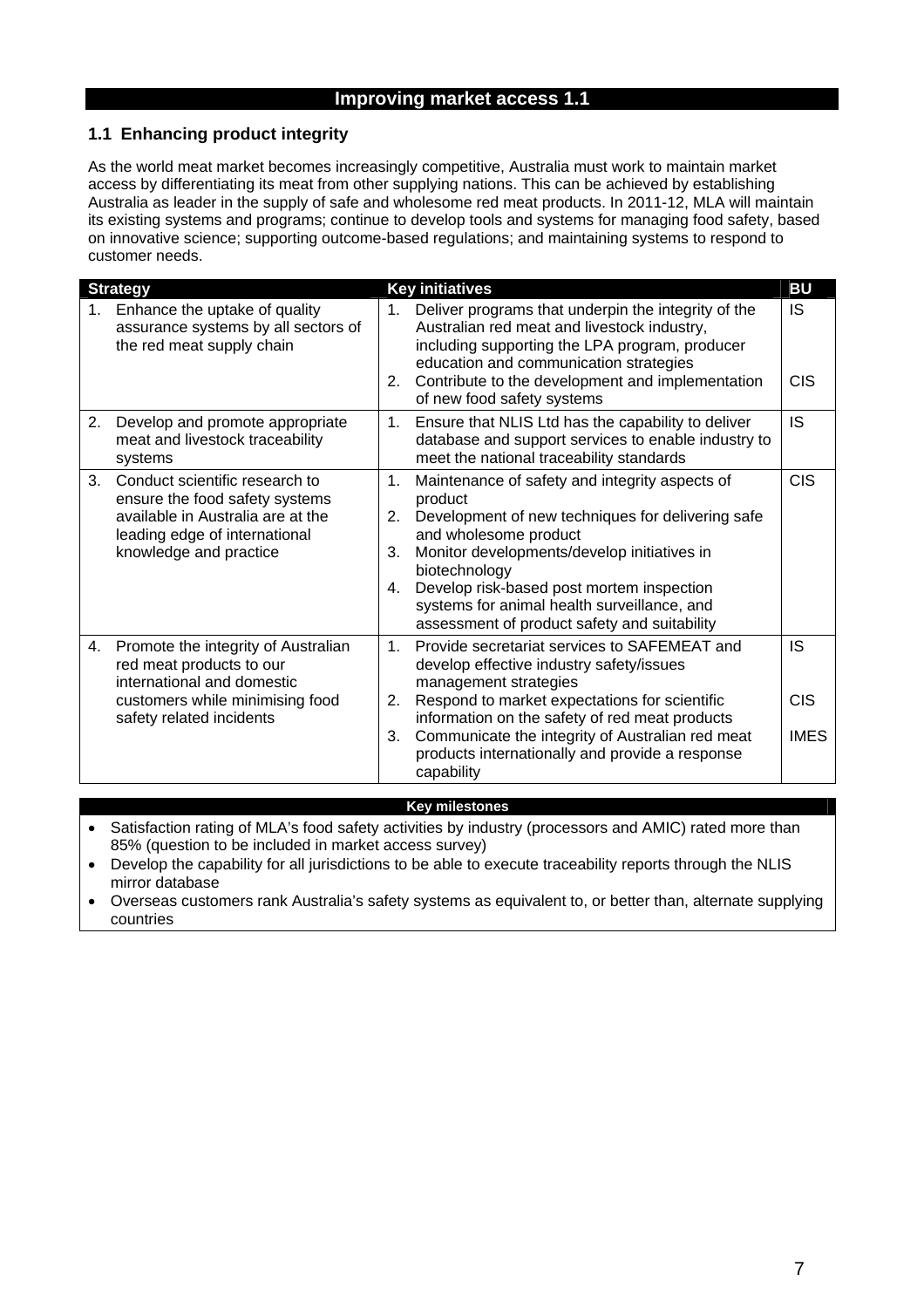| <b>Budget 2011-12</b>  |              |         |       |                |       |       |        |  |  |  |
|------------------------|--------------|---------|-------|----------------|-------|-------|--------|--|--|--|
| <b>Sector</b>          |              | 2010-11 |       | 2011-12 budget |       |       |        |  |  |  |
|                        |              | budget  | 1     | $\overline{2}$ | 3     | 4     |        |  |  |  |
| Mutton                 | R            | 86      | 5     | 50             | 21    | 6     | 82     |  |  |  |
|                        | M            | 264     | 50    | 150            |       | 53    | 253    |  |  |  |
| Lamb                   | R            | 421     | 23    | 250            | 114   | 20    | 407    |  |  |  |
|                        | M            | 864     | 196   | 300            |       | 440   | 936    |  |  |  |
| <b>Grassfed Cattle</b> | R            | 482     | 53    |                | 344   | 58    | 455    |  |  |  |
|                        | M            | 2,360   | 407   | 800            |       | 1,140 | 2,347  |  |  |  |
| <b>Grainfed Cattle</b> | R            | 78      | 10    |                | 47    | 15    | 72     |  |  |  |
|                        | M            | 589     | 128   | 266            |       | 196   | 590    |  |  |  |
| Processor              | R            | 1,184   | 58    | 500            | 510   | 95    | 1,163  |  |  |  |
|                        | M            | 2,126   | 323   | 144            |       | 1,815 | 2,282  |  |  |  |
| Goat                   | R            | 12      | 4     |                |       | 4     | 8      |  |  |  |
|                        | M            | 65      | 53    | 20             |       | 6     | 79     |  |  |  |
| Livestock export       | R            | 20      | 4     |                |       | 12    | 16     |  |  |  |
|                        | M            | 83      | 53    | 20             |       | 24    | 97     |  |  |  |
| External               | R            |         |       |                |       |       |        |  |  |  |
|                        | M            | 1,500   |       | 1,500          |       | 69    | 1,569  |  |  |  |
| Government             | R            | 2,283   | 157   | 800            | 1,036 | 210   | 2,203  |  |  |  |
| <b>Subtotal</b>        | $\mathsf{R}$ | 4,566   | 314   | 1,600          | 2,072 | 420   | 4,406  |  |  |  |
| <b>Subtotal</b>        | M            | 7,851   | 1,210 | 3,200          |       | 3,743 | 8,153  |  |  |  |
| <b>TOTAL</b>           |              | 12,417  | 1,524 | 4,800          | 2,072 | 4,163 | 12,559 |  |  |  |

Note: all Budget figures throughout this report are listed in \$'000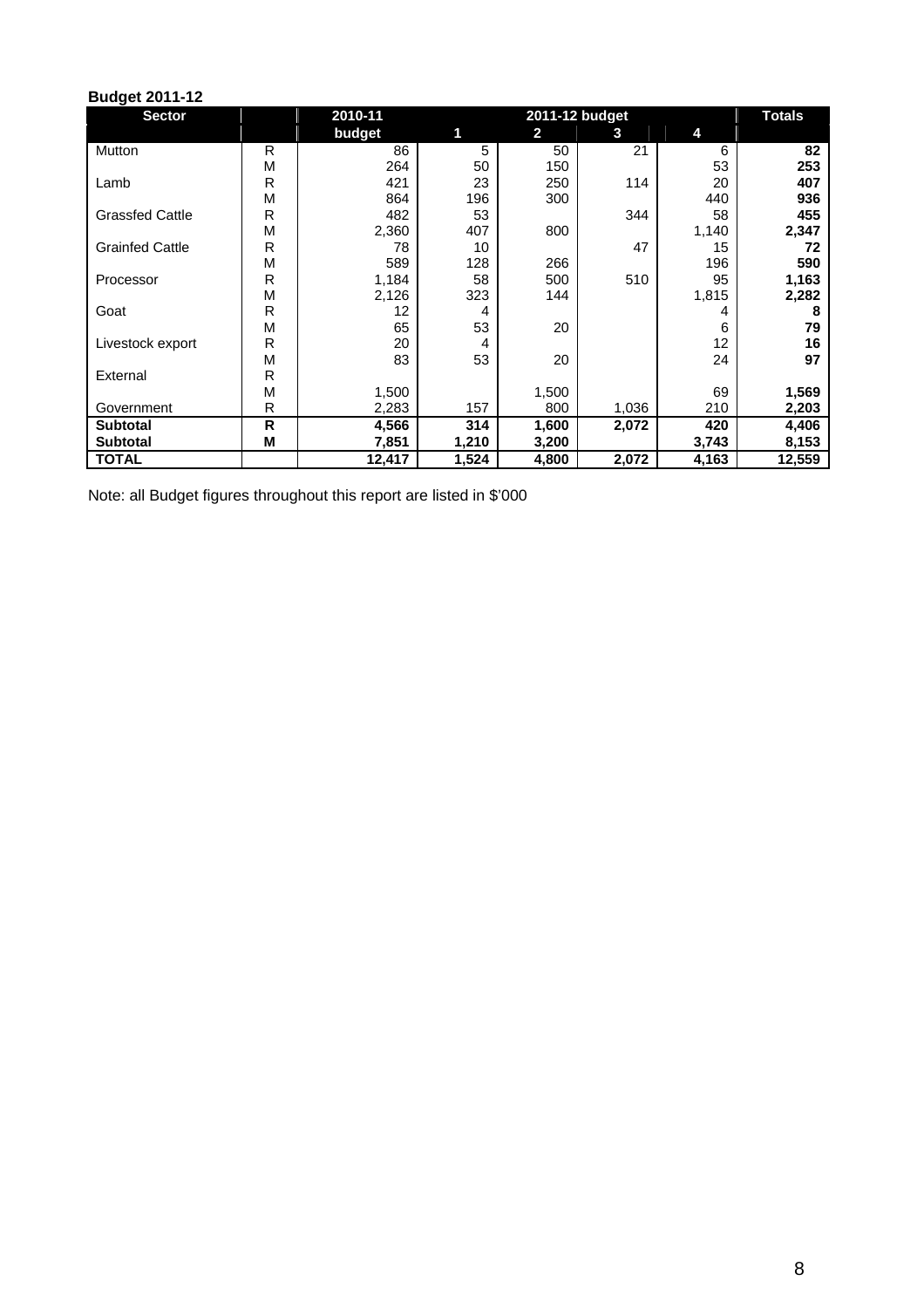# **1.2 Ensuring a whole-of-industry approach to maintaining and liberalising access to world meat markets**

Australia's red meat exports face market access restrictions in many overseas markets. Global trade liberalisation and improvements in technical market access conditions are a key focus of industry efforts to create opportunities for growth, development and diversification. Industry invests in research, consultation, assisting diplomatic activities and advocacy – in pursuit of the commercial and economic gains from removing or reducing impediments to trade. In 2011-12, MLA will collaborate with government and industry stakeholders to pursue defence of existing favourable access conditions; undertake a multilateral, regional, bilateral trade advocacy program; and enhance/leverage international trade reform networks.

Particular priorities in 2011-12 include:

- assisting government in securing a free trade agreement (FTA) with Korea, embodying phase out of tariffs on Australian beef
- progressing industry priorities under the Trans Pacific Partnership trade talks (see industry submission for these priorities)
- renewed advocacy on a Japan FTA, likely to receive focus in the first half of 2012
- directing additional efforts towards tackling the increasing number of technical trade barriers imposed by a number of Australia's trading partners

| <b>Strategy</b>                                                                     | <b>Key initiatives</b>                                                                                                                                                                                                                                                                                                                                                | <b>BU</b>   |
|-------------------------------------------------------------------------------------|-----------------------------------------------------------------------------------------------------------------------------------------------------------------------------------------------------------------------------------------------------------------------------------------------------------------------------------------------------------------------|-------------|
| 1. Defend existing favourable<br>market access conditions in<br>overseas markets    | 1. Monitor developments in overseas markets; develop<br>networks of industry and government contacts in<br>Australia and overseas; and provide a response<br>capability when impediments arise                                                                                                                                                                        | <b>IMES</b> |
| 2. Position the Australian meat<br>and livestock industry for the<br>WTO Doha round | 1. Monitor and respond to WTO developments; represent to<br>government on industry priorities; coalition building in key<br>overseas markets and missions to Geneva                                                                                                                                                                                                   |             |
| 3. Position the Australian meat<br>and livestock industry for FTA<br>negotiations   | 1. FTA work particularly directed at advancing industry<br>priorities in FTAs with Korea, Japan and the Trans Pacific<br>Partnership                                                                                                                                                                                                                                  |             |
| 4. Develop strategies to remove<br>access barriers                                  | 1. Research to support trade reform advocacy in WTO and<br>FTA negotiations - particularly in-market advocacy<br>research in Japan<br>2. Research on technical barriers to trade, including a<br>stocktake of technical barriers facing the Australian<br>industry, ranking these barriers in terms of trade<br>impediment and prioritising removal of these barriers |             |

#### **Key milestones**

- Satisfaction rating of MLA market access activities by government and industry maintained above 85% (survey conducted biennially)
- Persuasive and well-researched submissions on market access issues prepared to the satisfaction of industry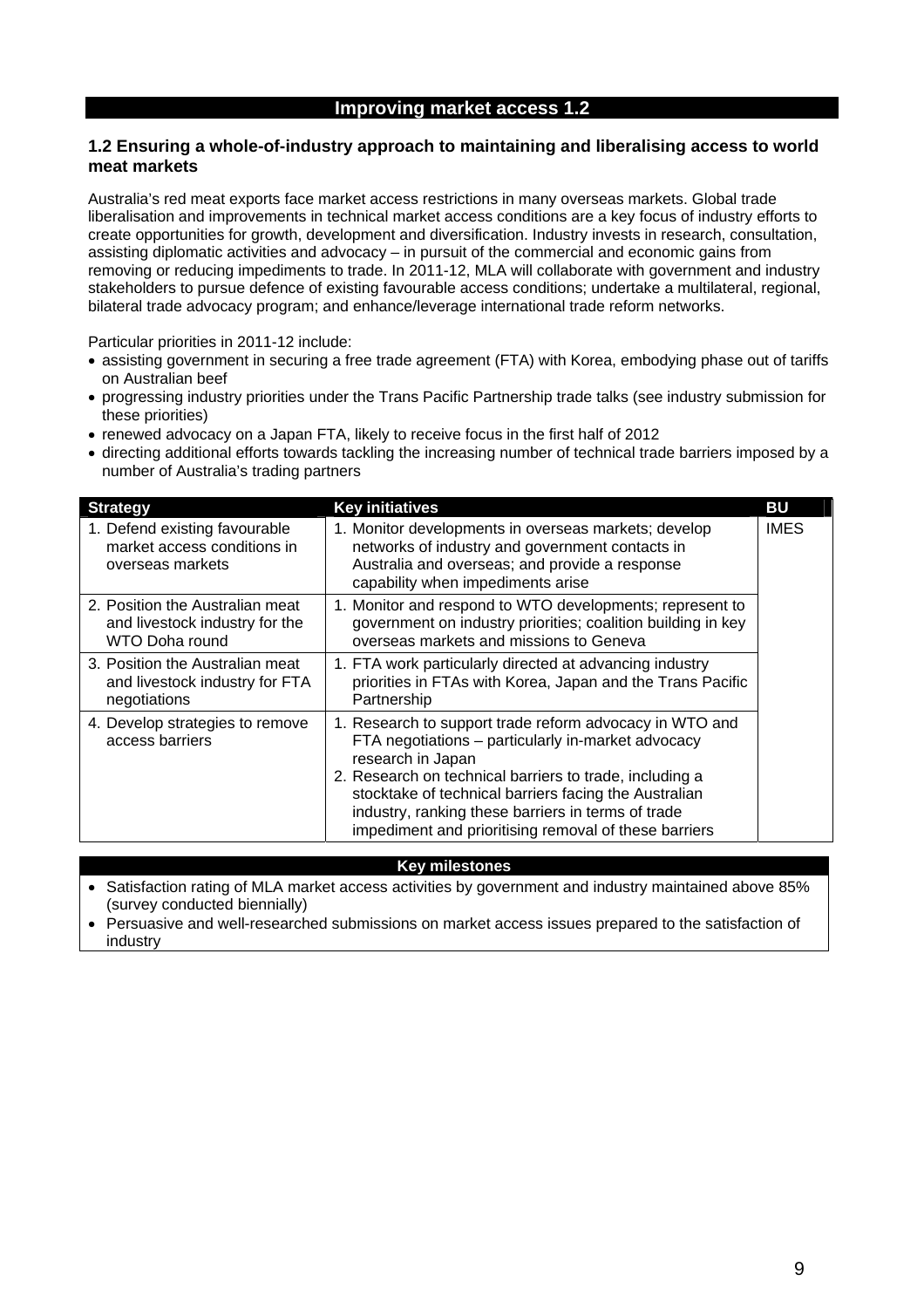| <b>Budget 2011-12</b> |        |            |               |                |       |                |              |               |               |     |               |
|-----------------------|--------|------------|---------------|----------------|-------|----------------|--------------|---------------|---------------|-----|---------------|
| <b>Sector</b>         |        | 2010-11    |               |                |       | 2011-12 budget |              |               |               |     | <b>Totals</b> |
|                       |        | budget     |               | <b>North</b>   |       |                | <b>South</b> |               | <b>Middle</b> |     |               |
|                       |        |            | <b>Global</b> | <b>America</b> | Japan | Korea          | Asia         | <b>Europe</b> | East          | R&D |               |
| Mutton                | R      | 12         |               |                |       |                |              |               |               | 12  | 12            |
|                       | M      | 211        | 10            | 13             | 1     | 1              | 9            | 24            | 24            |     | 82            |
| Lamb                  | R      | 49         |               |                |       |                |              |               |               | 49  | 49            |
|                       | M      | 604        | 135           | 149            | 57    | 10             | 142          | 57            | 183           |     | 733           |
| Grassfed              |        |            |               |                |       |                |              |               |               |     |               |
| Cattle                | R      | 112        |               |                |       |                |              |               |               | 112 | 112           |
|                       |        |            |               |                |       |                |              |               |               |     |               |
|                       | M      | 869        | 158           | 146            | 258   | 127            | 108          | 115           |               |     | 912           |
| Grainfed              |        |            |               |                |       |                |              |               |               |     |               |
| Cattle                | R      | 17         |               |                |       |                |              |               |               | 17  | 17            |
|                       |        |            | 21            |                |       |                |              |               |               |     | 126           |
|                       | M<br>R | 119<br>190 |               | 24             | 42    | 21             | 18           |               |               | 190 | 190           |
| Processor             | M      | 1,487      | 324           | 332            | 358   | 159            | 277          | 196           | 207           |     | 1,853         |
| Goat                  | M      | 11         | 11            |                |       |                |              |               |               |     | 11            |
| External              | M      |            |               |                | 43    |                |              |               |               |     | 43            |
| Government            | R      | 380        |               |                |       |                |              |               |               | 380 | 380           |
| <b>Subtotal</b>       | R      | 760        |               |                |       |                |              |               |               | 760 | 760           |
| <b>Subtotal</b>       | Μ      | 3,301      | 659           | 664            | 759   | 318            | 554          | 392           | 414           |     | 3,760         |
| <b>TOTAL</b>          |        | 4,061      | 659           | 664            | 759   | 318            | 554          | 392           | 414           | 760 | 4,520         |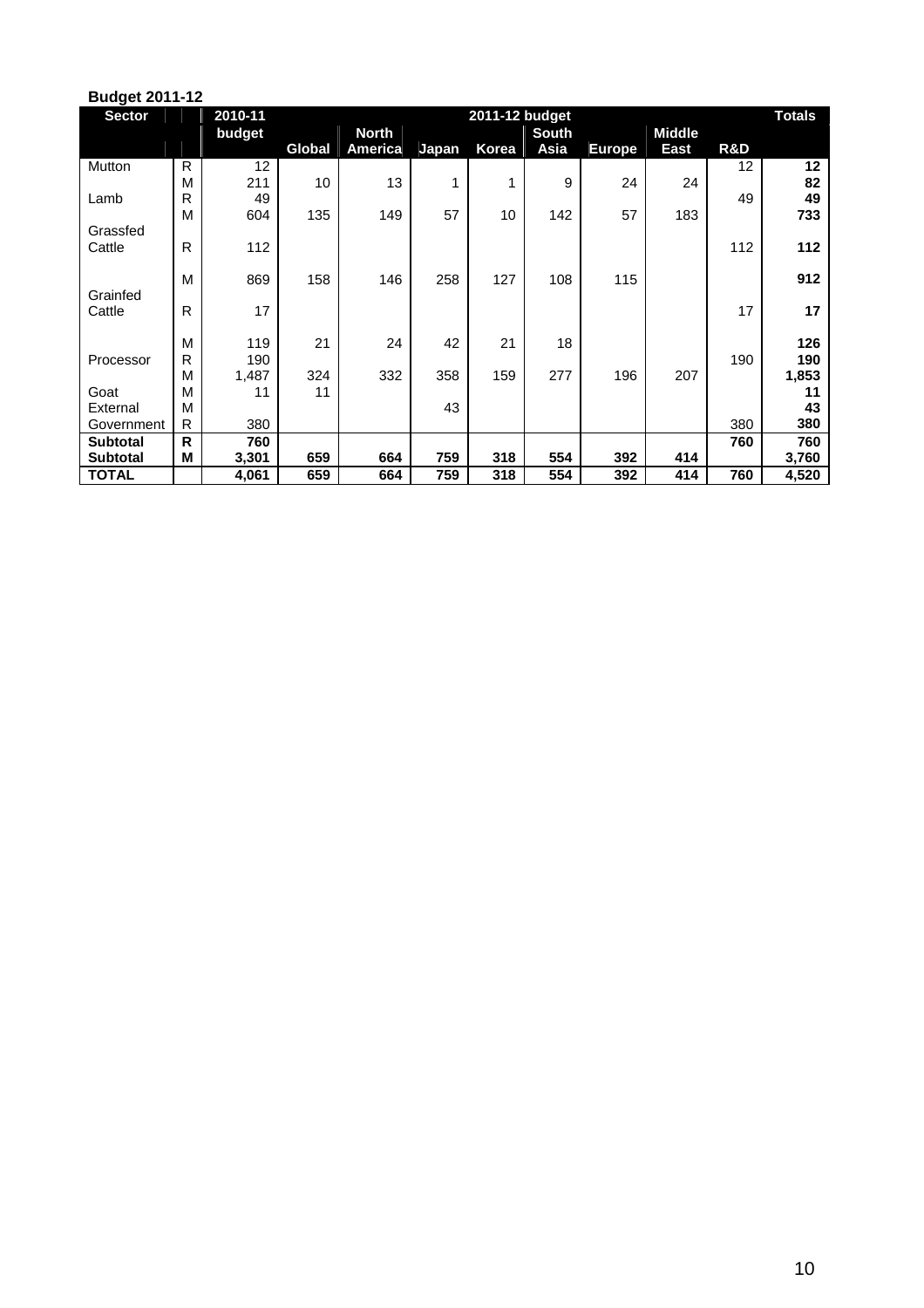# **Improving market access 1.3**

### **1.3 Maximising market options for producers and exporters in the livestock export trade**

Australia's livestock export industry employs thousands of Australians and contributes significantly to the economy each year. It is important for cattle, sheep and goat producers, and the economy at large, that this industry continues to flourish. Operated by MLA in partnership with LiveCorp, the Livestock Export Program works to achieve this.

Undoubtedly the greatest threat to Australia's livestock export trade is from publicity over instances of poor standards of animal welfare in some customer countries. Over the past year heightened publicity has been afforded to this issue and, as a result, new regulations are being introduced to ensure acceptable animal welfare standards to the point of slaughter. For 2011-12, a major aim is to assist supply chains meet these new standards. The introduction of new regulations will also require greater interaction with foreign governments. It will be important to convey an understanding of the new regulations to foreign governments – and to emphasise that the new regulations are applying international standards to which these governments are signatories.

| <b>Strategies</b>                                                                            | <b>Key initiatives</b>                                                                                                                                                                                                                                                                                                                                                                            | <b>BU</b> |
|----------------------------------------------------------------------------------------------|---------------------------------------------------------------------------------------------------------------------------------------------------------------------------------------------------------------------------------------------------------------------------------------------------------------------------------------------------------------------------------------------------|-----------|
| 1. Deliver continuous<br>improvement in animal<br>welfare                                    | 1. Conduct R&D to further improve animal welfare outcomes<br>2. Deliver improvements at the point of slaughter to improve animal<br>welfare in Asia-Pacific markets<br>3. Deliver training programs and infrastructure upgrades in Middle<br>East markets to improve animal welfare                                                                                                               | LE        |
| 2. Improve industry<br>capabilities and livestock<br>performance through the<br>supply chain | 1. Deliver programs to improve and build the skills and capacity of<br>the supply chain work force<br>2. Conduct R&D to develop tools to improve livestock performance<br>throughout the supply chain<br>3. Deliver programs in Asia-Pacific markets aimed at improving<br>livestock performance<br>4. Deliver training programs in Middle East markets aimed at<br>improving workforce practices |           |
| 3. Build community support<br>through proactive<br>communication of industry<br>achievements | 1. Design and implement a proactive media campaign using<br>traditional and social media to positively position the industry and<br>educate media to raise awareness and support in key<br>metropolitan markets and in the broader community                                                                                                                                                      |           |
| 4. Defend market access<br>conditions and build<br>demand for livestock                      | 1. Conduct R&D that delivers improved market access conditions<br>2. Defend existing favourable market access conditions and build<br>demand in the Asia-Pacific market<br>3. Maintain existing favourable market access conditions in Middle<br>East markets and support development of new markets in the<br>region                                                                             |           |

### **Key milestones**

• An Eid al Adha plan is developed by MLA that is accepted by industry and government with the MLA elements of this plan delivered to the satisfaction of industry

- High levels of satisfaction by Indonesian importers and Australian exporters that the provision of technical support by MLA provides benefits to the supply chain
- Through the provision of enhanced animal welfare outcomes and appropriate communications support to industry representative bodies and individual producers, increase the current level of community support for the livestock export trade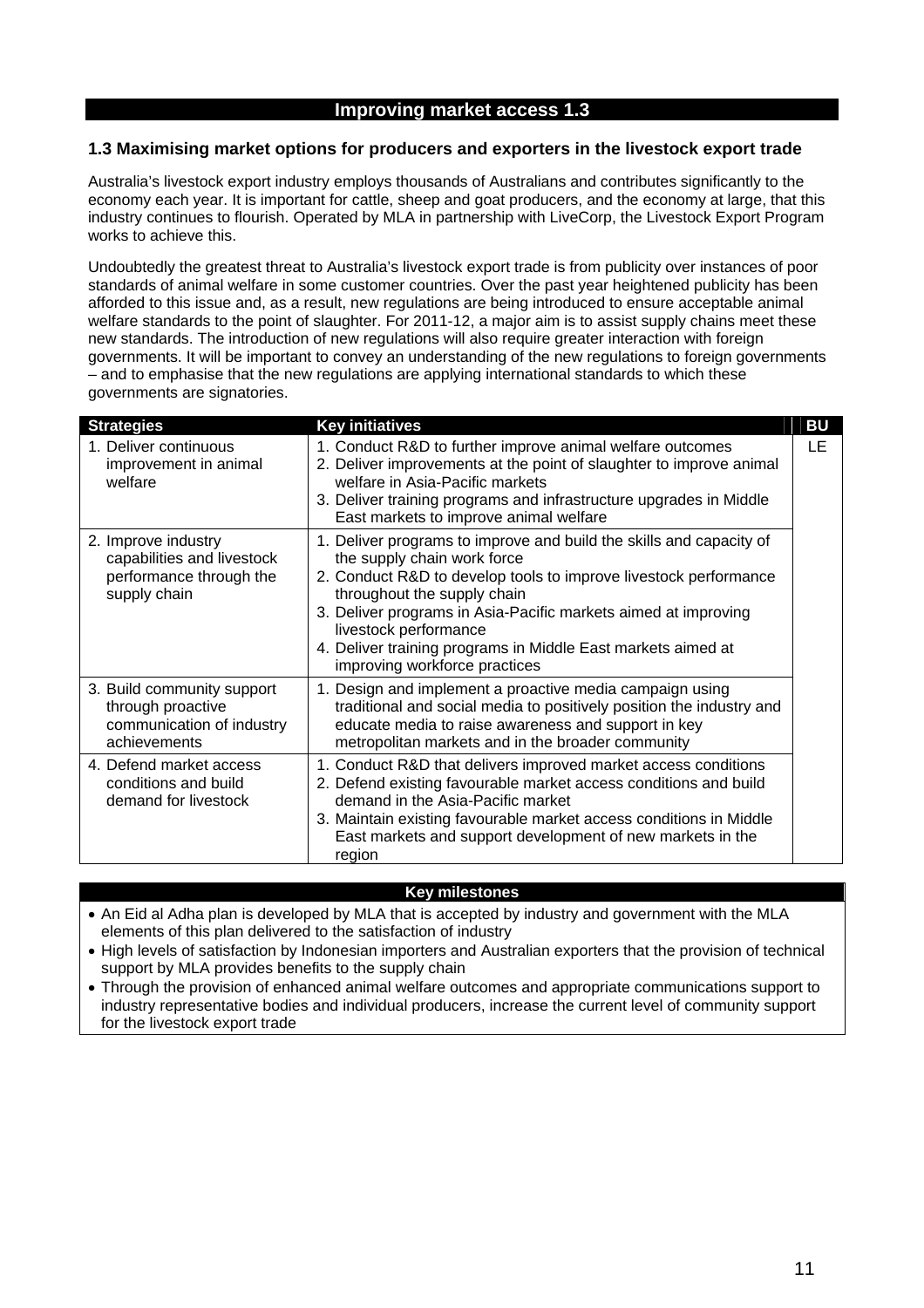| <b>Sector</b>          |   | 2010-11 |       | 2011-12 budget |     |     | <b>Totals</b> |
|------------------------|---|---------|-------|----------------|-----|-----|---------------|
|                        |   | budget  | 11    | $\mathbf{2}$   | 3   | 4   |               |
| Mutton                 | R | 89      | 75    | 50             |     | 15  | 140           |
|                        | М | 616     | 500   |                | 200 | 125 | 825           |
| Lamb                   | R | 70      | 75    | 50             |     | 10  | 135           |
|                        | M | 280     | 500   |                | 50  | 75  | 625           |
| <b>Grassfed Cattle</b> | R | 316     | 375   | 100            |     | 25  | 500           |
|                        | М | 2,000   | 4,630 | 100            | 295 | 425 | 5,450         |
| Goat                   | R | 23      | 25    |                |     |     | 25            |
|                        | М | 15      | 30    |                |     |     | 30            |
| Livestock export       | R | 508     | 300   | 50             |     | 50  | 400           |
|                        | M | 1,553   |       |                | 40  |     | 40            |
| External               | М | 500     |       |                |     |     |               |
| Government             | R | 1,005   | 850   | 250            |     | 100 | 1,200         |
| <b>Subtotal</b>        | R | 2,011   | 1,700 | 500            |     | 200 | 2,400         |
| <b>Subtotal</b>        | М | 4,964   | 5,660 | 100            | 585 | 625 | 6,970         |
| <b>TOTAL</b>           |   | 6,975   | 7,360 | 600            | 585 | 825 | 9,370         |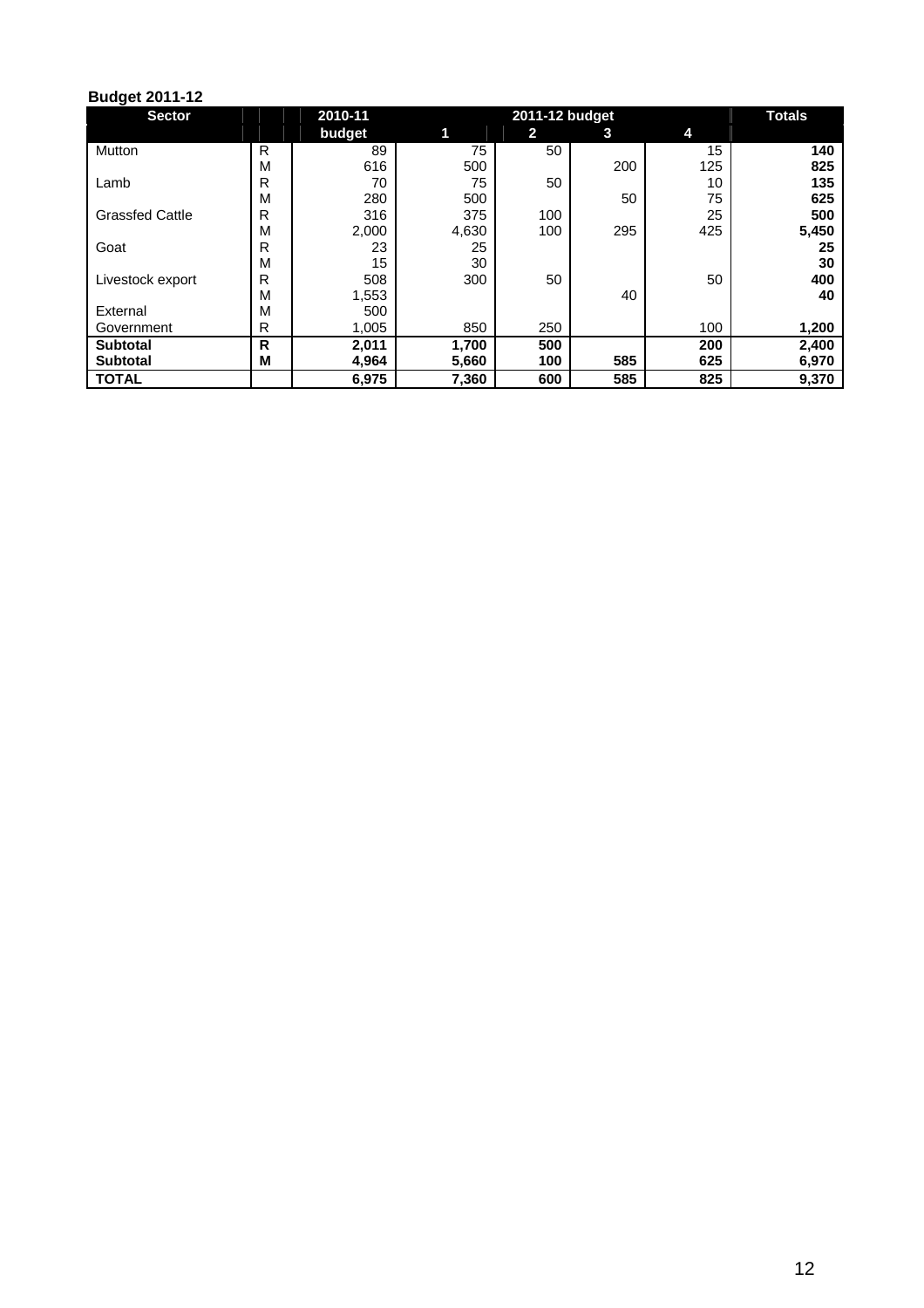# **2.1 Achieving consistent eating quality**

A high level of consumer confidence in product performance is necessary for food-industry category success. MLA's goal is for the Australian industry to provide customers with beef and sheepmeat of consistent and predictable eating quality in both domestic and export markets via adoption of the Meat Standards Australia (MSA) system. MSA has focussed on increasing grading numbers to date. Now that a 'critical mass' of product is flowing through the system, the focus will shift to initiatives which extract greater value from the MSA system. Decreasing eating quality variation within brands, increasing the volume of MSA-graded product per carcase and strengthening MSA's integrity are three key initiatives. Ongoing investment in eating quality R&D will increase the predictive power of the MSA grading model and equip the Australian industry with the latest eating quality innovations. Some key R&D projects for 2011-12 include long distance transport of cattle, MSA four- and five-star beef, the development of a cuts-based system for sheepmeat and advanced electrical stimulation in processing plants.

|    | <b>Strategy</b>                                        |    | <b>Key initiatives</b>                                                                                                                     | <b>BU</b>   |
|----|--------------------------------------------------------|----|--------------------------------------------------------------------------------------------------------------------------------------------|-------------|
| 1. | Develop and prove<br>interventions for eating          |    | 1. Develop and implement off-farm technologies and<br>processes for optimising eating quality                                              | <b>CIS</b>  |
|    | quality, nutrition,<br>consistency and<br>productivity |    | 2. Conduct R&D on the selection and management of<br>livestock to improve the yield, eating quality and nutritional<br>content of red meat | LPI         |
|    |                                                        |    | 3. Continue to refine the MSA grading model with relevant<br><b>R&amp;D</b> activities                                                     | IS          |
|    |                                                        |    | 4. Continue sensory testing and analysis of targeted eating<br>quality R&D initiatives                                                     | IS          |
| 2. | Develop and maintain<br>standards and                  | 1. | Maintain standards and systems to better enable<br>processors to utilise MSA                                                               | IS          |
|    | measurement tools to                                   | 2. |                                                                                                                                            |             |
|    | underpin guarantees of<br>eating quality               | 3. | Ensure the integrity of all eating quality trademarks along<br>with all MSA quality standards through a detailed audit<br>program          |             |
|    | 3. Partner with supply chains<br>to support brands and | 1. | Assist industry to use commercial drivers to expand<br>adoption of MSA science and practices                                               | <b>DMKT</b> |
|    | adopt eating quality<br>systems                        | 2. | Facilitate adoption of MSA technology and standards<br>through beef and sheep supply chains                                                | IS          |
|    |                                                        | 3. | Refresh retail communication materials and educate<br>consumers on the MSA quality guarantee                                               | <b>DMKT</b> |

#### **Key milestones**

• Increase consumer satisfaction by increasing MSA cattle grading numbers to 1.6 million head

- Increase consumer satisfaction by increasing MSA sheep grading numbers to 1 million head
- 200 tonnes of four- and five-star beef identified and sold by brands
- One technology is further developed/validated to improve the overall eating quality of meat by prediction and management of heat toughened carcases
- Increase consumer quality ratings of beef above 7.3 out of 10

| - ت<br><b>Sector</b>   |   | 2010-11 |       | 2011-12 budget |       | <b>Totals</b> |
|------------------------|---|---------|-------|----------------|-------|---------------|
|                        |   | budget  | 1     | 2              | 3     |               |
| Mutton                 | R | 168     | 140   |                | 12    | 152           |
|                        | M | 172     |       | 60             | 107   | 167           |
| Lamb                   | R | 730     | 645   |                | 38    | 683           |
|                        | M | 533     |       | 60             | 668   | 728           |
| <b>Grassfed Cattle</b> | R | 591     | 496   |                | 265   | 761           |
|                        | M | 2,453   |       | 365            | 2,212 | 2,577         |
| <b>Grainfed Cattle</b> | R | 153     | 136   |                | 60    | 196           |
|                        | M | 592     |       | 115            | 513   | 628           |
| Processor              | R | 220     | 220   |                |       | 220           |
| External               | M | 250     |       | 250            |       | 250           |
| Government             | R | 1,862   | 1,637 |                | 375   | 2,012         |
| <b>Subtotal</b>        | R | 3,724   | 3,274 |                | 750   | 4,024         |
| <b>Subtotal</b>        | M | 4,000   |       | 850            | 3,500 | 4,350         |
| <b>TOTAL</b>           |   | 7,724   | 3,274 | 850            | 4,250 | 8,374         |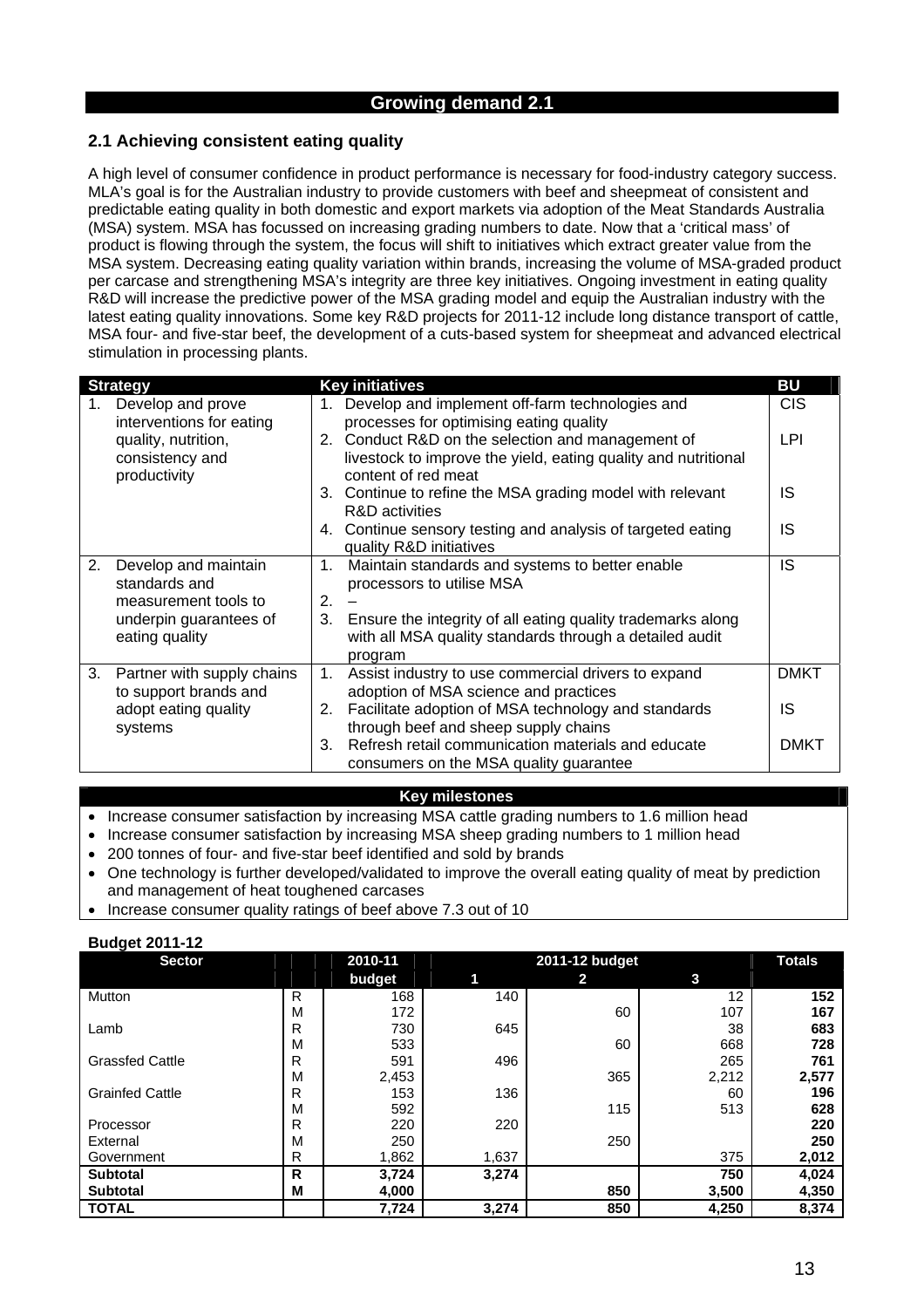## **2.2 Enhancing the nutritional reputation of red meat**

The goal of the nutrition program is to defend and enhance the nutritional reputation of red meat in the policy, healthcare and general communities. Current key issues include that health is a very strong driver of food choice; cooking skill is a barrier to consumption of red meat as part of a healthy diet; and health concerns are merging with environmental and animal welfare concerns.

Key initiatives in 2011-12 include the launch of a new consumer campaign to reinforce the benefits of eating red meat three to four times a week; dissemination of practical advice on healthy meals to meet the nutritional needs of babies and young women via a healthcare campaign; and improving knowledge of red meat and the industry amongst policy-makers to ensure red meat is appropriately represented in food policy and nutrition recommendations.

Major changes this year include changing the consumer campaign from *Red Meat Amazing Food* and its five essential nutrients to *Red Meat Ready for Anything* and the benefits of red meat three to four times a week; providing practical advice on beef and lamb meal preparation in combination with nutrition/health information; and incorporating information on red meat and its industry in communications to nutrition and health policymakers and other influencers.

|    | <b>Strategy</b>                                                                                                                           | <b>Key initiatives</b>                                                                                                                                                                                                                                                                                                                           |             |  |  |  |
|----|-------------------------------------------------------------------------------------------------------------------------------------------|--------------------------------------------------------------------------------------------------------------------------------------------------------------------------------------------------------------------------------------------------------------------------------------------------------------------------------------------------|-------------|--|--|--|
| 1. | Increase our knowledge of the<br>health benefits of red meat                                                                              | 1. Continue investment and communication of evidence on<br>iron, zinc and the contribution of red meat to public health                                                                                                                                                                                                                          | <b>DMKT</b> |  |  |  |
|    | 2. Maintain consistent and fact-<br>based dietary<br>recommendations for red meat                                                         | 1. Continue partnership programs with the Heart Foundation<br>and the Dietitians Association of Australia, and maintain<br>relationships with other key opinion leaders<br>2. Develop and implement communications to promote red<br>meat's role in a balanced diet<br>3. Inform policy makers and practitioners on red meat and its<br>industry |             |  |  |  |
|    | 3. Communicate and promote<br>evidence-based nutrition<br>information on red meat to<br>health professionals and the<br>broader community | 1. Deliver our key health messages to GPs, child health<br>nurses, and dietitians through advertising, direct mail,<br>publications, conferences, seminars, on-line and events<br>2. Launch Red Meat Ready for Anything consumer<br>campaign supporting beef and lamb marketing                                                                  |             |  |  |  |

#### **Key milestones**

Independent consumer research among the core target (mothers with children in household) shows:

- Strongly agree 'red meat is an essential part of a healthy diet' reaches 50%
- Resistor/rejecter consumer segment does not increase above 17%

| ັ<br><b>Sector</b>     |   | 2011-12 budget<br>2010-11 |     |     |       | <b>Totals</b> |
|------------------------|---|---------------------------|-----|-----|-------|---------------|
|                        |   | budget                    | 1   | 2   | 3     |               |
| Mutton                 | M | 5                         | 5   |     |       | b             |
| Lamb                   | R | 150                       | 150 |     |       | 150           |
|                        | M | 1,559                     |     | 89  | 1,470 | 1,559         |
| <b>Grassfed Cattle</b> | R | 102                       | 102 |     |       | 102           |
|                        | M | 4,034                     |     | 228 | 3,806 | 4,034         |
| <b>Grainfed Cattle</b> | R | 17                        | 17  |     |       |               |
|                        | M | 656                       |     | 38  | 618   | 656           |
| Processor              | R | 176                       | 176 |     |       | 176           |
|                        | M | 671                       |     | 38  | 633   | 671           |
| Government             | R | 445                       | 445 |     |       | 445           |
| <b>Subtotal</b>        | R | 890                       | 890 |     |       | 890           |
| <b>Subtotal</b>        | М | 6,925                     | 5   | 393 | 6,527 | 6,925         |
| <b>TOTAL</b>           |   | 7,815                     | 895 | 393 | 6,527 | 7,815         |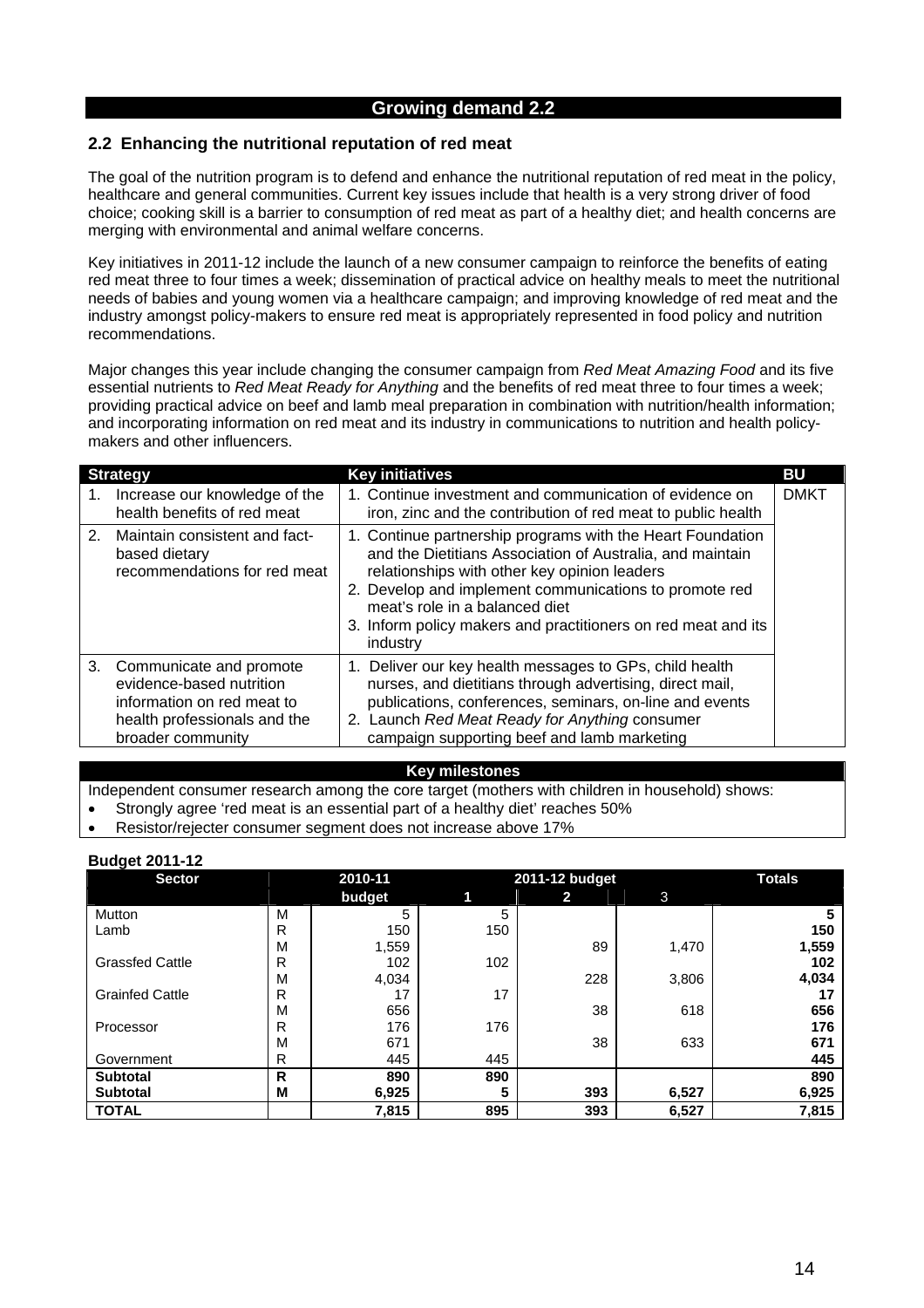# **2.3 Developing new products**

The profitability of the red meat industry is critically dependent on deriving extra value from lower-value meat cuts and from the non-meat parts of the animal, such as skins, offal and blood products. All parts of the animal contribute to increased revenue per carcase and profit. To achieve this, value must be added in the eyes of the consumer across the wide continuum of value-added products – from consumer meals at one end to high value pharmaceutical ingredients at the other. In 2011-12, MLA aims to assist industry to identify market opportunities for lower-value meat cuts and co-products; develop the capability to access novel markets and value chains; and develop advanced technologies which can provide the industry with a competitive advantage – increasing revenue per carcase.

|    | <b>Strategy</b>                                                                                                 | <b>Key initiatives</b>                                                                                                                                                                                                                                                                                                                                                                                                                                                                                 | <b>BU</b>  |
|----|-----------------------------------------------------------------------------------------------------------------|--------------------------------------------------------------------------------------------------------------------------------------------------------------------------------------------------------------------------------------------------------------------------------------------------------------------------------------------------------------------------------------------------------------------------------------------------------------------------------------------------------|------------|
| 1. | Identify and evaluate<br>emerging trends for new<br>products                                                    | 1. Maintain and develop improved resources to facilitate the<br>commercial evaluation of new product and technology<br>opportunities<br>2. Raise industry awareness of emerging trends, opportunities in<br>new products and value-adding technologies<br>3. Undertake detailed cost-benefit analyses to quantify industry<br>benefit to be derived from increased effort and activity in value-<br>adding<br>4. Implement open innovation process to identify and develop<br>novel value propositions | <b>CIS</b> |
| 2. | Develop technologies to<br>improve the range of<br>applications of co-<br>products as commercial<br>ingredients | 1. Improve the functionality of the top five bioactives in order to<br>differentiate the products in the world market<br>2. Develop more cost effective purification technologies for<br>Australian bioactives                                                                                                                                                                                                                                                                                         |            |
| 3. | Develop new technologies<br>to enable transformation<br>and value-adding of low<br>value cuts                   | 1. Develop significantly innovative red meat products via the<br>development and application of new processes and<br>technologies<br>2. Develop products and protocols for high connective tissue cuts                                                                                                                                                                                                                                                                                                 |            |
| 4. | Implement innovative<br>value-adding strategies                                                                 | 1. Develop and deliver a red meat value adding capability tool<br>2. Support enterprises and supply chains implementing value-<br>adding strategies with research and technical advice<br>3. Value added products for international markets                                                                                                                                                                                                                                                            |            |

# **Key milestones**

- Two new value-added red meat products successfully launched in the Australian domestic market, each with the potential to add at least \$2 per head in net value
- Demonstrate the commercial feasibility of High Pressure Processing for red meat
- Two processors establish facilities for production of value-added blood products each with the potential to add \$2 per head in net value

| <b>DUUYGL ZU LITTE</b> |               |         |     |               |     |     |       |
|------------------------|---------------|---------|-----|---------------|-----|-----|-------|
| <b>Sector</b>          |               | 2010-11 |     | <b>Totals</b> |     |     |       |
|                        |               | budget  |     |               | 3   |     |       |
| Mutton                 | R             | 31      | 8   | 9             |     |     | 28    |
| Lamb                   | R             | 189     | 43  | 60            | 49  | 25  | 177   |
| <b>Grassfed Cattle</b> | R             | 327     | 19  | 135           | 109 | 59  | 322   |
| <b>Grainfed Cattle</b> | R             | 55      | ົ   | 22            | 19  | 10  | 54    |
| Processor              | R             | 400     | 31  | 189           | 195 |     | 422   |
| Government             | R<br>$\Delta$ | 1,002   | 104 | 415           | 379 | 105 | 1,003 |
| <b>TOTAL</b>           | D<br>יי       | 2,004   | 208 | 830           | 758 | 210 | 2,006 |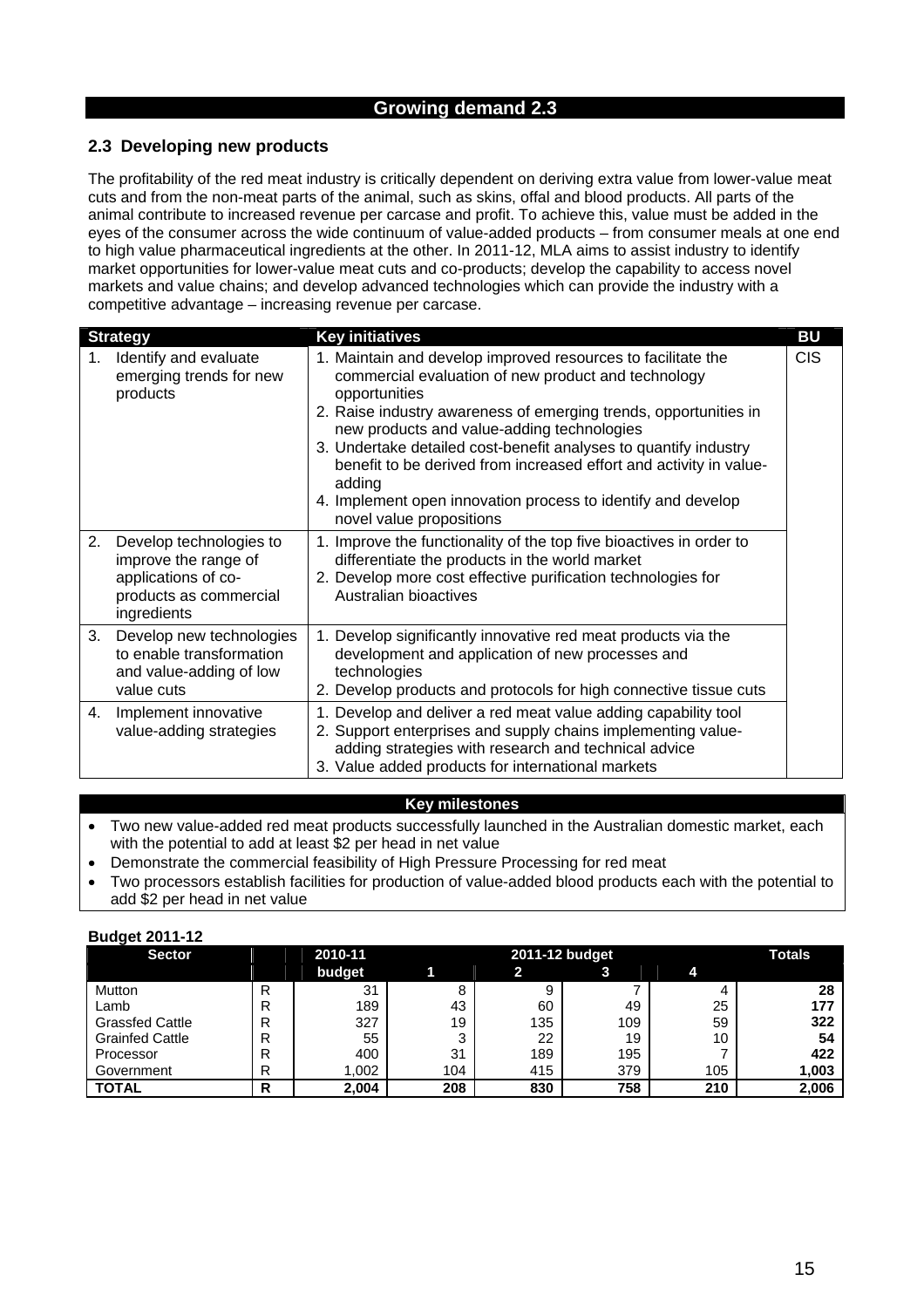### **2.4 Aggressive promotion in the domestic market**

The domestic market remains the largest and most loyal for Australian beef and lamb. However 2011-12 will be a challenging year, as more beef will be destined for export markets and record high lamb prices see lamb slipping from consumers' meal repertoires. Consumer demand for red meat on the domestic market, as measured by volume x price, hit a record of \$9.18 billion in 2010.

The goal of MLA's promotion program is to grow the value of the beef and lamb categories by stimulating consumer desire for beef and lamb, encouraging further improvement in meat retailing standards and supporting foodservice menu development. Current issues being faced include consumer resistance to high retail prices, squeezed retail and foodservice margins on lamb inhibiting promotional activity, and strong competition from other proteins.

Major changes versus the 2010-11 year include concentrating our marketing efforts on strengthening beef's ownership over summer barbecues and hearty winter meals; increased consumer education on a wider range of lamb cuts via retail, online and food media channels; increased channel-specific marketing to enable differentiation in retail outlets whie still maintaining the overarching theme of the campaign; developing a new TV commercial and increased focus on the institutional and catering sectors to keep red meat on the menu.

Addressing these, the 'We love our Lamb' campaign will continue to focus on the three key lamb consumption opportunities (spring, Australia Day and Mother's Day) with an increased emphasis on promoting more economical lamb cuts to price sensitive consumers. The 'Nothing beats Beef' campaign will continue to strengthen beef's image, build desire for seasonal beef meals (summer barbecues and winter meals) and educate and boost consumer confidence in buying and preparing beef cuts.

Retailers and foodservice operators are integral to achieving growth in demand. MLA will continue to work with these operators to deliver meaningful outcomes for end-users and industry. The 'Masterpieces' foodservice program will work with supply chains to build appeal for secondary lamb and beef cuts on menus, whilst the 'Beefing up your profits' and 'Racking up your profits' programs will encourage butchers to develop, launch and promote new concepts and cuts of beef and lamb.

| <b>Strategy</b>                                                                                                                                                                                                                                                       | <b>Key initiatives</b>                                                                                                                                                                                                                                                                                                                                              | BU   |
|-----------------------------------------------------------------------------------------------------------------------------------------------------------------------------------------------------------------------------------------------------------------------|---------------------------------------------------------------------------------------------------------------------------------------------------------------------------------------------------------------------------------------------------------------------------------------------------------------------------------------------------------------------|------|
| To maintain lamb as a routine habitual<br>purchase by building national pride in lamb<br>and encouraging consumers to buy and cook<br>a wider range of lamb cuts/meals via<br>consumer promotional efforts around specific<br>community occasions throughout the year | 1. Lamb promotional campaigns for spring,<br>Australia Day and Mother's Day                                                                                                                                                                                                                                                                                         | DMKT |
| 2. To strengthen Australian consumers'<br>emotional bond with beef, create desire and<br>educate consumers to cook a range of<br>seasonal beef meals/cuts                                                                                                             | Beef promotional campaigns focused on<br>1.<br>'summer barbecues' and 'winter meals'                                                                                                                                                                                                                                                                                |      |
| 3. Work with retailers and foodservice operators<br>to raise standards of presentation, quality,<br>merchandising and promotion                                                                                                                                       | 1. Retailer-specific promotional activities<br>supporting MLA campaigns and/or red<br>meat in retailer campaigns<br>2. Foodservice promotional program<br>including publications, promotions and<br>education activities<br>3. Support retailer and foodservice<br>initiatives on new products, new<br>merchandising developments and new<br>promotional techniques |      |

#### **Key milestones**

- Improvement in key beef attributes as measured by consumer tracking 'makes the most satisfying meals' (above 59%)
- Improvement in key lamb attributes as measured by consumer tracking 'is loved by Australians' (above 76%)
- Strong retailer support for MLA programs as evidenced by retail butchers continuing to rate them overall at over 3.5 out of 5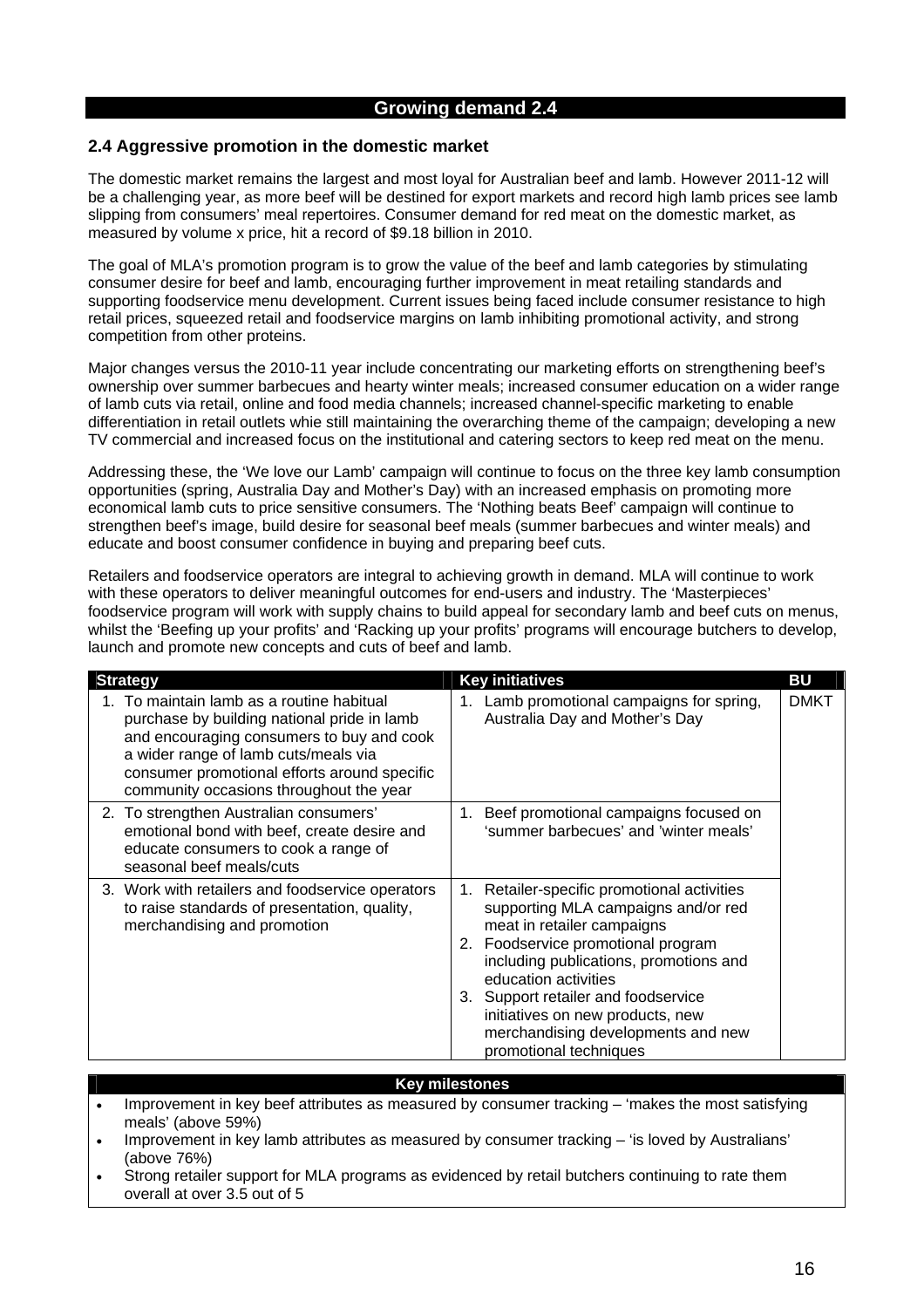| <b>Sector</b>          |   | 2010-11 |       | 2011-12 budget | Totals |        |
|------------------------|---|---------|-------|----------------|--------|--------|
|                        |   | budget  |       | 2              |        |        |
| Mutton                 | M |         |       |                |        |        |
| Lamb                   | м | 6.701   | 6,243 |                | 1,358  | 7,601  |
| <b>Grassfed Cattle</b> | M | 8,623   |       | 5,529          | 3,294  | 8,823  |
| <b>Grainfed Cattle</b> | М | 649     |       | 399            | 300    | 699    |
| Processor              | м | 1,163   | 363   | 500            | 300    | 1,163  |
| Goat                   | м | 31      |       |                | 31     | -31    |
| External               | M |         |       |                | 100    | 100    |
| <b>TOTAL</b>           | м | 17,174  | 6,606 | 6,428          | 5,390  | 18,424 |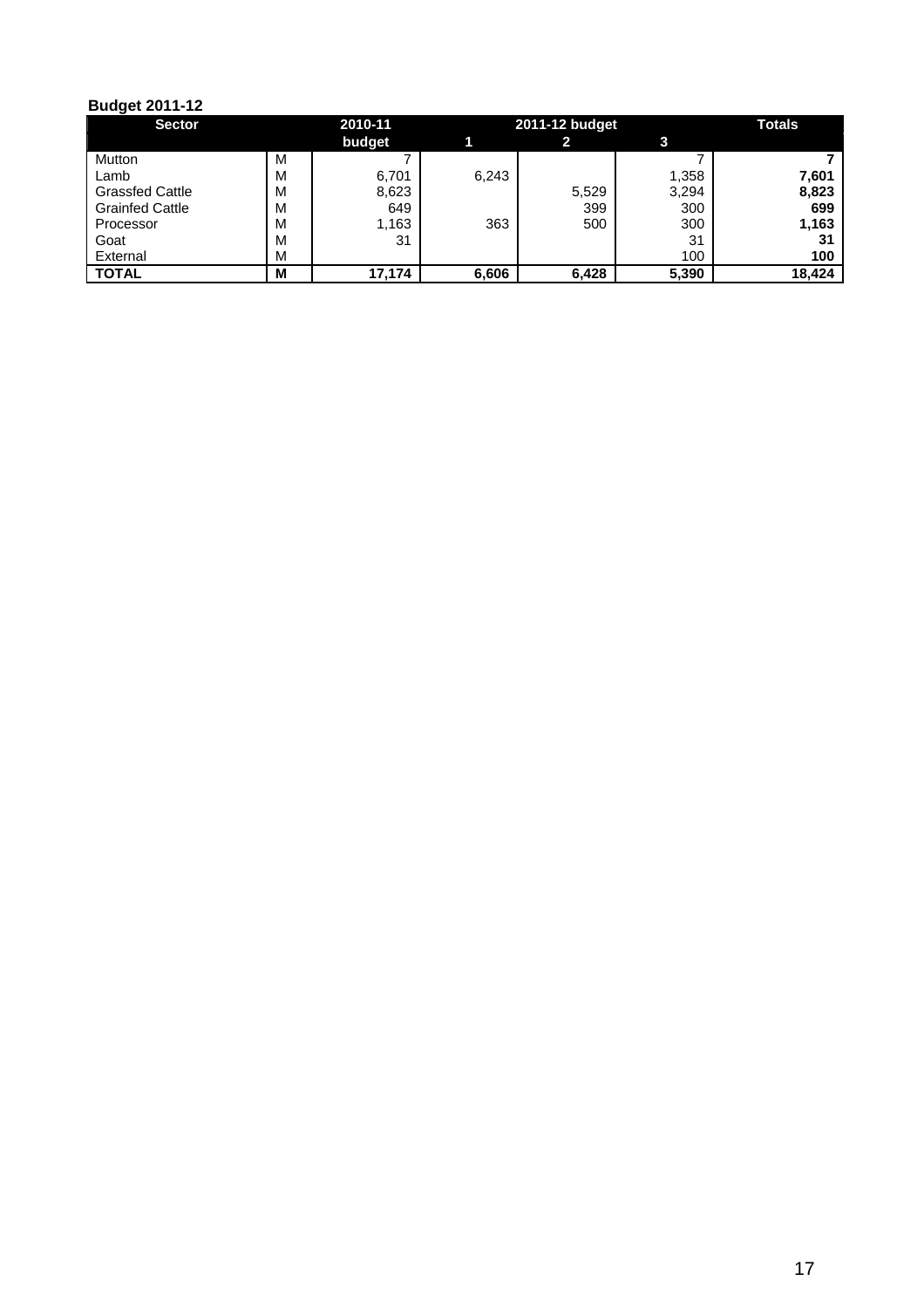### **2.5 Aggressive promotion in export markets – beef**

A two-pronged challenge faces the Australian beef industry in international markets – to retain sales and our customer base in the mature or maturing Japan and Korea markets; and to maximise growth opportunities for Australian beef in developing markets in South-East Asia/China, the Middle East/North Africa (MENA) region, the former Soviet Union and (for chilled beef) the United States.

In meeting these challenges in Japan and Korea, MLA will implement key account 'maintain and defend' strategies to consolidate commitment in the face of increased US competition. Also, there will be continued emphasis in using our strong country-of-origin logos in these markets to communicate messages regarding the safety and nutritional attributes of Australian beef. In Japan there will be increased focus on tailored promotional activities with key accounts. In Korea there will be a continued strong emphasis on awareness of the Australian beef logo, but altering the tactics used to maintain this awareness. In developing markets programs will be focussed on business development activities and creating awareness of Australian beef. The business development activities include securing new retail and food service accounts, providing training and providing base merchandising support.

In all markets, promotional activities will involve MLA working co-operatively with Australian exporters (and their importer/wholesaler/end-user customers) to develop and grow sales of individual Australian beef brands. This strategy recognises the diversity of customer needs that are best addressed through branded programs. Compared to 2010-11, the Japan budget has been reduced to allow increases in other markets, particularly in South-East Asia/China and MENA.

| <b>Strategy</b>                                                                                                                                 | <b>Key initiatives</b>                                                                                                                                                                                                                                                                                                                                                                                                                                                      | <b>BU</b>   |
|-------------------------------------------------------------------------------------------------------------------------------------------------|-----------------------------------------------------------------------------------------------------------------------------------------------------------------------------------------------------------------------------------------------------------------------------------------------------------------------------------------------------------------------------------------------------------------------------------------------------------------------------|-------------|
| 1. Disseminate comprehensive<br>export marketing information                                                                                    | Monitor and report on consumer trends (global and<br>1.<br>local), channel trends and requirements, and competitive<br>positioning                                                                                                                                                                                                                                                                                                                                          | <b>IMES</b> |
| 2. Develop new trade and<br>consumer opportunities for<br>Australian beef internationally                                                       | Identify and generate leads via business development<br>1.<br>activities<br>Conduct contact profiling in conjunction with education<br>2.<br>and awareness work in emerging markets                                                                                                                                                                                                                                                                                         |             |
| 3. Position Australian beef as<br>safe, consistent, versatile and<br>nutritious via trade and<br>consumer educational activities                | Through country of origin marks (Aussie Beef, HCW, etc)<br>1.<br>positively position Australian beef in terms of product<br>attributes (i.e. safety, consistency and nutrition)<br>Profile Australian product specification systems (AUS-<br>2.<br>MEAT and MSA)<br>3.<br>Highlight the ability of Australian exporters to meet<br>special requirements, such as Halal<br>Communicate the nutritional and health benefits of<br>$\mathbf{4}$ .<br>consuming Australian beef |             |
| 4 Assist in the creation and<br>promotion of strong brand<br>identities through<br>implementation of individual<br>co-operative programs (ICAs) | 1.<br>Support individual beef brands through the Industry<br>Collaborative Agreement (ICA) program<br>Through ICAs support the voluntary introduction of<br>2.<br>brands in export markets underpinned by MSA<br>Build supply chain capability in positioning and marketing<br>3.<br>Australian beef<br>Strengthen supply chain networks between Australian<br>4.<br>beef suppliers and end users to boost sales and create<br>loyalty                                      |             |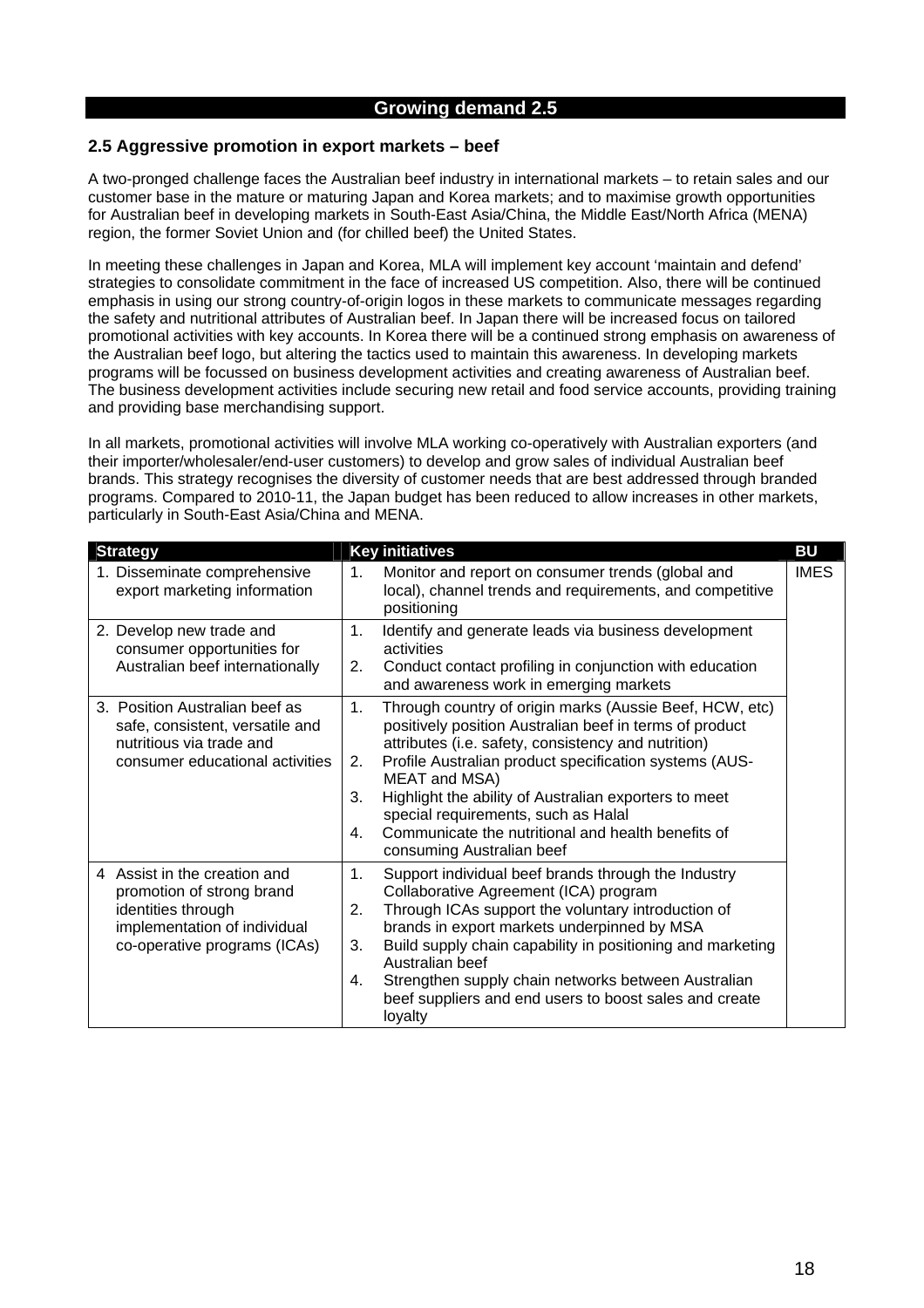# **Key milestones**

- A majority of end users and importers rate Australia as the preferred supplier of imported beef<br>• Achieve at least 80% of KPIs listed in regional beef implementation plans
- Achieve at least 80% of KPIs listed in regional beef implementation plans
- An additional 35 major customers are recruited globally for Australian beef and over 80% of Australian exporter and importers satisfied with MLA business development activities (trade shows, missions, etc)

| <b>Sector</b>          |   | 2010-11 | 2011-12 budget |       |              |              |               |               |        | <b>Totals</b> |
|------------------------|---|---------|----------------|-------|--------------|--------------|---------------|---------------|--------|---------------|
|                        |   | budget  | <b>North</b>   |       |              | <b>South</b> |               | <b>Middle</b> |        |               |
|                        |   |         | America        | Japan | <b>Korea</b> | Asia         | <b>Europe</b> | East          | Global |               |
| Grassfed               |   |         |                |       |              |              |               |               |        |               |
| Cattle                 | М | 21,290  | 1,000          | 8,100 | 4.950        | 3.400        | 584           | 500           | 2,031  | 20.565        |
| <b>Grainfed Cattle</b> | M | 2,059   | 104            | 285   | 430          | 250          | 210           | 50            | 969    | 2,298         |
| External               | М |         |                | 263   |              |              | 255           |               | 50     | 568           |
| <b>TOTAL</b>           | M | 23.349  | 1,104          | 8.648 | 5.380        | 3,650        | 1,049         | 550           | 3,050  | 23,431        |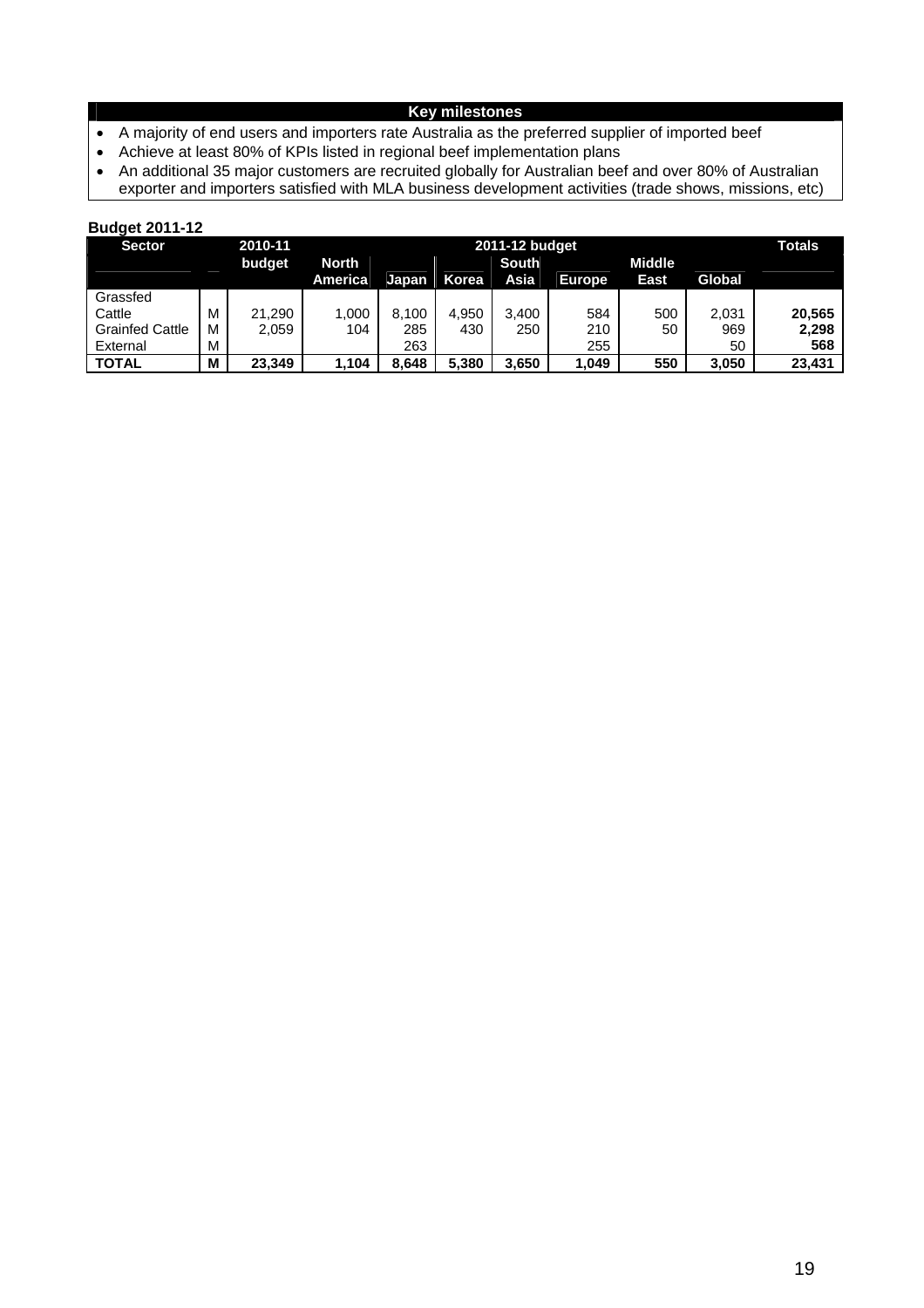### **2.6 Aggressive promotion in export markets – sheepmeat**

Australian lamb supplies, indeed world lamb supplies, are currently very tight. However, Australian lamb production is expected to increase by 25% over the next five years. The short term challenge is to keep lamb on retail shelves and restaurant menus – a significant challenge given that lamb forms only a very minor part of consumer diets in most regions of the world. Over the longer term, if lamb prices do not to fall dramatically, the challenge will be to expand world demand for lamb.

Given the tight supply situation, the short-term focus will be on supporting existing supply chains and retail and food service accounts. A range of promotional support activities will be put in place to achieve this, partnering with Australian exporters to build loyalty. As lamb supplies increase, greater focus will be placed on increasing awareness of Australian lamb and encouraging trial and purchase. For most consumers their first experience trialling lamb will be in food service. A focus this year will be to broaden lamb's menu range, involving work with the quick service, mid scale and casual dining sectors (particularly in North America) and also securing greater penetration in Chinese cuisine (South East Asia/Chinas).

An analysis of market growth to 2015 has revealed that the best prospects lie in the MENA, South East Asia/ Chinas and North American regions. The budget for North America is already large but, reflecting these growth prospects, the budget for MENA has been slightly increased for 2011-12, while the budget for Japan has dropped. An increase in the South East Asia/Chinas budget is planned for 2012-13.

| <b>Strategy</b>                                                                                                                                                                                                     | <b>Key initiatives</b>                                                                                                                                                                                                                                                                                                                                                                                                                                                                                              | <b>BU</b>   |
|---------------------------------------------------------------------------------------------------------------------------------------------------------------------------------------------------------------------|---------------------------------------------------------------------------------------------------------------------------------------------------------------------------------------------------------------------------------------------------------------------------------------------------------------------------------------------------------------------------------------------------------------------------------------------------------------------------------------------------------------------|-------------|
| 1. Disseminate comprehensive<br>export marketing information                                                                                                                                                        | Monitor and report on consumer trends (global and local),<br>1.<br>channel trends and requirements, and competitive<br>positioning                                                                                                                                                                                                                                                                                                                                                                                  | <b>IMES</b> |
| 2. Grow awareness, trial and<br>purchase of Australian lamb<br>in overseas markets through<br>various promotional activities<br>including advertising and<br>sampling                                               | 1.<br>Generate awareness of Australian lamb through<br>consumer and trade advertising, e-marketing and PR<br>Increase trial of Australian lamb through product sampling,<br>2.<br>cooking demonstrations and menu positioning<br>Convert trial to purchase by positioning easy-to-use<br>3.<br>products at relevant price points<br>Demonstrate lamb's relevance to contemporary food<br>4.<br>trends                                                                                                               |             |
| 3. Position Australian lamb in<br>overseas markets by<br>leveraging its generic positive<br>attributes (product integrity,<br>Halal integrity, consistent<br>quality, delicious, nutritious<br>and easy to prepare) | 1.<br>Through country of origin marks and general<br>communication materials, positively position Australian<br>sheepmeat in terms of product safety<br>Highlight the product specification (AUS-MEAT), range<br>2.<br>and versatility of Australian sheepmeat, and the ability of<br>Australian exporters to meet special requirements such as<br>Halal<br>3.<br>Communicate the nutritional and health benefits of<br>consuming Australian lamb, through working with other<br>supply countries where appropriate |             |
| 4. Under co-operative programs<br>support the growth of branded<br>lamb supply chains to develop<br>trade and consumer loyalty                                                                                      | 1.<br>Develop new opportunities for Australian lamb through<br>lead identification and generation activities<br>Work alongside supply chains to encourage innovation<br>2.<br>Develop new products that enable lamb usage in new<br>3.<br>market segments<br>Support supply chains through co-operative brand<br>4.<br>activities (ICAs)                                                                                                                                                                            |             |

#### **Key milestones**

- A majority of end users and importers rate Australia as the preferred supplier of imported lamb
- Achieve at least 80% of KPIs listed in regional sheepmeat implementation plans
- An additional 20 major customers are recruited globally for Australian lamb and over 80% of Australian exporters and importers are satisfied with MLA business development activities (trade shows, missions, etc)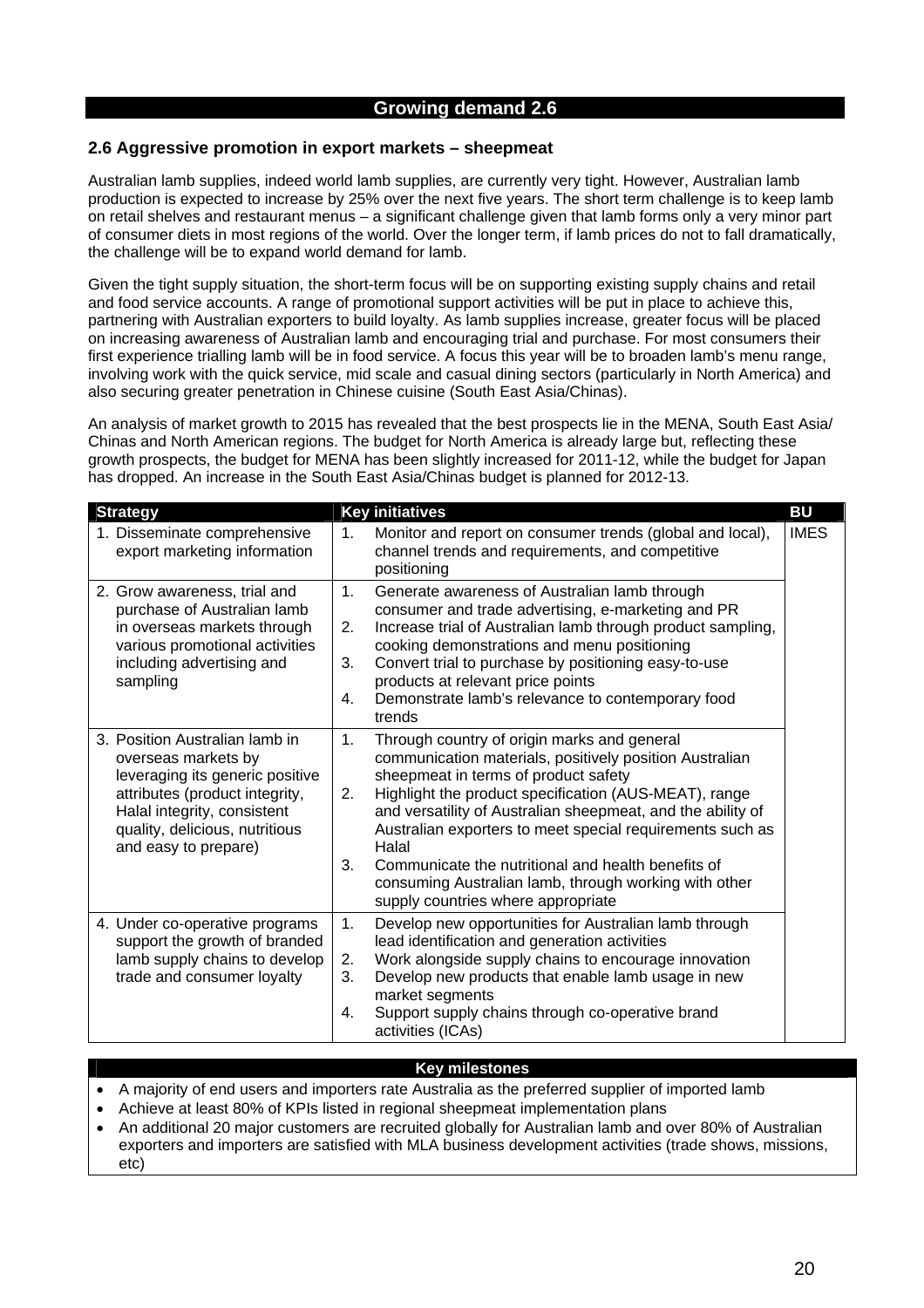| ---           |   |         |                |                |       |              |               |               |        |       |
|---------------|---|---------|----------------|----------------|-------|--------------|---------------|---------------|--------|-------|
| <b>Sector</b> |   | 2010-11 |                | 2011-12 budget |       |              |               |               |        |       |
|               |   | budget  | North          |                |       | <b>South</b> |               | <b>Middle</b> |        |       |
|               |   |         | <b>America</b> | Japan          | Korea | Asia         | <b>Europe</b> | East          | Global |       |
| Mutton        | M | 29      |                |                |       |              |               |               |        |       |
| Lamb          | M | 6.944   | 3,655          | 779            | 25    | 460          | 250           | 1.175         | 500    | 6.844 |
| Goat          | M | 270     | 100            |                |       |              |               |               | 120    | 220   |
| External      | M |         |                | 18             |       |              | 85            | 130           | 25     | 258   |
| <b>TOTAL</b>  | M | 7,243   | 3.755          | 797            | 25    | 460          | 335           | 1.305         | 645    | 7.322 |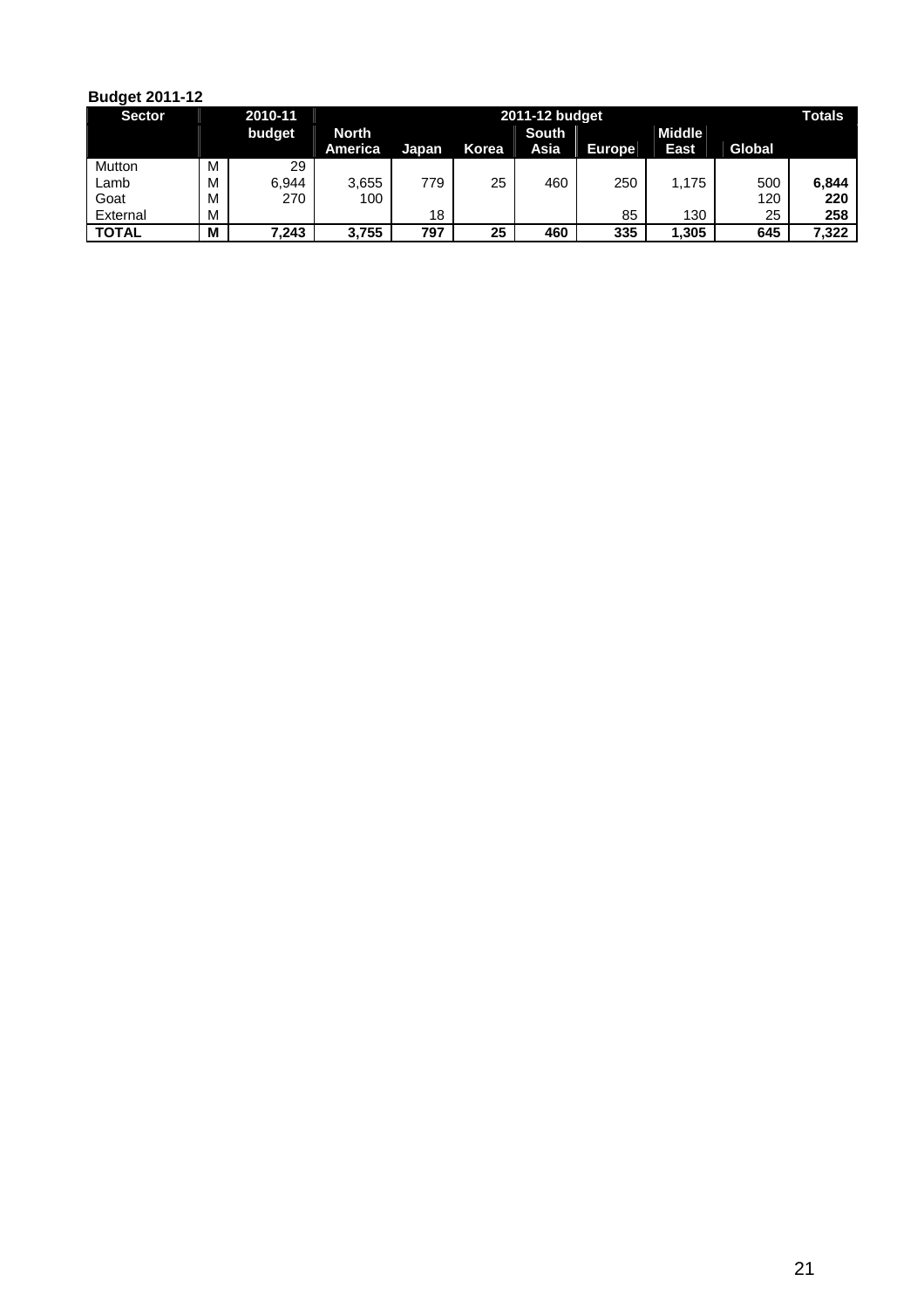### **3.1 Increasing productivity – on farm**

Producers operate complex businesses in an environment characterised by highly variable seasons and markets. MLA's R&D programs seek to deliver new tools and technologies that support producers to become more productive in this challenging environment. Major investments in 2011-12 include support for the Beef, Sheep and Future Farm Industries Cooperative Research Centres (CRCs); a major new program on southern pasture breeding and evaluation, grazing management and fertiliser efficiency; continuation of the Sheep Information Nucleus after the cessation of Sheep CRC funding; and a new program to overcome nitrogen rundown in tropical grass-dominant pastures.

| <b>Strategy</b> |                                                                                    |          | <b>Key initiatives</b><br><b>BU</b>                                                                                                                                                                                                                                                                                             |            |  |  |  |
|-----------------|------------------------------------------------------------------------------------|----------|---------------------------------------------------------------------------------------------------------------------------------------------------------------------------------------------------------------------------------------------------------------------------------------------------------------------------------|------------|--|--|--|
| 1.              | Enhance rates of genetic<br>improvement in flock, herd and<br>feedbase performance | 1.<br>2. | Provide improved genetic evaluation tools and information<br>for beef and sheepmeat breeding including incorporation<br>of genomic outcomes into breeding values<br>Accelerate both discovery and delivery of new breeding<br>methods to improve pasture and forage crop productivity,<br>quality or persistence                | <b>LPI</b> |  |  |  |
| 2.              | Increase feed productivity and<br>sustainability                                   | 1.<br>2. | Develop new cultivars and/or agronomic practices to<br>improve persistence and/or quality attributes of perennial<br>plants, and improve information exchange throughout the<br>pasture plant supply chain<br>Develop robust new technologies and tools to improve the<br>quality, reliability and productivity of the feedbase |            |  |  |  |
| 3.              | Optimise business performance<br>in supply chains                                  | 1.       | Develop technologies that improve supply chain<br>efficiencies and/or producer feedback, including<br>information tools, standard operating procedures and<br>codes of practice                                                                                                                                                 |            |  |  |  |
| 4.              | Optimise utilisation rates and<br>productivity in grazing and<br>feeding systems   | 1.<br>2. | Develop robust new technologies and tools to increase<br>growth and reproduction<br>Develop integrated soil, pasture and livestock<br>management systems and tools that increase grazing and<br>feedlot enterprise performance                                                                                                  |            |  |  |  |
| 5.              | Increase labour efficiencies<br>through new technology                             | 1.       | Evaluate, develop and implement technologies, tools and<br>strategies to increase labour efficiency and reduce costs<br>of production                                                                                                                                                                                           |            |  |  |  |

#### **Key milestones**

- Beef CRC data analysed and the potential for new gene markers in Brahmans and tropical composites reported to MLA
- Prototype multi-breed genetic analysis released for southern/British breeds (Angus, Hereford, Shorthorn and Murray Grey)
- Second phase pilot genotyping project using the sheep whole genome analysis completed for 1,000 rams, with recommendations/guidelines on use of genomic tools in sheep breeding released to industry for at least five traits
- First trial results for national pasture variety trials released to livestock producers
- Psyllid-resistant elite leucaena lines identified for seed increase and commercialisation

| <b>Budget 2011-12</b> |  |
|-----------------------|--|
|                       |  |

| <b>Sector</b>          |   | 2010-11 |       |       | 2011-12 budget |       |     | <b>Totals</b> |
|------------------------|---|---------|-------|-------|----------------|-------|-----|---------------|
|                        |   | budget  |       | 2     | 3              | 4     | 5   |               |
| Mutton                 | R | 307     | 101   | 101   | 18             | 144   | 8   | 372           |
| Lamb                   | R | 2,339   | 712   | 710   | 128            | 798   | 3   | 2,351         |
| <b>Grassfed Cattle</b> | R | 2,846   | 676   | 638   | 36             | 1,547 | 252 | 3,149         |
| <b>Grainfed Cattle</b> | R | 394     | 66    | 221   |                | 133   |     | 420           |
| Goat                   | R |         | 24    |       |                |       |     | 24            |
| External               | М | 353     | 736   |       |                |       |     | 736           |
| Government             | R | 5,886   | 1,579 | 1,670 | 182            | 2,622 | 263 | 6,316         |
| <b>Subtotal</b>        | R | 11.772  | 3,158 | 3,340 | 364            | 5,244 | 526 | 12,632        |
| <b>Subtotal</b>        | M | 353     | 736   |       |                |       |     | 736           |
| <b>TOTAL</b>           |   | 12.125  | 3,894 | 3.340 | 364            | 5,244 | 526 | 13,368        |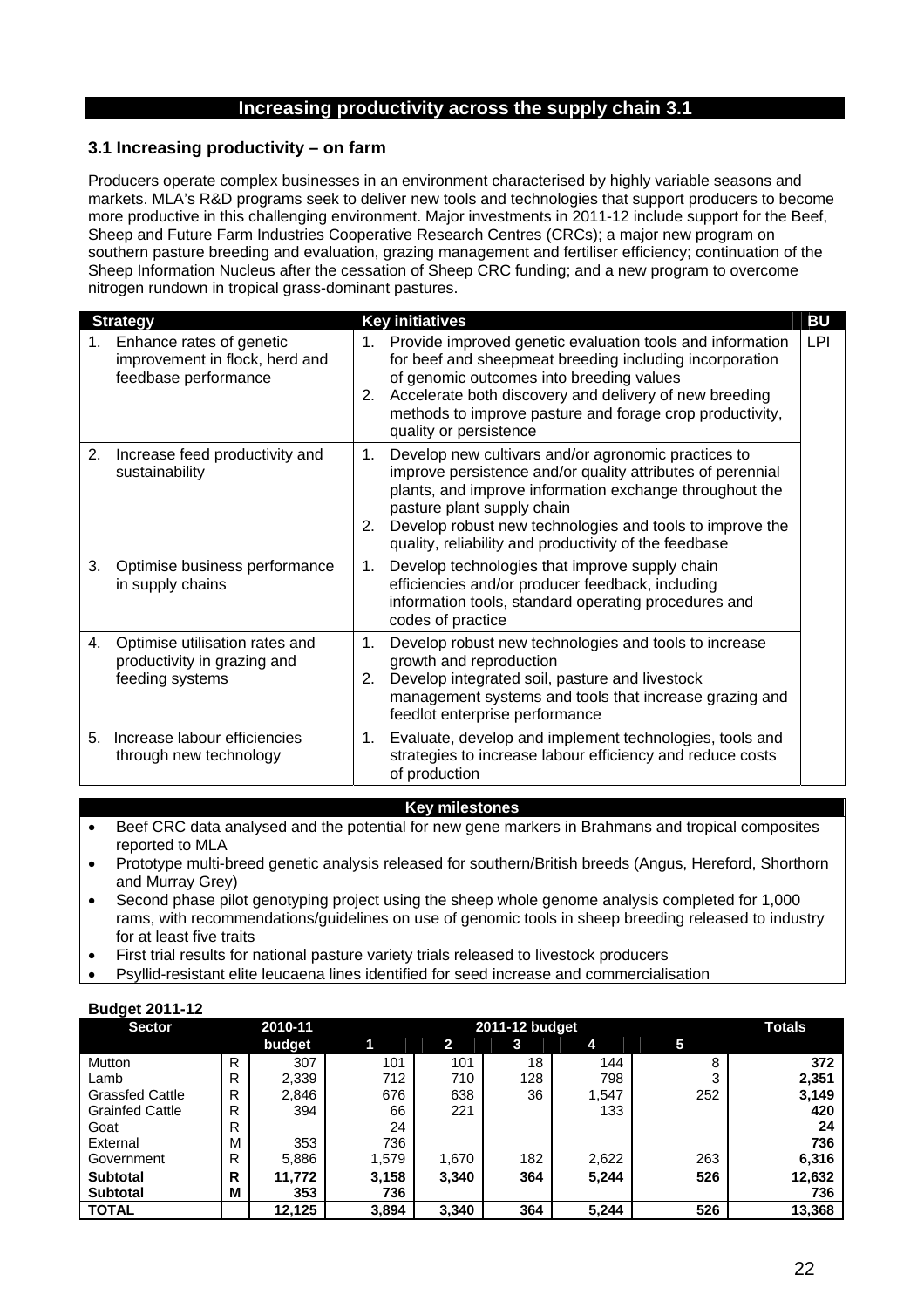## **3.2 Increasing productivity – off farm**

The global competitive environment requires a whole-of-chain response to ensure the industry improves productivity and retains a competitive advantage. The key drivers and opportunities for improving processing efficiencies are maximising yield and optimising product mix, addressing labour availability and OH&S issues, reducing the consumption of consumables and process services such as water and electricity, and implementing broader business efficiencies. In 2011-12, MLA will continue to collaborate with meat processors and the Australian Meat Processor Corporation with a primary focus on the development, implementation and adoption of cost effective automation technologies and manual assist technologies; and the feasibility, evaluation and preliminary development work of novel objective measurement systems.

|    | <b>Strategies</b>                                                              |                      | <b>Key Initiatives</b>                                                                                                                                                                                                                                                    | BU         |
|----|--------------------------------------------------------------------------------|----------------------|---------------------------------------------------------------------------------------------------------------------------------------------------------------------------------------------------------------------------------------------------------------------------|------------|
| 1. | Develop new technologies and<br>systems to increase processing<br>efficiencies | 1.<br>2.<br>3.<br>4. | Develop and implement automation technologies that<br>increase efficiency and maximise carcase yield and<br>value<br>Develop and validate alternative stunning technologies<br>Implement electronic data transfer standards<br>Validate alternative refrigeration systems | <b>CIS</b> |
| 2. | Assist the processing sector to<br>improve occupational health and<br>safety   |                      | Develop and implement technologies to improve<br>working conditions and reduce work-related injuries<br>Develop and communicate new processes and systems<br>that assist the processing sector to manage OH&S risks                                                       |            |
| 3. | Develop new systems to support<br>processing decision-making                   | 1.<br>2.             | Develop and validate objective measurement<br>technologies<br>Validate carcase optimisation models                                                                                                                                                                        |            |

#### **Key milestones**

- Realise net benefits of \$1 million per annum from processing technologies developed under this program and for which installation is completed in 2011-2012
- Total aggregated net benefit of technologies installed both in 2011-12 and previous years reaches \$3 million per annum
- Demonstrate in production at least two new technologies/systems capable of improving cost of production and yield improvement in order to increase net worth of carcase by \$1.00 per head in sheep and/or beef
- Develop technologies and systems capable of eliminating and/or reducing occupational health and safety risks (confirmed by cost benefit analyses or acknowledged by processors)
- Demonstrate in production at least two new technologies that have a main OHS-related benefit

| ---------------        |   |         |       |                |     |       |  |
|------------------------|---|---------|-------|----------------|-----|-------|--|
| <b>Sector</b>          |   | 2010-11 |       | 2011-12 budget |     |       |  |
|                        |   | budget  |       | 2              | 3   |       |  |
| Mutton                 | R | 5       |       |                |     |       |  |
| Lamb                   | R | 34      |       |                |     |       |  |
| <b>Grassfed Cattle</b> | R | 62      |       |                |     |       |  |
| <b>Grainfed Cattle</b> | R | 14      |       |                |     |       |  |
| Processor              | R | 1,110   | 1,201 | 198            | 50  | 1,449 |  |
| Government             | R | 1,225   | 1,201 | 198            | 50  | 1,449 |  |
| <b>Subtotal</b>        | R | 2,450   | 2,402 | 396            | 100 | 2,898 |  |
| <b>Subtotal</b>        | M |         |       |                |     |       |  |
| <b>TOTAL</b>           |   | 2,450   | 2,402 | 396            | 100 | 2,898 |  |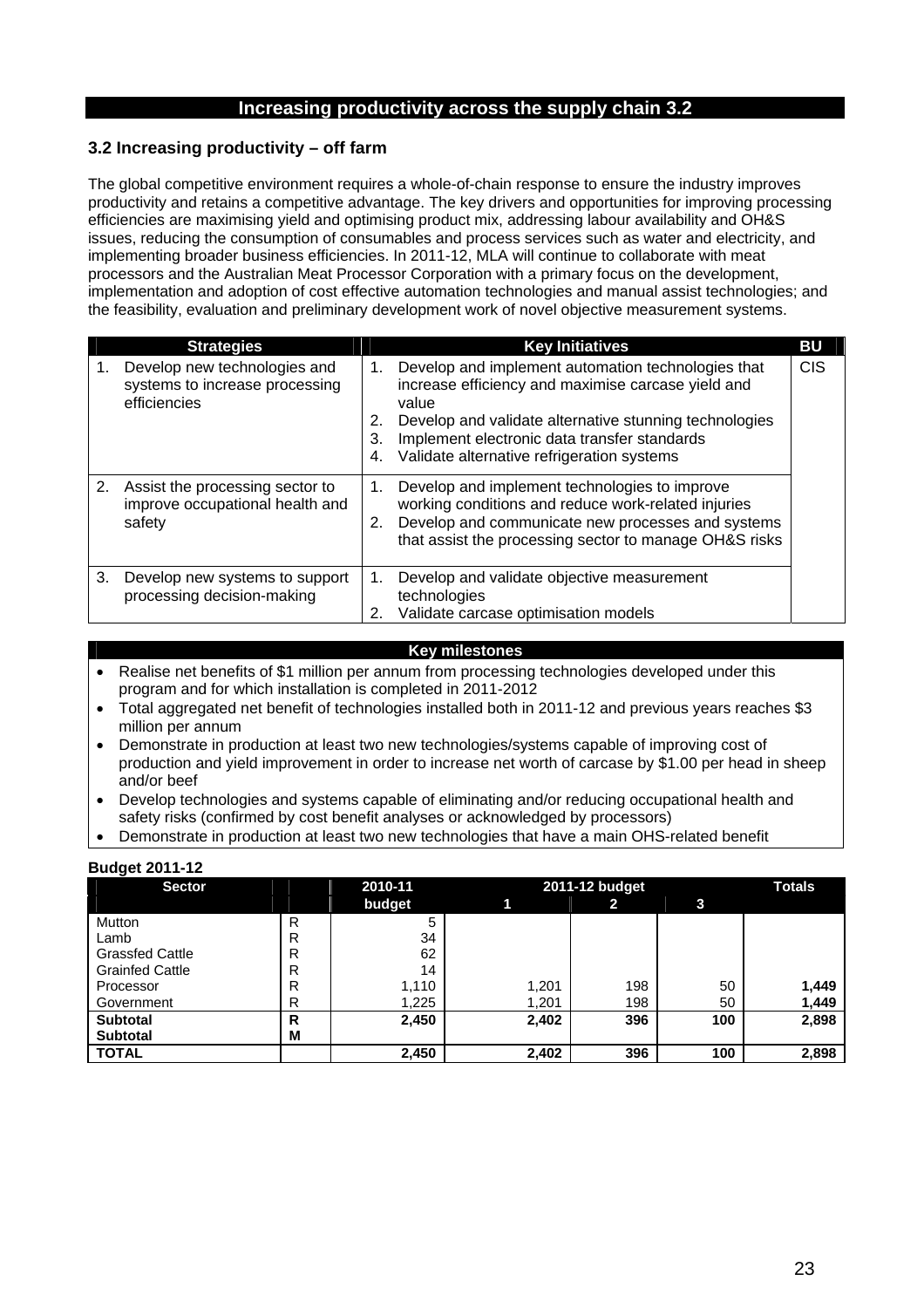### **3.3 Improving supply chain and market information**

In 2011-12, MLA will continue to deliver a market information service that monitors, analyses and reports on the key fundamentals facing the Australian livestock and red meat industries, with a focus upon maintaining its role as the primary source for accurate market information and forecasts. Providing and developing tools to enhance business decisions for the entire industry will continue – from enhancing forecasting for beef and lamb, fostering a risk management culture and establishing clearer feedback of industry information.

The focus of market information activities in 2011-12 includes delivery of more tailored market information services that better meet the needs of key stakeholders. This includes increased use of data detailing Australia's red meat trade flows, along with providing more 'forward looking' analyses for livestock and red meat markets. It also includes in-depth analysis and documentation of the key seasonal factors underpinning meat demand globally, including increased focus on competitor proteins; and updating the website to ensure that the market information pages are frequently used.

| <b>Strategy</b>                                                                                                                           | <b>Key initiatives</b>                                                                                                                                                                                                                                                                                                                                                                                               | BU                                              |
|-------------------------------------------------------------------------------------------------------------------------------------------|----------------------------------------------------------------------------------------------------------------------------------------------------------------------------------------------------------------------------------------------------------------------------------------------------------------------------------------------------------------------------------------------------------------------|-------------------------------------------------|
| Collect and maintain<br>domestic and international<br>meat market data of<br>relevance to the Australian<br>meat and livestock industries | 1. Operate a National Livestock Reporting Service in accordance<br>with its ISO QMS<br>2. Conduct surveys on each segment of the supply chain<br>3. Maintain a warehouse of domestic and global meat market<br>data and improve the dissemination of this data via the<br>internet                                                                                                                                   | <b>IMES</b><br><b>IMES</b><br><b>IMES</b>       |
| 2. Disseminate incisive<br>analyses of relevant world<br>meat market developments                                                         | 1. Provide high quality analytical reports including the bi-annual<br>Industry Projections, monthly Industry Overview, red meat<br>market reports, sectoral briefs, Statistical Review and Fast<br>Facts<br>2. Provide a comprehensive daily and weekly red meat news<br>service, available on the internet and by email (including Meat<br>& Livestock Weekly)                                                      | <b>IMES</b><br><b>IMES</b>                      |
| 3. Gather and analyse data on<br>competitors                                                                                              | 1. Monitor and report on developments in competitor proteins<br>and countries                                                                                                                                                                                                                                                                                                                                        | <b>IMES</b>                                     |
| 4. Facilitate improved<br>information flows and risk<br>management within supply<br>chains                                                | 1. Conduct introductory cattle marketing courses incorporating<br>tools to strengthen supply relationships<br>2. Support uptake of the forward cattle trading standard<br>3. Implement the Livestock Data Link program to improve<br>information flows to add value and enable benchmarking<br>4. Support adoption of supply and price risk management and<br>encourage the development of new risk management tools | <b>IMES</b><br><b>IMES</b><br>IS<br><b>IMES</b> |

#### **Key milestones**

- Over 90% of clients find MLA market information valuable to their business, with over 60% finding it highly or extremely valuable
- Increase electronic distribution of MLA market information by 5%
- Eight processing plants uploading data to, and a majority of suppliers to those plants accessing feedback data via Livestock Data Link
- NLRS maintains its ISO QMS accreditation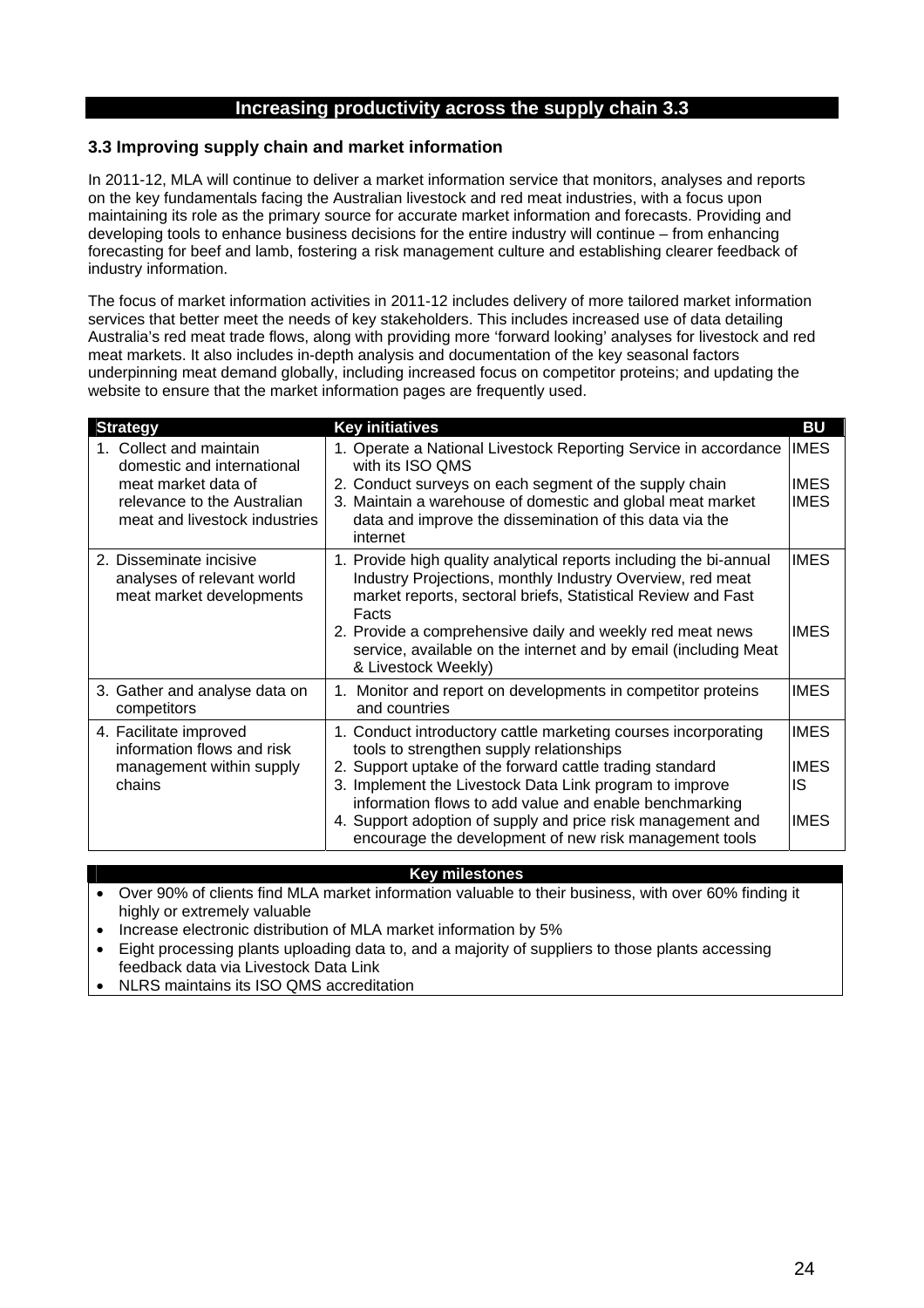| <b>Sector</b>          |   | 2010-11 |       | 2011-12 budget | <b>Totals</b>  |       |       |
|------------------------|---|---------|-------|----------------|----------------|-------|-------|
|                        |   | budget  | 1     | 2              | 3              | 4     |       |
| Mutton                 | R | 58      | 24    |                | $\overline{2}$ | 25    | 58    |
|                        | M | 73      | 67    | 20             |                |       | 87    |
| Lamb                   | R | 302     | 188   | 50             | 17             | 72    | 327   |
|                        | M | 422     | 388   | 116            |                |       | 504   |
| <b>Grassfed Cattle</b> | R | 860     | 313   | 129            | 104            | 349   | 895   |
|                        | M | 1,084   | 936   | 287            |                | 43    | 1,266 |
| <b>Grainfed Cattle</b> | R | 129     | 26    | 12             | 10             | 83    | 131   |
|                        | M | 96      | 72    | 33             |                | 5     | 110   |
| Processor              | R |         |       |                |                |       |       |
|                        | M |         |       |                |                |       |       |
| Goat                   | R | 4       | 5     |                |                |       | 5     |
|                        | M | 6       | 7     |                |                |       |       |
| External               | M | 680     | 465   | 30             |                |       | 495   |
| Government             | R | 1,353   | 556   | 198            | 133            | 529   | 1,416 |
| <b>Subtotal</b>        | R | 2,706   | 1,112 | 396            | 266            | 1,058 | 2,832 |
| <b>Subtotal</b>        | M | 2,361   | 1,935 | 486            |                | 48    | 2,469 |
| <b>TOTAL</b>           |   | 5,067   | 3,047 | 882            | 266            | 1,106 | 5,301 |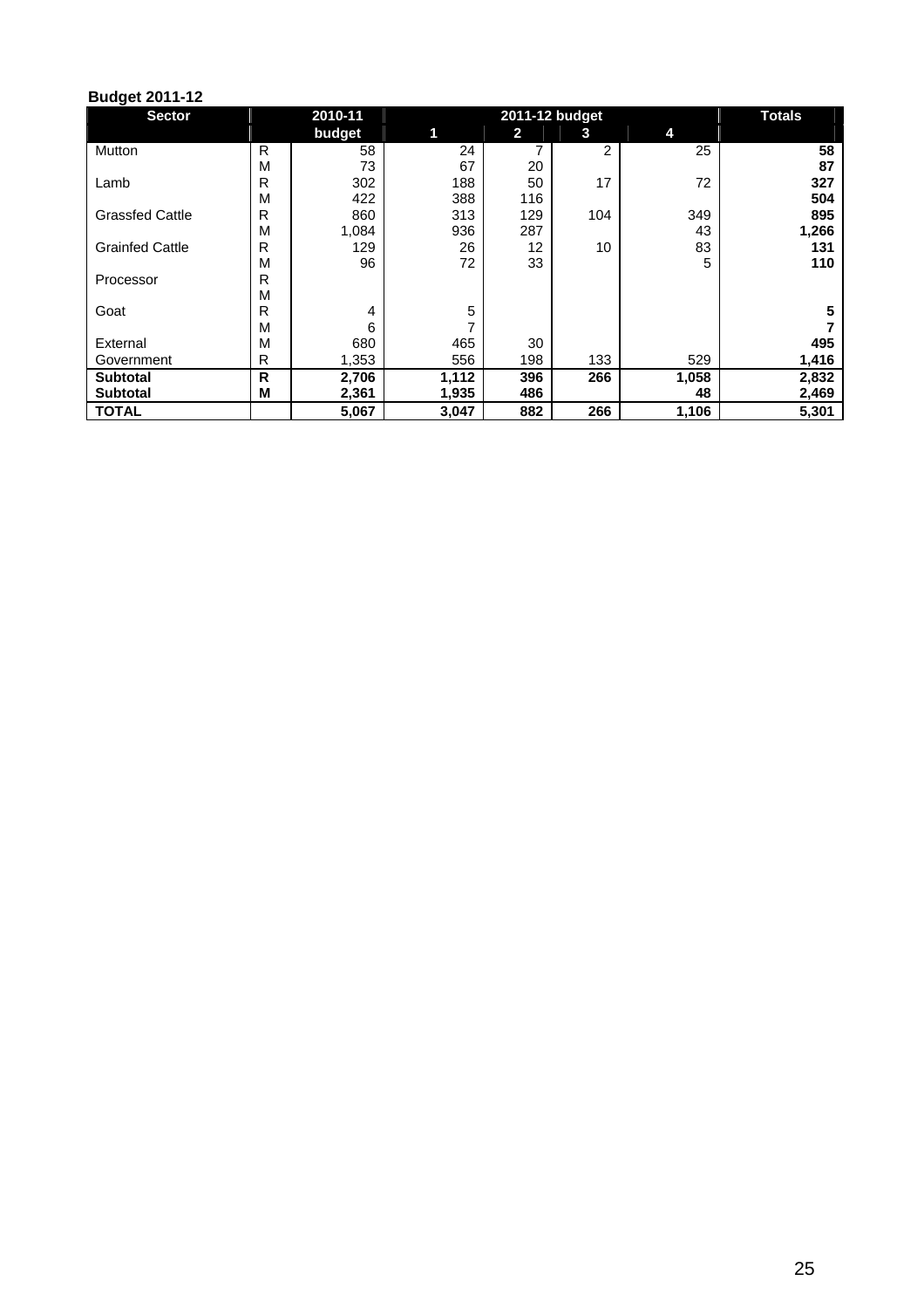## **3.4 Improving animal health and biosecurity**

Australia remains free of key animal diseases which would severely impact on trade, our ability to produce high quality meat, and animal health and welfare. Significant investments in 2011-12 address topics such as rapid diagnosis of blue-tongue viruses and vectors; controlling sheep measles and worms; development of a vaccine for barbers pole worms; theileriosis control in cattle; and developing practical emergency disease management at processing establishments.

| <b>Strategy</b>                                          | <b>Key initiatives</b>                                                                                                       | BU  |
|----------------------------------------------------------|------------------------------------------------------------------------------------------------------------------------------|-----|
| Maintain Australia's<br>favourable disease<br>status     | 1. Enhance on-farm and national/state/territory level<br>biosecurity/surveillance programs through collaborative<br>projects | LPI |
|                                                          | 2. Invest in development of alternative practices to address<br>key risks                                                    | LPI |
| Improve controls for key<br>2.<br>livestock diseases and | Innovative solutions that increase use of current disease<br>$1_{-}$<br>diagnosis and control methods                        | LPI |
| causes of production<br>loss                             | 2. Research and develop novel control methods for priority<br>endemic diseases and toxicities                                | LPI |
|                                                          | Investigate and improve the management of key feedlot<br>3.<br>animal health problems and welfare issues                     | LPI |
|                                                          | Management of risks at processing establishments<br>4.                                                                       | CIS |

#### **Key milestones**

- Develop and have approved by stakeholders a five-year strategic plan for animal health and biosecurity
- Deliver to biosecurity authorities improved diagnostic methods, enhanced understanding of spread and/or improved control methods for the principal biosecurity hazards facing the red meat industry: Screw Worm Fly, Foot and Mouth Disease, Bluetongue, Anthrax and the mycobacterial diseases (Johne's disease)
- Field testing completed on a new trial feral pig toxin and an application submitted to APVMA for registration of the product
- New diagnostic capability for the tick-borne disease theileriosis assessed in industry and the disease status better defined and understood

| -<br><b>Sector</b>     |   | 2010-11 |     | 2011-12 budget |       |  |  |
|------------------------|---|---------|-----|----------------|-------|--|--|
|                        |   | budget  |     | 2              |       |  |  |
| Mutton                 | R | 132     | 54  | 108            | 162   |  |  |
| Lamb                   | R | 1,016   | 379 | 742            | 1,121 |  |  |
| <b>Grassfed Cattle</b> | R | 690     | 35  | 672            | 707   |  |  |
| <b>Grainfed Cattle</b> | R | 448     |     | 385            | 385   |  |  |
| Processor              | R |         |     | 70             | 70    |  |  |
| Goat                   | R | 57      | 3   |                |       |  |  |
| External               | M |         |     | 77             |       |  |  |
| Government             | R | 2,343   | 471 | 1,977          | 2,448 |  |  |
| <b>Subtotal</b>        | R | 4,686   | 942 | 3,954          | 4,896 |  |  |
| <b>Subtotal</b>        | M |         |     | 77             |       |  |  |
| <b>TOTAL</b>           | R | 4,686   | 942 | 4,031          | 4,973 |  |  |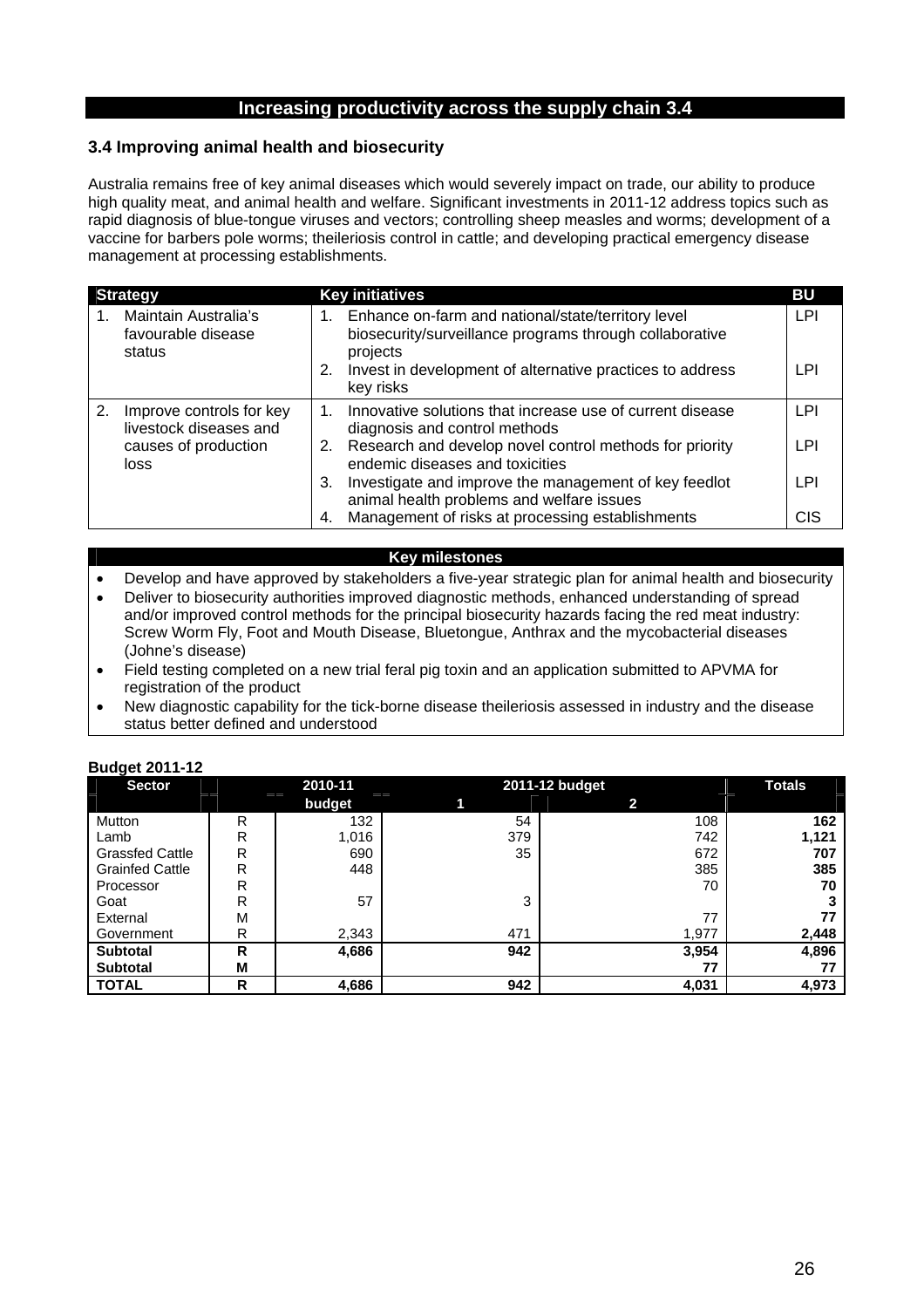# **4.1 Ensuring sustainability and demonstrating environmental stewardship**

As custodian of a significant proportion of Australia's land mass, the Australian red meat industry is an important manager of vital natural resources. The ongoing success and reputation of the industry will depend on the way in which these natural resources are managed. Major on-farm investments in 2011-12 will focus on trialling and refining a self assessment tool for environmental management; new techniques for controlling major weed species; and continued funding to the Invasive Animals CRC for commercial testing and roll-out of new controls for feral pigs and wild dogs. Major off-farm investments in 2011-12 will focus on technologies to improve water/energy efficiency and reuse; and wastewater treatment and nutrient handling.

| <b>Strategies</b>                                                                     | <b>Key initiatives</b>                                                                                                                                                                                                   | BU         |
|---------------------------------------------------------------------------------------|--------------------------------------------------------------------------------------------------------------------------------------------------------------------------------------------------------------------------|------------|
| 1. Develop and<br>promote<br>information and                                          | Develop strategies to optimise grazing land and mixed farming system<br>1.<br>sustainability including control methods for key weeds and feral pests<br>and to address key farm and catchment level environmental issues | <b>LPI</b> |
| tools that help<br>natural resource                                                   | Develop strategies to optimise the environmental performance of<br>2.<br>feedlots                                                                                                                                        | LPI        |
| management and<br>productivity                                                        | Improve wastewater treatment, identify opportunities for minimising<br>3.<br>water use and increasing water recycling in the processing sector.                                                                          | <b>CIS</b> |
|                                                                                       | Identify emerging environmental priorities for the processing sector and<br>4.<br>provide required knowledge, tools and technologies                                                                                     | <b>CIS</b> |
|                                                                                       | Identify opportunities to reduce energy use and costs in the processing<br>5.<br>sector                                                                                                                                  | <b>CIS</b> |
| 2. Support industry<br>participants to                                                | Develop environmental best practice and benchmark performance,<br>1.<br>including third party environmental certification for livestock enterprises                                                                      | LPI        |
| assess natural<br>resource impacts<br>and demonstrate<br>environmental<br>stewardship | Develop approaches that increase the frequency and accuracy of<br>2.<br>environmental benchmarking for processors                                                                                                        | <b>CIS</b> |

#### **Key milestones**

- New technologies or processes capable of reducing the total cost of electricity for meat plants by 4% are defined and/or validated
- New technologies or processes capable of reducing abattoir water consumption by 2% are demonstrated and/or validated
- New opportunities are identified and at least two new technology developments are started to reduce wastewater related environmental footprint (nutrients, emissions, effluent water) in the processing sector
- Application made to Australian Quarantine Inspection Service for the release of new biocontrol agent for Parkinsonia
- Approval to pilot a minimum of two modules of the grazing self assessment tool in at least four regions in northern and southern Australia due to a successful scoping study

| . .<br><b>Sector</b>   |   | 2010-11 |       | 2011-12 budget |       |  |
|------------------------|---|---------|-------|----------------|-------|--|
|                        |   | budget  |       | 2.             |       |  |
| Mutton                 | R | 26      | 55    | 16             | 71    |  |
| Lamb                   | R | 239     | 475   | 115            | 590   |  |
| <b>Grassfed Cattle</b> | R | 1,009   | 965   | 127            | 1,092 |  |
| <b>Grainfed Cattle</b> | R | 100     | 78    |                | 78    |  |
| Processor              | R | 215     | 441   | 25             | 466   |  |
| External               | М | 26      | 34    |                | 34    |  |
| Government             | R | 1,589   | 2,015 | 283            | 2,297 |  |
| <b>Subtotal</b>        | R | 3,178   | 4,029 | 566            | 4,594 |  |
| <b>Subtotal</b>        | М | 26      | 34    |                | 34    |  |
| <b>TOTAL</b>           |   | 3,204   | 4,063 | 566            | 4,628 |  |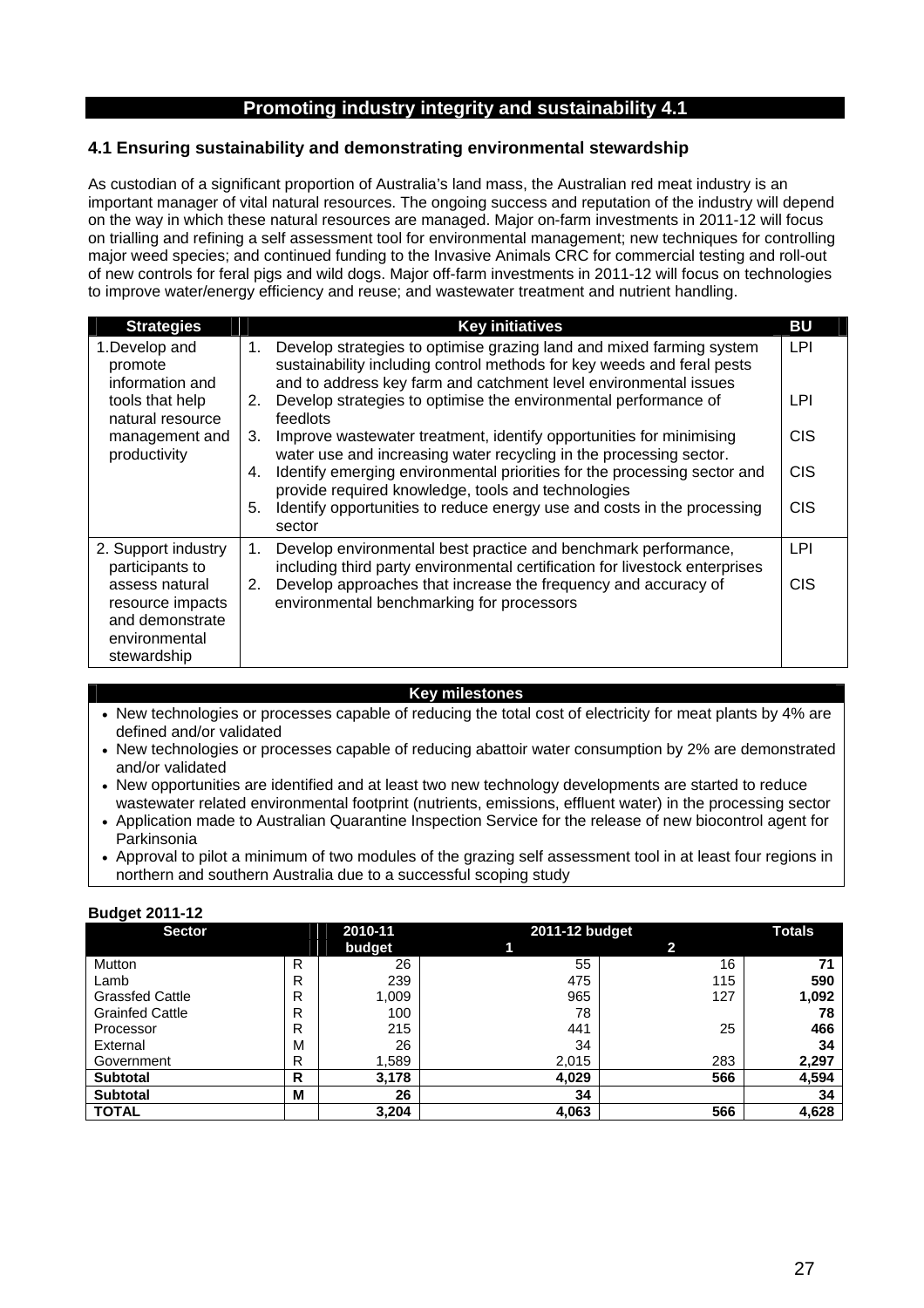# **4.2 Responding to climate change**

Climate change will have major and complex economic, productivity and environmental impacts on the red meat industry. The integrated nature of these challenges means a strategic and multi-faceted response strategy must be adopted across the entire supply chain. Major on-farm investments in 2011-12 include completing the current jointly funded programs with Australian Government examining opportunities to reduce methane and feedlot emissions and adapt to increasingly variable climates; and ensuring the continuation of promising research following the cessation of Australian Government funding during 2012. Major off-farm investments in 2011-12 will focus on developing technologies and practices to mitigate greenhouse gas emissions such as covered anaerobic lagoons; and trialling waste to energy technologies in the processing sector.

|    | <b>Strategies</b>                                                               | <b>Key initiatives</b>                                                                                                                                                                                                                                                                                                                                                                                                                                                                                                                             | BU                                     |
|----|---------------------------------------------------------------------------------|----------------------------------------------------------------------------------------------------------------------------------------------------------------------------------------------------------------------------------------------------------------------------------------------------------------------------------------------------------------------------------------------------------------------------------------------------------------------------------------------------------------------------------------------------|----------------------------------------|
| 1. | Develop adaptation strategies<br>to improve resilience of<br>production systems | Develop strategies and tools to help producers manage<br>1.<br>the risks and opportunities presented by a variable and<br>changing climate, including access to enhanced<br>seasonal climate forecasts                                                                                                                                                                                                                                                                                                                                             | LPI                                    |
| 2. | Develop mitigation strategies to<br>reduce greenhouse gas<br>emissions          | Evaluate opportunities to reduce greenhouse gas<br>1.<br>emissions and other impacts from red meat production<br>systems, including through research into ruminant<br>methane reduction and manure management in feedlots<br>2. Evaluate opportunities to manage and monitor carbon<br>balance in Australian red meat production systems<br>Develop energy recovery technologies in the processing<br>3.<br>sector<br>Develop technologies and practices to facilitate<br>4.<br>mitigation of greenhouse gas emissions by the<br>processing sector | LPI<br>LPI<br><b>CIS</b><br><b>CIS</b> |
| 3. | Conduct research to inform and<br>respond to market initiatives                 | Undertake life cycle assessment and carbon and water<br>1.<br>footprinting studies for Australian red meat production<br>Undertake research to understand and prepare for<br>2.<br>potential market initiatives and environmental policies<br>that may impact the processors                                                                                                                                                                                                                                                                       | LPI<br><b>CIS</b>                      |

#### **Key milestones**

- Identify management options that will improve the resilience of pasture systems to predicted future changes in regional climate by 2012
- Develop technologies or changes to management practices which have the potential to reduce methane emissions from livestock by 30%
- New technologies to turn waste into energy are demonstrated to provide a 5% reduction in abattoir energy consumption
- Establish a collaborative R&D program that will identify and/or develop technologies and practices by 2015 that have the potential for processors to reduce greenhouse gas emissions per kg HSCW by 10%

| Puuytt ZVII-IZ         |   |         |       |                |     |               |
|------------------------|---|---------|-------|----------------|-----|---------------|
| <b>Sector</b>          |   | 2010-11 |       | 2011-12 budget |     | <b>Totals</b> |
|                        |   | budget  | 1     | 2              | 3   |               |
| Mutton                 | R | 53      | 16    | 83             |     | 101           |
| Lamb                   | R | 403     | 112   | 584            | 15  | 711           |
| <b>Grassfed Cattle</b> | R | 864     | 270   | 748            | 46  | 1,064         |
| <b>Grainfed Cattle</b> | R | 555     |       | 431            |     | 431           |
| Processor              | R | 525     |       | 232            |     | 232           |
| External               | M | 5,168   | 1,206 | 2,820          |     | 4,026         |
| Government             | R | 2,400   | 398   | 2,078          | 63  | 2,539         |
| <b>Subtotal</b>        | R | 4,800   | 796   | 4,156          | 126 | 5,078         |
| <b>Subtotal</b>        | M | 5,168   | 1,206 | 2,820          |     | 4,026         |
| <b>TOTAL</b>           |   | 9,968   | 2,002 | 6,976          | 126 | 9,104         |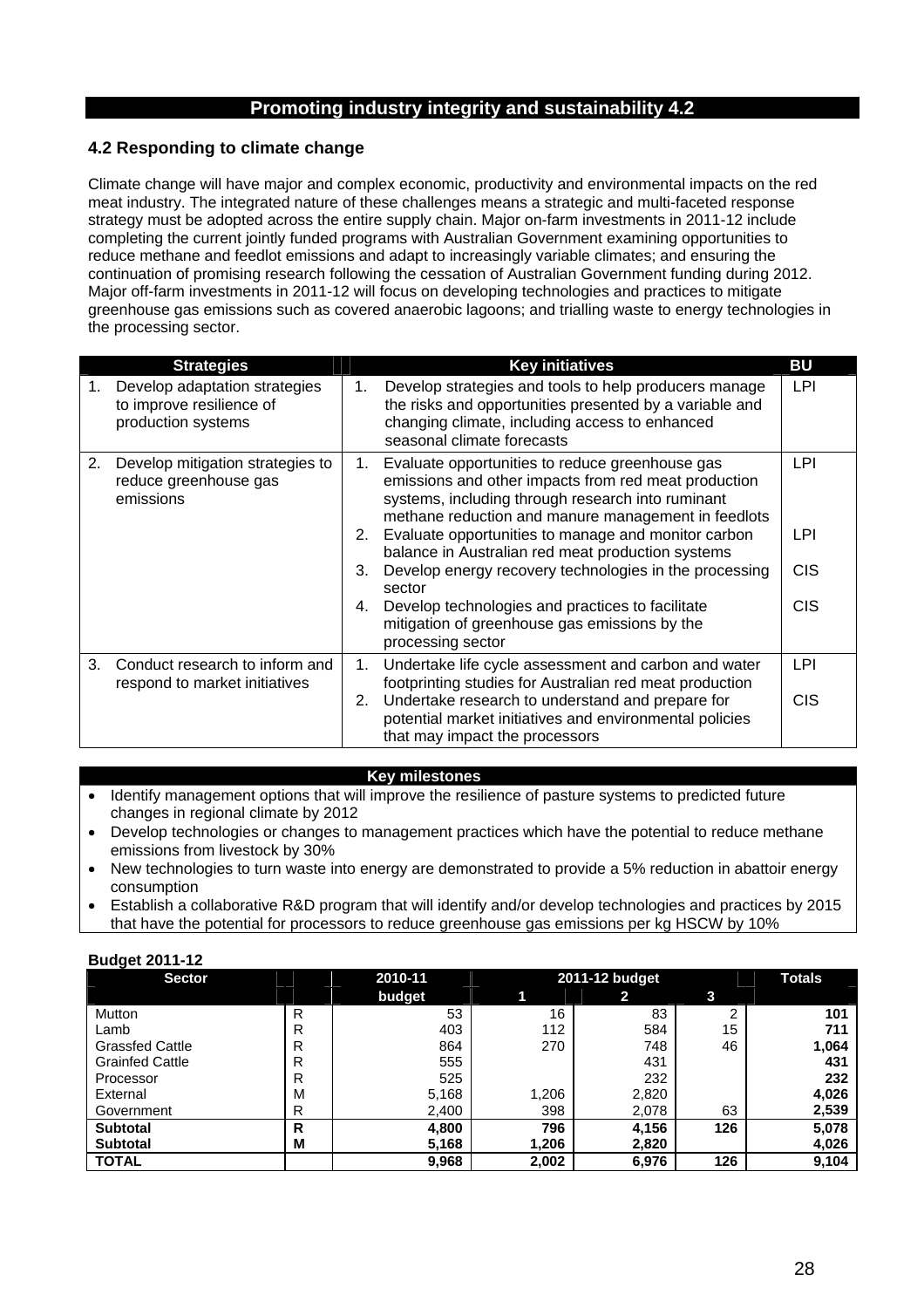## **4.3 Continued improvement in animal welfare**

Community expectations around animal welfare standards for food producing animals have increased both within Australia and in overseas markets. Under this objective, MLA's R&D will focus on improving the welfare of livestock raised, handled, transported and processed in Australia; minimising the potential for trade/market access being interrupted; addressing consumer and regulatory concerns with evidence based science that will facilitate informed policy decisions; and enabling the red meat industry to respond quickly to emerging issues. In 2011-12, projects will be initiated to address priorities arising from a new five-year plan, and to investigate needleless injectors for applying analgesics and the management of poor feeders with intensive sheep feeding. Furthermore, animal welfare standards will continue to be promoted and measured at processing establishments.

| <b>Strategy</b>                                                                                                                                                                                                                                        | <b>Key initiatives</b>                                                                                                                                                                                                                                                       | BU         |
|--------------------------------------------------------------------------------------------------------------------------------------------------------------------------------------------------------------------------------------------------------|------------------------------------------------------------------------------------------------------------------------------------------------------------------------------------------------------------------------------------------------------------------------------|------------|
| 1. Address all potential welfare issues<br>along the supply chain, and monitor<br>and meet community expectations and<br>standards                                                                                                                     | Develop with industry a practical risk<br>management approach to on-farm welfare<br>issues<br>Innovative and practical solutions that improve<br>2.<br>husbandry and advance animal welfare<br>Investigate and improve the management of key<br>3.<br>feedlot welfare issues | LPI        |
| 2. Develop and use a practical risk<br>management approach to animal<br>welfare which addresses all potential<br>issues along the supply chain,<br>including feedlot and abattoir lairage<br>issues, and meets community<br>expectations and standards | 1. Promote adoption of new processor animal<br>welfare standard and measure implementation                                                                                                                                                                                   | <b>CIS</b> |

#### **Key milestones**

- Develop and have approved by stakeholders a five year research and development strategy for continued improvement in animal welfare
- A nationally-agreed guideline for assessing welfare risk in cattle below AUS-MEAT Fat Score 1
- Increased use of the polled gene marker test in the Brahman breed and reduced need for surgical dehorning
- The adverse welfare impact of tension banding in post-weaning age cattle defined and communicated to industry leading to improved animal husbandry practice
- Proof of concept of an immunological alternative to surgical spaying

| <b>Sector</b>          | 2010-11 |        | 2011-12 budget | <b>Totals</b> |       |
|------------------------|---------|--------|----------------|---------------|-------|
|                        |         | budget |                |               |       |
| Mutton                 | R       | 20     | 27             |               | 27    |
| Lamb                   | R       | 155    | 185            |               | 185   |
| <b>Grassfed Cattle</b> | R       | 386    | 280            |               | 280   |
| <b>Grainfed Cattle</b> | R       | 136    | 307            |               | 307   |
| Processor              | R       | 40     |                | 27            | 27    |
| Goat                   | R       |        | 4              |               |       |
| Government             | R       | 737    | 803            | 27            | 830   |
| <b>TOTAL</b>           | R       | 1,474  | 1,606          | 54            | 1,660 |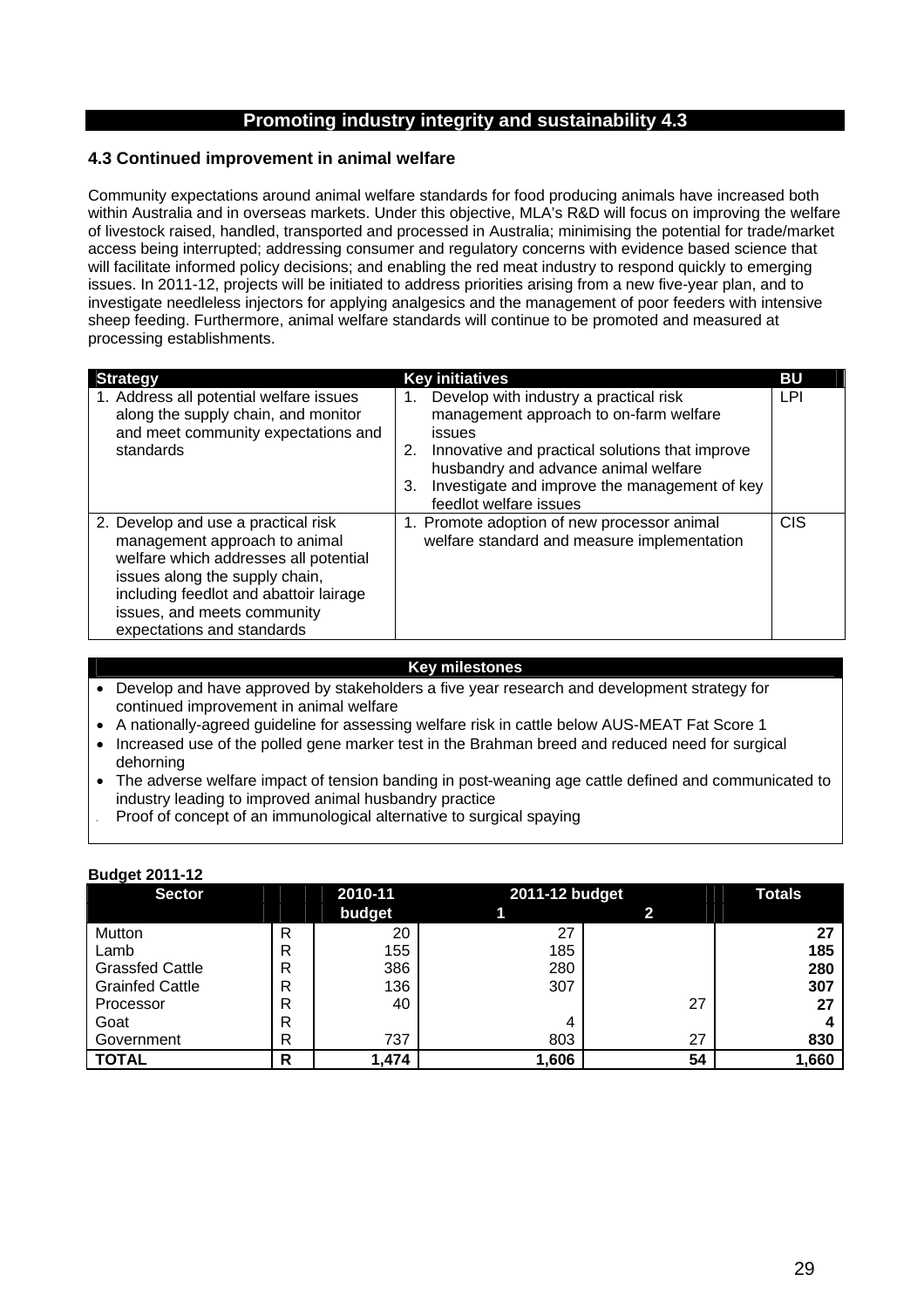# **4.4 Community communications**

Interest in the ethics of food production is gaining momentum both within Australian communities and overseas, particularly around animal welfare and environmental sustainability. The Australian public are generally supportive and have a high level of trust in the red meat industry and particularly in Australian livestock producers, however increased media focus on animal welfare and the environmental impact of red meat production threatens confidence in our industry. To reinforce the existing community trust that our industry is an ethical and responsible custodian of livestock, land and resources, the community communications program will support industry representative bodies and individual producers in authentically communicating the integrity of livestock production practices in Australia and the commitment of the industry to improvements based on solid scientific underpinning.

|    | <b>Strategy</b>                                                                                                                                                                                                                                                  |                      | <b>Key initiatives</b>                                                                                                                                                                                                                                                                                                                                                                                                                                                                                                                                                                                                                                           | <b>BU</b> |
|----|------------------------------------------------------------------------------------------------------------------------------------------------------------------------------------------------------------------------------------------------------------------|----------------------|------------------------------------------------------------------------------------------------------------------------------------------------------------------------------------------------------------------------------------------------------------------------------------------------------------------------------------------------------------------------------------------------------------------------------------------------------------------------------------------------------------------------------------------------------------------------------------------------------------------------------------------------------------------|-----------|
| 1. | Support the industry to<br>maintain the community's<br>trust and confidence in the<br>integrity and ethics of the<br>Australian red meat industry.                                                                                                               | 1.<br>3.<br>4.       | Build knowledge of the red meat industry through<br>'participation at the Royal Shows and getting agriculture into<br>the school curriculum via the Primary Industries Education<br>Foundation<br>2. Provide an experience, real or virtual, of a farm visit through<br>activities such as Farm Day and further develop the Virtual<br>Farm online tool for school teachers and students<br>Create human bond between livestock producers and the<br>urban community to build an understanding of the industry<br>ethics<br>Stakeholder relations, monitor issues and provide information<br>to media and stakeholders                                           | CC        |
| 2. | Support individual producers<br>and industry representative<br>bodies to build community<br>trust in the red meat<br>industry's environmental<br>management and<br>performance                                                                                   | 1.<br>2.<br>3.<br>4. | Develop a mutual understanding with environment NGOs,<br>inform key influencers and engage with customers to ensure<br>they are aware of the industry's environment credentials and<br>initiatives<br>Build community awareness of the industry's sustainable<br>farming practices throughout the year with 'Target 100'<br>communications, including World Environment Day (5 Jun)<br>Engage urban community through participation in<br>environment events and online communications and social<br>media<br>Conduct consumer research,                                                                                                                         |           |
| 3. | Support individual producers<br>and industry representative<br>bodies to reinforce the trust<br>and confidence the<br>community has that cattle<br>and sheep farmers care for<br>their animals and look after<br>their welfare in the<br>production of red meat. | 1.<br>2.<br>3.<br>4. | Prepare research-based materials to ensure the industry is<br>aware of the key issues, and has prepared industry<br>representative bodies to outline industry's animal welfare<br>practices<br>Develop relationships with key influencers such as<br>academics, media and NGOs; ensure end-user customers<br>are aware of the animal welfare practices of the industry<br>Providing on-line resources for the industry and community<br>regarding animal welfare practices in the industry<br>Conduct consumer research, and support individual<br>producers and industry representative bodies to participate in<br>traditional and social media communications |           |

# **Key milestones**

- Maintain the high level of trust in the red meat industry (80%)
- 300 producers actively engaged in industry advocacy activities utilising MLA-developed resources
- The percentage of consumers stating they are reducing red meat consumption due to environmental reasons maintained below 5%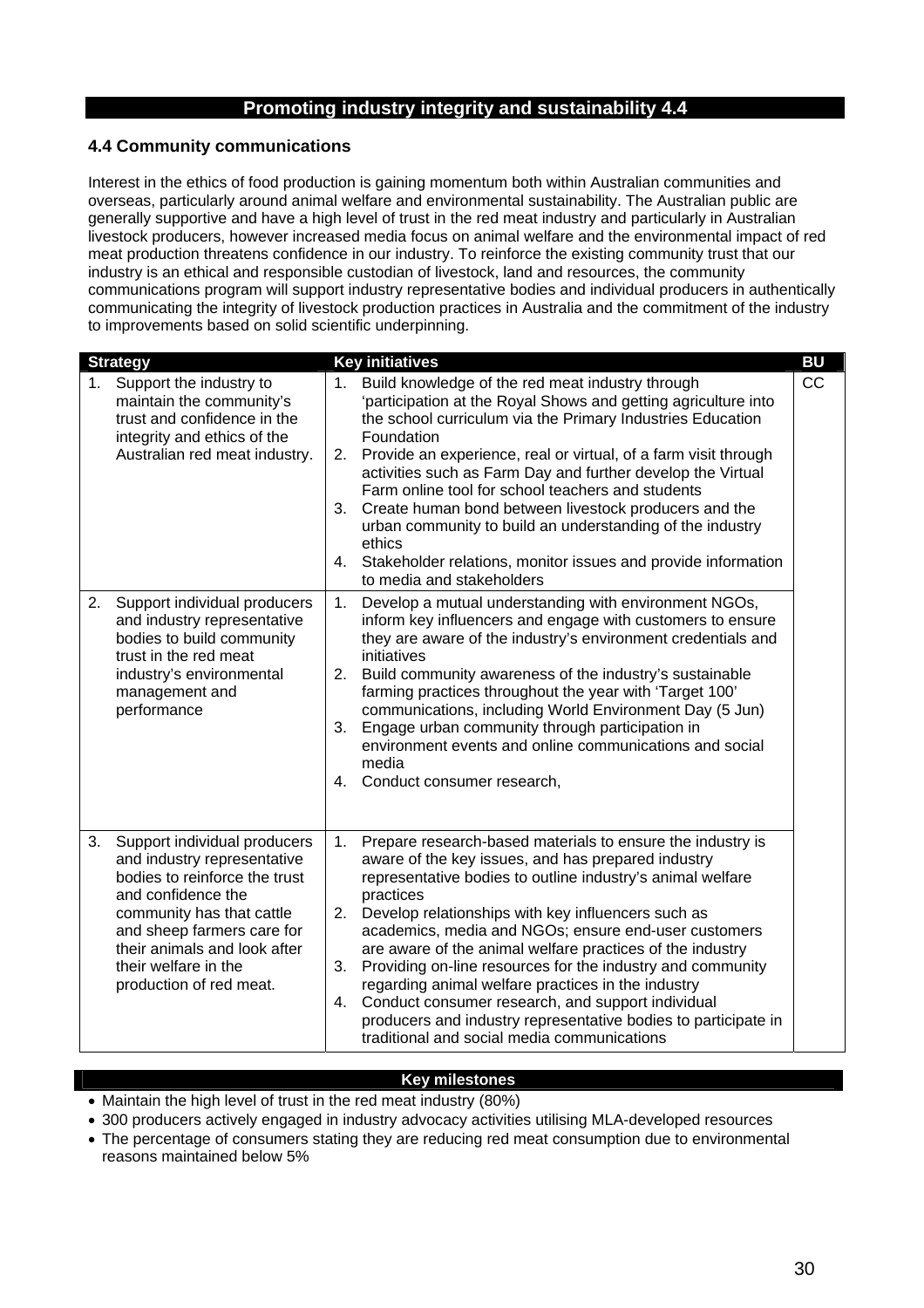| -<br><b>Sector</b>     |   | 2010-11 |       | 2011-12 budget        |                |       |  |
|------------------------|---|---------|-------|-----------------------|----------------|-------|--|
|                        |   | budget  |       | $\mathbf{2}^{\prime}$ | 3              |       |  |
| Mutton                 | R | 2       |       |                       | $\mathfrak{p}$ |       |  |
|                        | M | 81      | 20    | 40                    | 29             | 89    |  |
| Lamb                   | R | ⇁       |       | 2                     | 5              |       |  |
|                        | M | 306     | 161   | 120                   | 55             | 336   |  |
| <b>Grassfed Cattle</b> | R | 30      |       | 20                    | 10             | 30    |  |
|                        | M | 1,351   | 787   | 637                   | 60             | 1,484 |  |
| <b>Grainfed Cattle</b> | R | 4       |       | 2                     | ົ              |       |  |
|                        | M | 202     | 50    | 162                   | 10             | 222   |  |
| Processor              | R | 24      |       | 24                    |                | 24    |  |
|                        | M | 89      | 25    | 65                    | 8              | 98    |  |
| Government             | R | 67      |       | 48                    | 19             | 67    |  |
| <b>Subtotal</b>        | R | 134     |       | 96                    | 38             | 134   |  |
| <b>Subtotal</b>        | M | 2,029   | 1,043 | 1,024                 | 162            | 2,229 |  |
| <b>TOTAL</b>           |   | 2,163   | 1,043 | 1,120                 | 200            | 2,363 |  |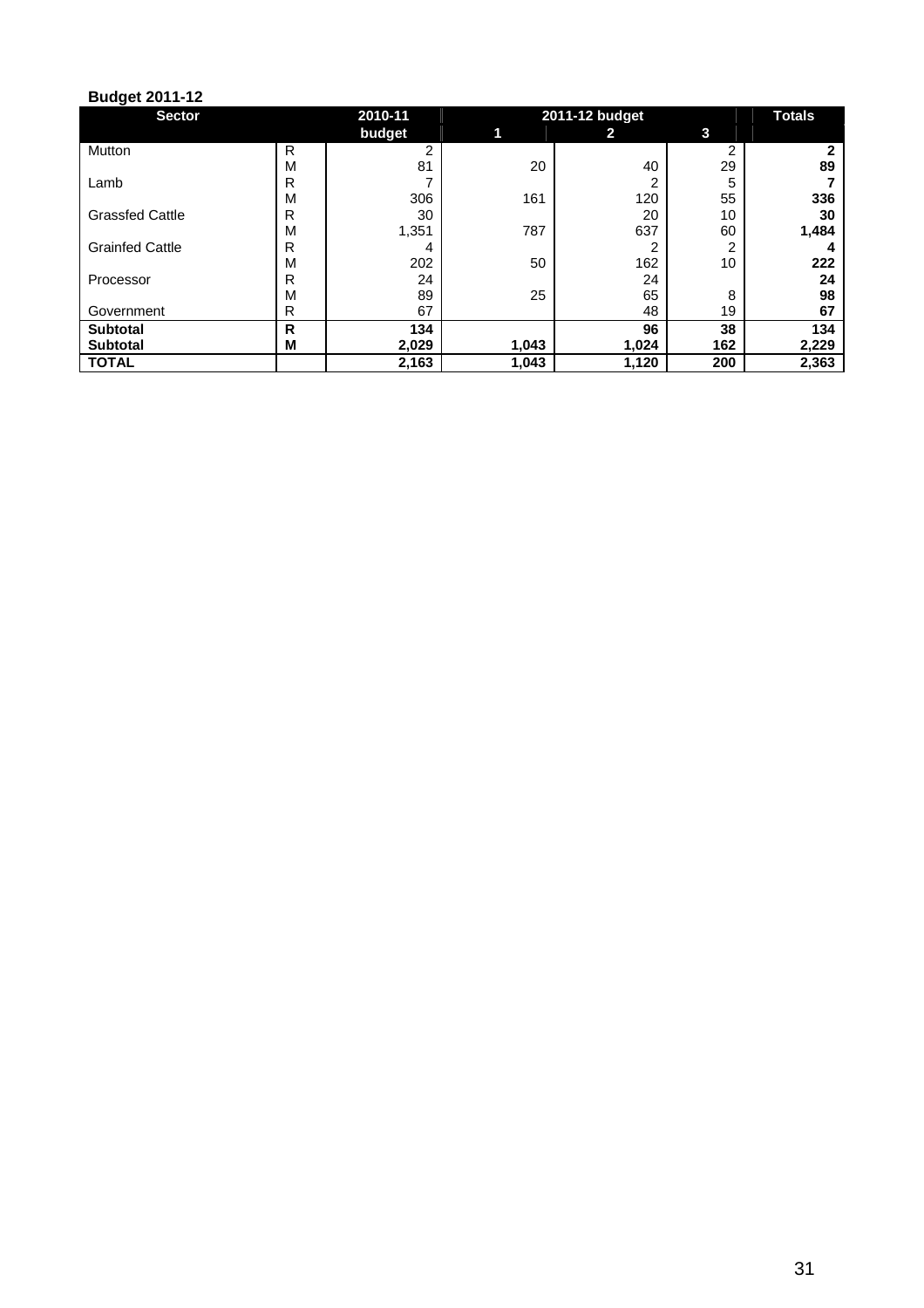# **5.1 Increasing adoption of innovation**

The value of MLA's research and development programs is only delivered when outcomes are taken up and successfully implemented by enterprises along the value chain. It is essential that MLA understands of the issues involved in implementing change, and is effective in delivering adoption strategies and associated extension and commercialisation infrastructure or services that meet the specific market needs of targeted end-users. In 2011-12, on-farm investments will focus on the roll-out of three major southern extension programs (Making More from Sheep, More Beef from Pastures and Going into Goats); launching FutureBeef in the north (including a new Business EDGE course for producers); extending relevant information through the southern rangelands; improving monitoring and evaluation resources; and maintaining magazine publications and website information. Off-farm adoption priorities will be adoption 'hit list' innovations such as SmartShape and lamb and beef boning automation, as well as upgrading the Red Meat Innovation website and implementation of new IP and commercialisation software.

| <b>Strategy</b>                                                   | <b>Key initiatives</b>                                                                                           | <b>BU</b>  |
|-------------------------------------------------------------------|------------------------------------------------------------------------------------------------------------------|------------|
| 1. Collaborate to deliver tools,<br>information and learning      | Integrated programs that promote the adoption of R&D<br>1.<br>outputs to receptive livestock producers           | LPI        |
| opportunities                                                     | Increase processor awareness of commercial<br>2.<br>opportunities from recent R&D developments                   | <b>CIS</b> |
|                                                                   | 3. Processor R&D adoption and technical services                                                                 | <b>CIS</b> |
|                                                                   | 4. Hold two Meat Profit Days that deliver information and<br>tools to livestock producers                        | <b>CC</b>  |
|                                                                   | 5. Partnerships with other organisations to develop and<br>deliver R&D outputs that assist adoption by producers | LPI        |
| 2. Implement effective                                            | Effectively manage IP portfolio<br>1.                                                                            | <b>CIS</b> |
| commercialisation and<br>adoption processes, systems<br>and plans | Develop and implement adoption and commercialisation<br>2.<br>plans for R&D                                      | <b>CIS</b> |
| 3. Plan, measure, evaluate and<br>report the outcomes of          | Planning, monitoring and evaluation of impact of R&D for<br>1.<br>producers and industry                         | LPI        |
| research and development                                          | Monitoring, evaluation and reporting of off farm R&D<br>2.                                                       | <b>CIS</b> |

# **Key milestones**

- Ten off-farm pre commercial innovations have achieved at least 80% of their annual adoption strategy targets
- At least two fully commercial technologies have met their anticipated adoption targets
- The new Business EDGE workshop delivered to at least 10 producer groups across northern Australia and rated an eight out of 10
- At least 80% of targeted producers are aware of at least one MLA on-farm R&D communication/ extension program (awareness)
- At least 50% of targeted producers (representing at least 7.5% of the production base) change management practices as a result of their engagement (adoption)

| - -- - - <u>- -</u> -<br><b>Sector</b> |   | 2010-11 |       | 2011-12 budget |       | <b>Totals</b> |
|----------------------------------------|---|---------|-------|----------------|-------|---------------|
|                                        |   | budget  | 11    | 2              | 3     |               |
| Mutton                                 | R | 122     | 131   | 6              | 54    | 191           |
|                                        | M | 9       | 9     |                |       | 9             |
| Lamb                                   | R | 928     | 906   | 15             | 394   | 1,315         |
|                                        | M | 58      | 58    |                |       | 58            |
| <b>Grassfed Cattle</b>                 | R | 1,663   | 1,239 | 48             | 150   | 1,437         |
|                                        | M | 91      | 91    |                |       | 91            |
| <b>Grainfed Cattle</b>                 | R | 130     | 118   | 6              | 39    | 163           |
|                                        | M | 5       | 5     |                |       | 5             |
| Processor                              | R | 861     | 409   | 75             | 150   | 634           |
| Goat                                   | R | 40      | 109   |                | 6     | 115           |
| External                               | M | 55      | 111   | 30             |       | 141           |
| Government                             | R | 3,744   | 2,912 | 150            | 793   | 3,855         |
| <b>Subtotal</b>                        | R | 7,488   | 5,824 | 300            | 1,586 | 7,710         |
| <b>Subtotal</b>                        | М | 218     | 274   | 30             |       | 304           |
| <b>TOTAL</b>                           |   | 7,706   | 6,098 | 330            | 1,586 | 8,014         |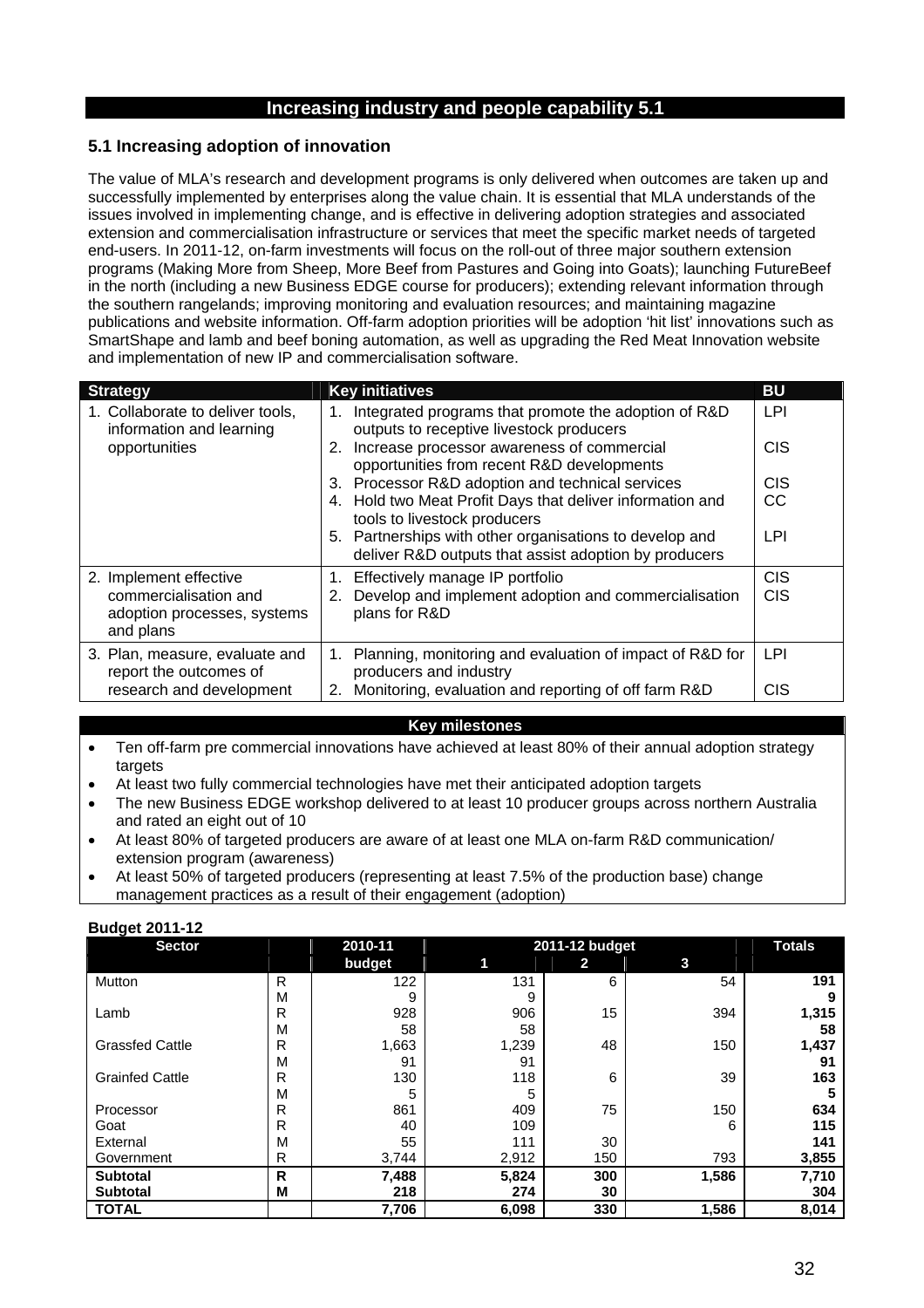# **5.2 Working with industry to attract, develop and retain world-class people**

The ability to attract and retain a productive and skilled workforce to the red meat industry is vital for its future. MLA's primary focus within this broad area is to specifically address the need for appropriately skilled people to support the industry's innovation and R&D strategies, both at the enterprise level and within the research provider community. In 2011-12, MLA will focus on enhancing science and technical skills within industry enterprises/supply chains to support the development and adoption of new knowledge and technology innovations; increasing general innovation skills within industry enterprises/supply chains; building capability within the private provider community to support the industry with commercialisation and adoption; ensuring long-term R&D capability in required disciplines within the R&D provider community; and utilising RD&E capacity audit data to identify current and future capability gaps and work with key stakeholders and providers to implement long term plans to address these gaps. Investments include undergraduate and PhD scholarships, industry leadership training and providing early career opportunities for young scientists.

| <b>Strategy</b>                                                                                          | <b>Key initiatives</b>                                                                                                                                                                                                                      | <b>BU</b>                             |
|----------------------------------------------------------------------------------------------------------|---------------------------------------------------------------------------------------------------------------------------------------------------------------------------------------------------------------------------------------------|---------------------------------------|
| 1. Enhance industry's image as a<br>desirable career destination to<br>attract the right people          | Attract and retain young people<br>1.<br>Explore indigenous engagement and employment<br>2.<br>opportunities                                                                                                                                | <b>CIS</b><br>CIS                     |
| 2. Collaborate with industry to<br>implement professional and<br>skills development programs             | Industry science and technology development program<br>1.<br>Processor innovation leadership programs<br>2.<br>Producer leadership training, scholarships and placement<br>3.<br>programs                                                   | C <sub>I</sub> S<br><b>CIS</b><br>LPI |
| 3. Assist industry to retain a<br>motivated and appropriately<br>skilled workforce                       | Work with the processing sector to develop key retention<br>1.<br>targets and innovative retention programs                                                                                                                                 | <b>CIS</b>                            |
| 4. Support the development of<br>essential science, research,<br>technical and extension<br>capabilities | Build professional capability and scientific knowledge of<br>$\mathbf 1$ .<br>RD&E providers in key on farm disciplines<br>Build capability and knowledge of science and technology<br>2.<br>solution providers in key off-farm disciplines | LPI<br>CIS                            |

#### **Key milestones**

• Provide a minimum of two scholarship opportunities in each of the (on-farm) categories of industry leadership; graduate and post-doctoral scientific capability; and undergraduate training and placement

 Delivery of two new capability building programs that lead to an increased off-farm innovation adoption rate

| <b>Sector</b>          | 2010-11 |        | 2011-12 budget |              |   |       | <b>Totals</b> |
|------------------------|---------|--------|----------------|--------------|---|-------|---------------|
|                        |         | budget |                | $\mathbf{p}$ | 3 | 4     |               |
| Mutton                 | R       | 39     |                |              |   | 25    | 30            |
| Lamb                   | R       | 285    | 11             | 10           |   | 193   | 214           |
| <b>Grassfed Cattle</b> | R       | 174    | 22             | 14           |   | 238   | 274           |
| <b>Grainfed Cattle</b> | R       | 114    | 10             | 93           |   | 67    | 170           |
| Processor              | R       | 734    | 38             | 311          |   |       | 349           |
| Government             | R       | 1,346  | 84             | 431          |   | 523   | 1,039         |
| <b>TOTAL</b>           | R       | 2,707  | 169            | 862          |   | 1,046 | 2,078         |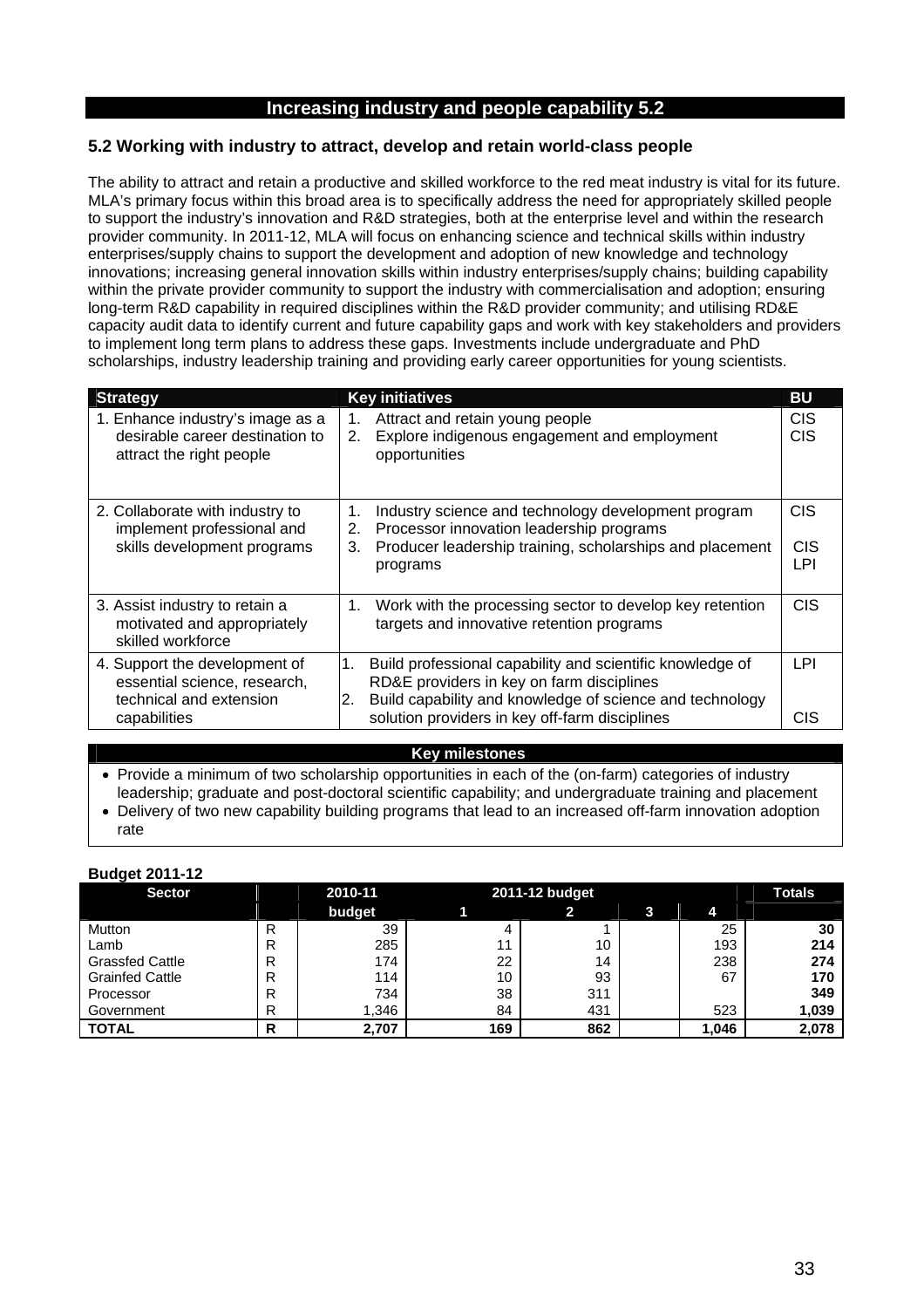# **5.3 Building industry innovation capability**

An industry-wide culture and capability for innovation will help ensure that the red meat industry is positioned to meet consumer and market demands, capture new opportunities, enhance efficiencies as well as improve competitiveness and sustainability. The growing complexity within enterprises places increased pressure on their ability to accelerate the adoption of new technologies and systems, embed a more strategic approach to developing innovation systems, and to derive greater impact from their investments in innovation. Building the skills and capabilities of enterprises throughout the value chain is therefore essential to sustain productivity and competitive advantage. In 2011-12, MLA will continue implementation of the collaborative innovation program, with a focus on disseminating benefits and methodologies to the broader industry. On farm investment is primarily in maintaining and expanding the network of Producer Demonstration Sites that support participatory learning for producers.

| <b>Strategies</b>                                                                                                      |    | <b>Key initiatives</b>                                                                                                                                                     | BU                       |
|------------------------------------------------------------------------------------------------------------------------|----|----------------------------------------------------------------------------------------------------------------------------------------------------------------------------|--------------------------|
| 1. Partner with enterprises to develop and<br>implement effective innovation capability<br>building programs           | 2. | Deliver the Collaborative Innovation Strategies<br>Program<br>Develop and deliver targeted supply chain<br>capability building programs                                    | <b>CIS</b><br><b>CIS</b> |
| 2. Provide a range of tools, methodologies<br>and enabling support structures at<br>enterprise and supply chain levels | 2. | Support processing sector innovation networks<br>Build producer capability by delivering or<br>facilitating communication. participatory<br>learning, advice and mentoring | <b>CIS</b><br>LPI        |

## **Key milestones**

- At least 10% of southern beef and sheep meat producers engaged in Knowledge, Aspiration, Skills and Attitude (KASA) activities (2011-12 target = 1,000) show increased levels of knowledge, skills and confidence in how to achieve cost efficiencies and improved profitability as a result of improved management practices (linked to 5.1.1.1)
- At least three state-based goat officers supported as part of the National Goat Network, assisting in building industry capacity to deliver innovation and technologies resulting from MLA and industry initiatives
- All collaborative innovation partners monitor and meet at least 80% of their documented and measured innovation strategy KPIs
- Trial two products/services with other processing companies to extend the innovation capability improvements arising from the collaborative innovation program to the wider industry

| Paagot Evil IE         |   |         |     |                |               |
|------------------------|---|---------|-----|----------------|---------------|
| <b>Sector</b>          |   | 2010-11 |     | 2011-12 budget | <b>Totals</b> |
|                        |   | budget  |     |                |               |
| Mutton                 | R | 49      |     | 51             | 58            |
| Lamb                   | R | 349     | 30  | 362            | 392           |
| <b>Grassfed Cattle</b> | R | 341     | 30  | 304            | 334           |
| <b>Grainfed Cattle</b> | R | 8       | 8   |                |               |
| Processor              | R | 60      |     | 267            | 267           |
| Goat                   | R | 61      |     | 85             | 85            |
| External               | M |         |     |                |               |
| Government             | R | 868     | 75  | 1,069          | 1,144         |
| <b>TOTAL</b>           | R | 1,736   | 150 | 2,138          | 2,288         |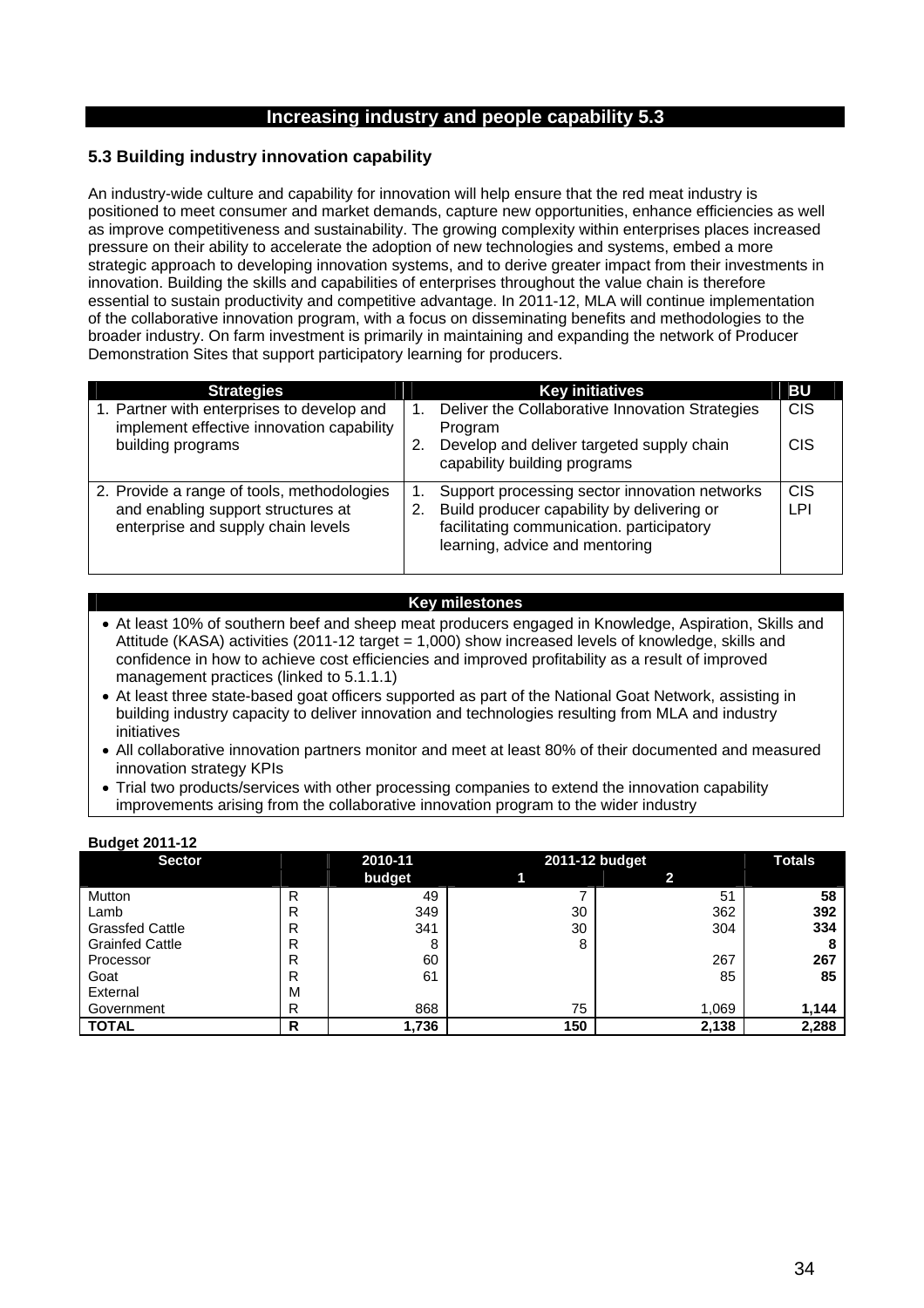## **5.4 Supporting industry with policy research**

**Budget 2011-12** 

The red meat industry operates in a dynamic, complex and diverse policy environment. As the peak councils respond to the raft of issues in this environment, they are also faced with mounting constraints on their finances and time. The role of MLA's policy research is to ease some of this pressure by commissioning quality, independent, apolitical policy research on priority policy issues in order to better inform peak councils and government in the development of industry policy. In consultation with government, peak councils and other representative organisations, MLA will coordinate policy research about current and emerging issues that have the potential to impact businesses across the red meat supply chain, including carbon credits and pricing, transport efficiency and other regulatory reforms. MLA will also coordinate policy research that informs peak councils about international policy issues, including climate change and animal welfare. Particular priorities for 2011-12 are working with RMAC on a structured process to select those policy areas which would benefit most from research and constructing an online policy research resource for stakeholders.

| <b>Strategies</b>                                                                                                                | <b>Key initiatives</b>                                                                                                                                                                                                                                                                        | <b>BU</b>   |
|----------------------------------------------------------------------------------------------------------------------------------|-----------------------------------------------------------------------------------------------------------------------------------------------------------------------------------------------------------------------------------------------------------------------------------------------|-------------|
| 1. Work closely with peak councils and<br>government to identify priority policy<br>issues and commission research to<br>support | 1. Undertake policy research and analysis on priority<br>policy issues identified by peak councils and<br>government                                                                                                                                                                          | <b>IMES</b> |
| 2. Work with peak councils to communicate<br>industry policy positions                                                           | 1. Support peak council advocacy efforts on priority<br>policy issues<br>2. Where appropriate, work with like-minded<br>organisations, eg coalition with Five Nations Beef<br>Association and Tri Lamb members, to advocate<br>internationally on climate change and animal<br>welfare issues |             |
| 3. Seek opportunities for coalitions with like-<br>minded organisations                                                          | 1. Engage with other like-minded organisations on<br>priority policy issues (eg RIRDC, Australian<br>Livestock Transporters' Association, NFF, etc) to<br>identify opportunities to jointly pursue policy<br>research                                                                         |             |

#### **Key milestones**

80% satisfaction by industry of MLA policy research activities (survey to be conducted biennially)

| <b>Duaget ZUTT-TZ</b>  |              |         |                |               |    |     |
|------------------------|--------------|---------|----------------|---------------|----|-----|
| <b>Sector</b>          |              | 2010-11 | 2011-12 budget | <b>Totals</b> |    |     |
|                        |              | budget  | 1              | $\mathbf{2}$  | 3  |     |
| Mutton                 | $\mathsf{R}$ | 9       | 9              |               |    | 9   |
|                        | M            | 6       |                | 5             |    | 6   |
| Lamb                   | R            | 36      | 36             |               |    | 36  |
|                        | M            | 24      |                | 20            | 4  | 24  |
| <b>Grassfed Cattle</b> | R            | 89      | 89             |               |    | 89  |
|                        | M            | 59      |                | 50            | 10 | 60  |
| <b>Grainfed Cattle</b> | R            | 16      | 16             |               |    | 16  |
|                        | M            | 11      |                | 8             | 2  | 10  |
| Processor              | R            | 50      | 50             |               |    | 50  |
| Government             | R            | 200     | 200            |               |    | 200 |
| <b>Subtotal</b>        | R            | 400     | 400            |               |    | 400 |
| <b>Subtotal</b>        | M            | 100     |                | 83            | 17 | 100 |
| <b>TOTAL</b>           |              | 500     | 400            | 83            | 17 | 500 |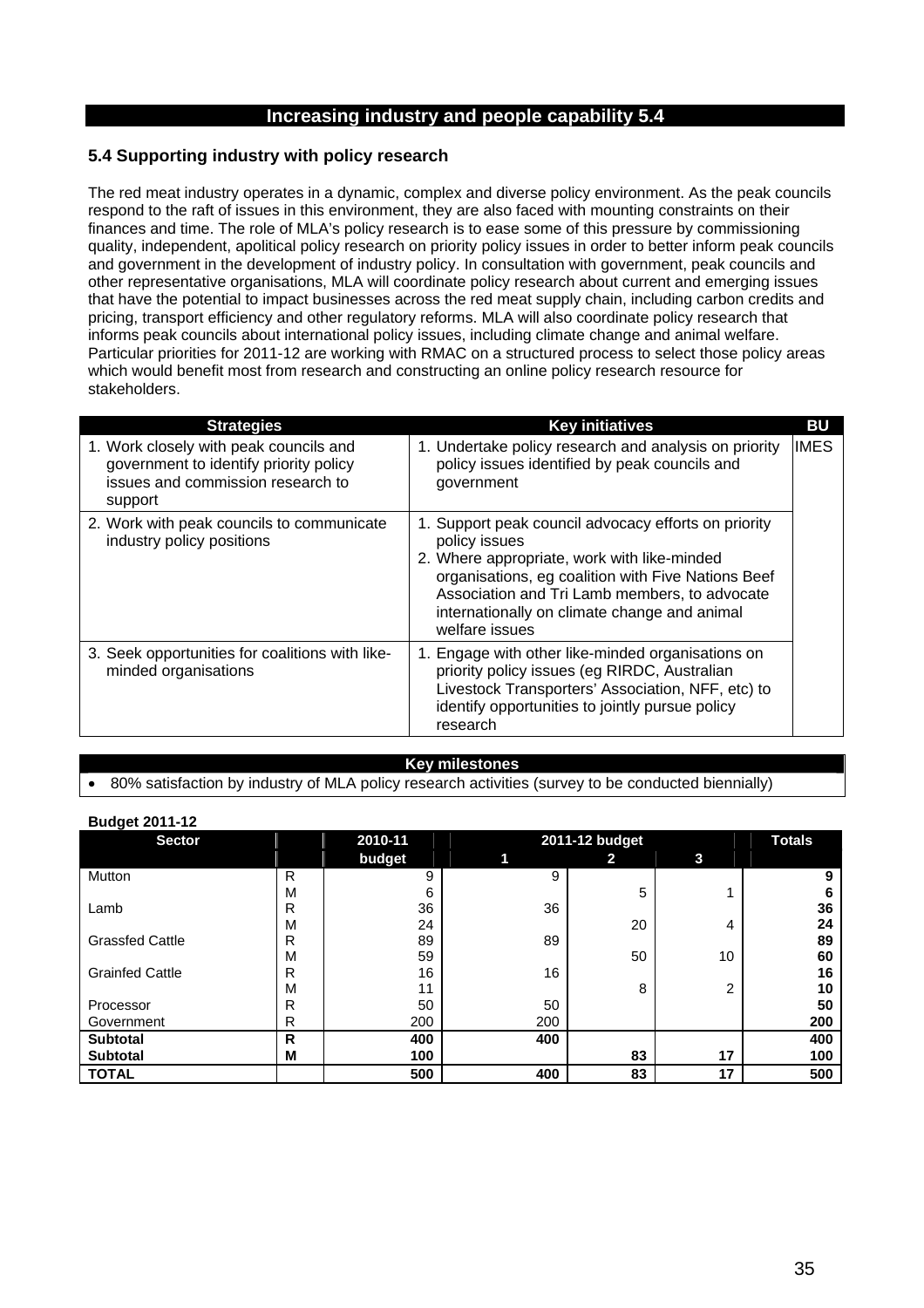# **Communicating with stakeholders**

MLA's corporate communications strategy aims to make all stakeholders aware of MLA's role in the red meat and livestock industry, and understand the programs undertaken by MLA, the opportunities created by these programs and their potential benefits to industry. This is achieved by the development and delivery of a range of information and services aimed at increasing awareness, demonstrating relevance and value, and proactively engaging MLA's stakeholders.

| <b>Strategy</b>                                                                               | <b>Key initiatives</b>                                                                                                                                                                                                                                                                                                                                                                                                                                                                                                                                            | <b>BU</b> |
|-----------------------------------------------------------------------------------------------|-------------------------------------------------------------------------------------------------------------------------------------------------------------------------------------------------------------------------------------------------------------------------------------------------------------------------------------------------------------------------------------------------------------------------------------------------------------------------------------------------------------------------------------------------------------------|-----------|
| 1. Create awareness of opportunities<br>created by MLA for the meat and<br>livestock industry | 1. Produce regular issues of feedback magazines that<br>signpost MLA's 47,000+ members to further R&D<br>and marketing information for use in their<br>businesses<br>2. Deliver effective widespread rural media coverage of<br>MLA programs and outcomes through briefings and<br>releases                                                                                                                                                                                                                                                                       | CC        |
| 2. Demonstrate the relevance and value<br>of MLA and its activities to<br>stakeholders        | 1. Develop publications that communicate<br>opportunities for members and meet MLA<br>governance requirements through the production of<br>a best practice annual report and annual general<br>meeting<br>2. Continually enhance the MLA website to become a<br>vital resource for members and deliver a corporate<br>email to communicate MLA activities and outcomes<br>and drive traffic to the website<br>3. Produce four episodes of feedbackTV along with<br>cross-platform supporting information to provide<br>interactive communications to stakeholders |           |
| 3. Proactively engage stakeholders in<br>order to achieve behaviour change                    | 1. Run targeted producer forums and participate in<br>existing industry events to maximise cost-effective<br>interaction with members<br>2. Provide information and services to members and<br>other stakeholders<br>3. Begin to build MLA social media platforms and<br>engage producer participation with social media                                                                                                                                                                                                                                          |           |

#### **Key milestones**

- Increase member rating of MLA in communicating well with members to at least 3.5 out of 5 from the 2011 level of 3.2
- Increase the level of member agreement with the statement "MLA listens to members" to 3.2 out of 5 from the 2011 level of 2.8

| <b>Sector</b>          |   | 2010-11 |       | 2011-12 budget |       |       |  |  |  |  |  |  |
|------------------------|---|---------|-------|----------------|-------|-------|--|--|--|--|--|--|
|                        |   | budget  | 1     | 2              | 3     |       |  |  |  |  |  |  |
| Mutton                 | R | 44      | 10    | 21             | 13    | 44    |  |  |  |  |  |  |
|                        | M | 49      | 16    | 23             | 10    | 49    |  |  |  |  |  |  |
| Lamb                   | R | 246     | 82    | 94             | 70    | 246   |  |  |  |  |  |  |
|                        | M | 605     | 144   | 291            | 170   | 605   |  |  |  |  |  |  |
| <b>Grassfed Cattle</b> | R | 434     | 164   | 156            | 114   | 434   |  |  |  |  |  |  |
|                        | M | 1,635   | 530   | 612            | 493   | 1,635 |  |  |  |  |  |  |
| <b>Grainfed Cattle</b> | R | 16      |       | 15             |       | 16    |  |  |  |  |  |  |
|                        | M | 70      |       | 70             |       | 70    |  |  |  |  |  |  |
| Goat                   | R | 5       | 2     |                | 2     |       |  |  |  |  |  |  |
|                        | M | 9       | 4     | 3              | 2     |       |  |  |  |  |  |  |
| Government             | R | 745     | 259   | 287            | 199   | 745   |  |  |  |  |  |  |
| <b>Subtotal</b>        | R | 1,490   | 518   | 574            | 398   | 1,490 |  |  |  |  |  |  |
| <b>Subtotal</b>        | M | 2,368   | 694   | 999            | 675   | 2,368 |  |  |  |  |  |  |
| <b>TOTAL</b>           |   | 3,858   | 1,212 | 1,573          | 1,073 | 3,858 |  |  |  |  |  |  |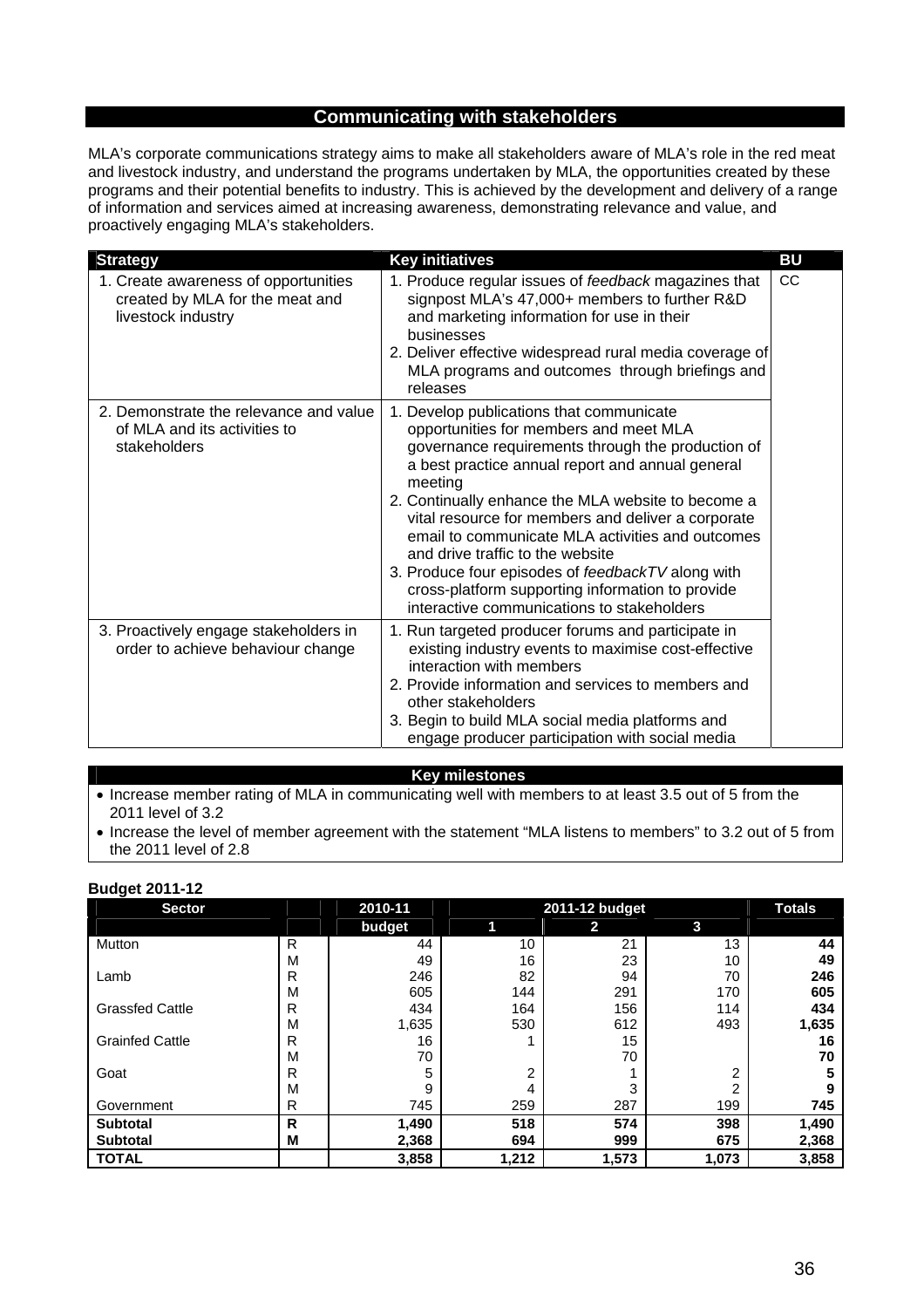# **Corporate services**

Encompassing the board, executive, finance, legal, human resources, information technology and other MLA funded initiatives, the corporate services business unit provides support services, risk management, governance, budget and planning and reporting functions to MLA management and stakeholders as well as ensuring compliance with statutory and other corporate obligations.

| <b>Strategy</b>                                   | <b>Key initiatives</b>                                                                                                                                                                                                                                                       |
|---------------------------------------------------|------------------------------------------------------------------------------------------------------------------------------------------------------------------------------------------------------------------------------------------------------------------------------|
| 1. Board and executive                            | 1. The board and executive oversee and determine policies consistent with<br>the company's strategic plan and exercise direction and governance<br>over resources and the way in which the strategies are implemented                                                        |
| 2. Finance                                        | 1. The provision of accurate, timely and meaningful information to<br>management and stakeholders, managing financial risks, providing<br>support for the budget and planning process and ensuring internal<br>controls are in place while effectively supporting operations |
| 3. Human resources and<br>administration          | 1. Provide services throughout the employment lifecycle to realise the full<br>potential of our human resources to deliver value to the industry                                                                                                                             |
| 4. Information technology and<br>library services | 1. Provide infrastructure, applications and applications support to facilitate<br>the pursuit and realisation of organisational strategic objectives                                                                                                                         |
| 5. Legal                                          | 1. Provide legal support and advice to management on contractual and<br>commercial matters. Monitor compliance with statutory and other<br>regulations applicable to MLA's business and interaction with its<br>stakeholders                                                 |
| 6. Undistributed costs                            | 1. Cover costs that relate to the company as a whole, but which are not<br>distributed to the key programs. They include insurance, repairs and<br>maintenance, depreciation and member registry costs                                                                       |
| 7. Levy collection                                | 1. Levy collection costs                                                                                                                                                                                                                                                     |
| 8. Performance evaluation and<br>benchmarking     | 1. To measure the effectiveness of MLA's programs and the efficiency of<br>services provided. Evaluations to be conducted on at least three<br>programs in 2010-11 costs are allocated against the individual programs<br>evaluated                                          |

# **Key milestones**

- Clean audit report received
- Compliance with the Deed of Agreement and statutory obligations
- Three MLA programs evaluated and accepted for publication
- Voluntary staff turnover being not greater than 1% above the national average for professional staff (Hewitt's)
- Achieve at least 80% of the HR strategy annual KPIs

| <b>Sector</b>   |   | 2010-11 |       |                |     |       | 2010-11 budget |       |       |     | <b>Totals</b> |
|-----------------|---|---------|-------|----------------|-----|-------|----------------|-------|-------|-----|---------------|
|                 |   | budget  | 1     | $\overline{2}$ | 3   | 4     | 5              | 6     | 7     | 8   |               |
| Mutton          | R | 92      | 12    | 6              | 6   | 23    | 2              | 14    |       | 1   | 66            |
|                 | M | 110     | 14    |                | 7   | 27    | 2              | 16    | 37    | 2   | 112           |
| Lamb            | R | 625     | 84    | 44             | 43  | 159   | 13             | 94    |       | 9   | 447           |
|                 | M | 1,436   | 211   | 110            | 109 | 398   | 32             | 234   | 326   | 23  | 1,442         |
| Grassfed        |   |         |       |                |     |       |                |       |       |     |               |
| Cattle          | R | 859     | 116   | 60             | 60  | 219   | 18             | 129   |       | 12  | 614           |
|                 |   |         |       |                |     |       |                |       |       |     |               |
|                 | M | 3,199   | 470   | 244            | 242 | 888   | 72             | 522   | 723   | 50  | 3,211         |
| Grainfed        |   |         |       |                |     |       |                |       |       |     |               |
| Cattle          | R | 199     | 27    | 14             | 14  | 51    | 4              | 30    |       | 3   | 142           |
|                 |   |         |       |                |     |       |                |       |       |     |               |
|                 | M | 405     | 56    | 29             | 29  | 106   | 9              | 62    | 109   | 6   | 407           |
| Goat            | R | 20      | 3     |                |     | 5     | 0              | 3     |       | 0   | 14            |
|                 | M | 19      | 3     |                |     | 5     | 0              | 3     | 5     | 0   | 19            |
| External        | M | 2,350   | 633   | 329            | 326 | 1,195 | 97             | 702   |       | 68  | 3,350         |
| Government      | R | 1,796   | 242   | 126            | 125 | 458   | 37             | 269   |       | 26  | 1,285         |
| <b>Subtotal</b> | R | 3,591   | 485   | 252            | 250 | 916   | 74             | 538   |       | 52  | 2,568         |
| <b>Subtotal</b> | M | 7,519   | 1,387 | 721            | 714 | 2,619 | 213            | 1,539 | 1,200 | 148 | 8,542         |
| <b>TOTAL</b>    |   | 11,110  | 1,873 | 973            | 964 | 3,535 | 287            | 2,077 | 1,200 | 200 | 11,110        |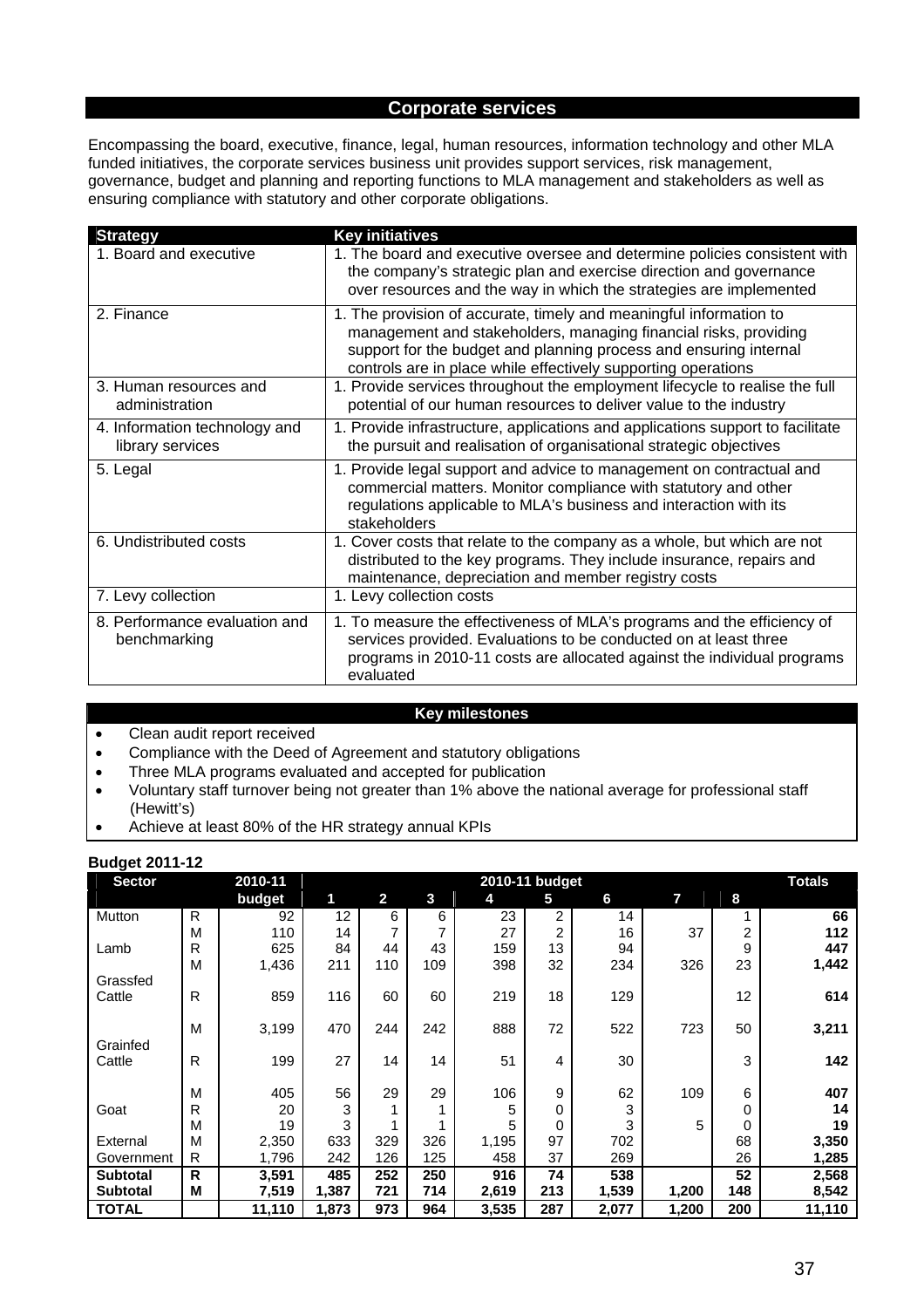# **AUS-MEAT**

AUS-MEAT is an independent company limited by guarantee and jointly owned by the Australian Meat Processor Corporation (AMPC) and MLA. The board is made up of two members from each of the owner organisations and an independent chairman. The funding reflected below is only that injected by MLA, with AMPC making its equal contribution directly to AUS-MEAT. AUS-MEAT operations are split into two areas, the standards division (AUS-MEAT) and the services division (AUS-QUAL). Industry levies are only provided to fund the standards division. All costs incurred by the services division are met from revenues and from previous industry transition capitalisation. The services division is budgeted to be self-funding, as per the original business plan.

| Sector              |   | 2010-11<br>budget | 2011-12 budget<br>-- | <b>Totals</b> |
|---------------------|---|-------------------|----------------------|---------------|
| Mutton              | M | 46                | 46                   | 46            |
| Lamb                | M | 69                | 69                   | 69            |
| <b>Grass Cattle</b> | M | 401               | 401                  | 401           |
| <b>Grain Cattle</b> | M | 59                | 59                   | 59            |
| <b>TOTAL</b>        | M | 575               | 575                  | 575           |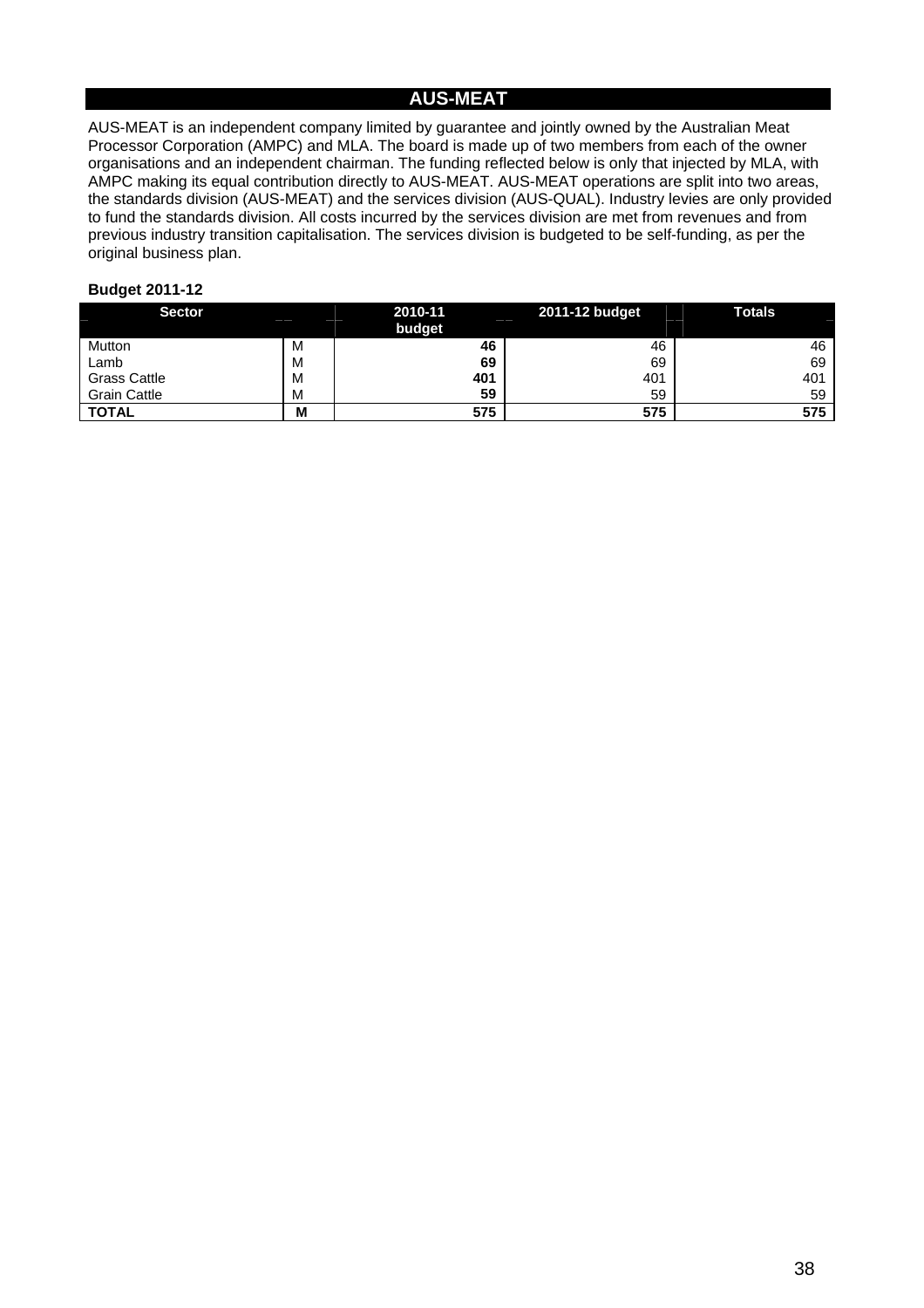# **MLA Donor Company (R&D partnerships)**

A fully-owned MLA subsidiary, MLA Donor Company Limited provides a vehicle for attracting commercial investment from individual enterprises that share a mutual interest with MLA to co-invest in innovation initiatives that will deliver benefit to the Australian red meat industry. Since inception in 1999, the MDC R&D partnership program has engaged enterprises from all parts of the industry supply chain including processors, value-adders, breed societies, large pastoral companies and technology providers. In addition, MDC has also formed international alliances which have assisted in accelerating Australia's access to valuable intellectual property at much lower cost than would otherwise have been possible. Current value of projects in progress within the R&D partnership portfolio is \$130 million with an anticipated total expenditure in 2011-12 of approximately \$30 million.

MDC initiatives are clearly integrated with the overall objectives of MLA's five-year *Strategic plan.* In broad terms, the objectives of MDC initiatives include, to significantly increase the level of enterprise investment in innovation in the Australian red meat industry; enhance the outcomes of commercially focused innovation thereby ensuring quantifiable benefit to individual enterprises and ultimately to the industry overall; accelerate the commercialisation of R & D, adding to the quantum of innovations available to the industry; and assist the Australian red meat industry to develop an innovation culture and capability.

| <b>Strategy</b>                                          | <b>Key initiatives</b>                                                                                                                                                                                                                                               |
|----------------------------------------------------------|----------------------------------------------------------------------------------------------------------------------------------------------------------------------------------------------------------------------------------------------------------------------|
| 1. Developing new products                               | 1. Development of new bioactive production processes and<br>products<br>2. Meat value adding process and product development<br>3. Value adding capability development                                                                                               |
| 2. Increasing productivity on-farm                       | 1. Beef Information Nucleus                                                                                                                                                                                                                                          |
| 3. Increasing productivity off-farm                      | 1. Development and adoption of new processing technologies<br>and systems that maximise recovery of meat and non-meat<br>products<br>2. Develop operator aids which reduce the potential for OH&S<br>injuries and increase the working life of key skilled workers   |
| 4. Improving animal health and<br>bio-security           | 1. Maintain Australia's favourable disease status by enhancing<br>on-farm and national/state/territory level bio-security/<br>surveillance programs through collaborative projects; and<br>investing in development of alternative practices to address<br>key risks |
| 5. Increasing sustainability in the<br>processing sector | 1. Support processors in the development and implementation of<br>innovative waste treatment and waste to energy technologies                                                                                                                                        |
| 6. Increasing adoption of<br>innovation                  | 1. Innovation supporting projects and adoption 'hit list 'target<br>areas including SmartStim eating quality, SmartShape red<br>meat innovation, High Pressure Processing, beef and sheep<br>automation, spray chilling, and thin slice technology                   |
| 7. Building people capability                            | 1. Science and technology graduate program                                                                                                                                                                                                                           |
| 8. Developing industry innovation<br>capability          | 1. Collaborative innovation programs across the supply chain                                                                                                                                                                                                         |

#### **Key milestones**

As MDC partnership projects are directly related to delivering against MLA's overall strategic plan, key deliverables have been included in the relevant KPI sections of this *Annual operating plan*

| <b>Sector</b> |    | 2010-11 | 2011-12 budget | <b>Totals</b> |
|---------------|----|---------|----------------|---------------|
|               |    | budget  |                |               |
| Processor     | D  | 5,800   | 2,250          | 2,250         |
| External      | R  | 11,200  | 12,750         | 12,750        |
| Government    | R  | 17,000  | 15,000         | 15,000        |
| <b>TOTAL</b>  | רו | 34,000  | 30,000         | 30,000        |